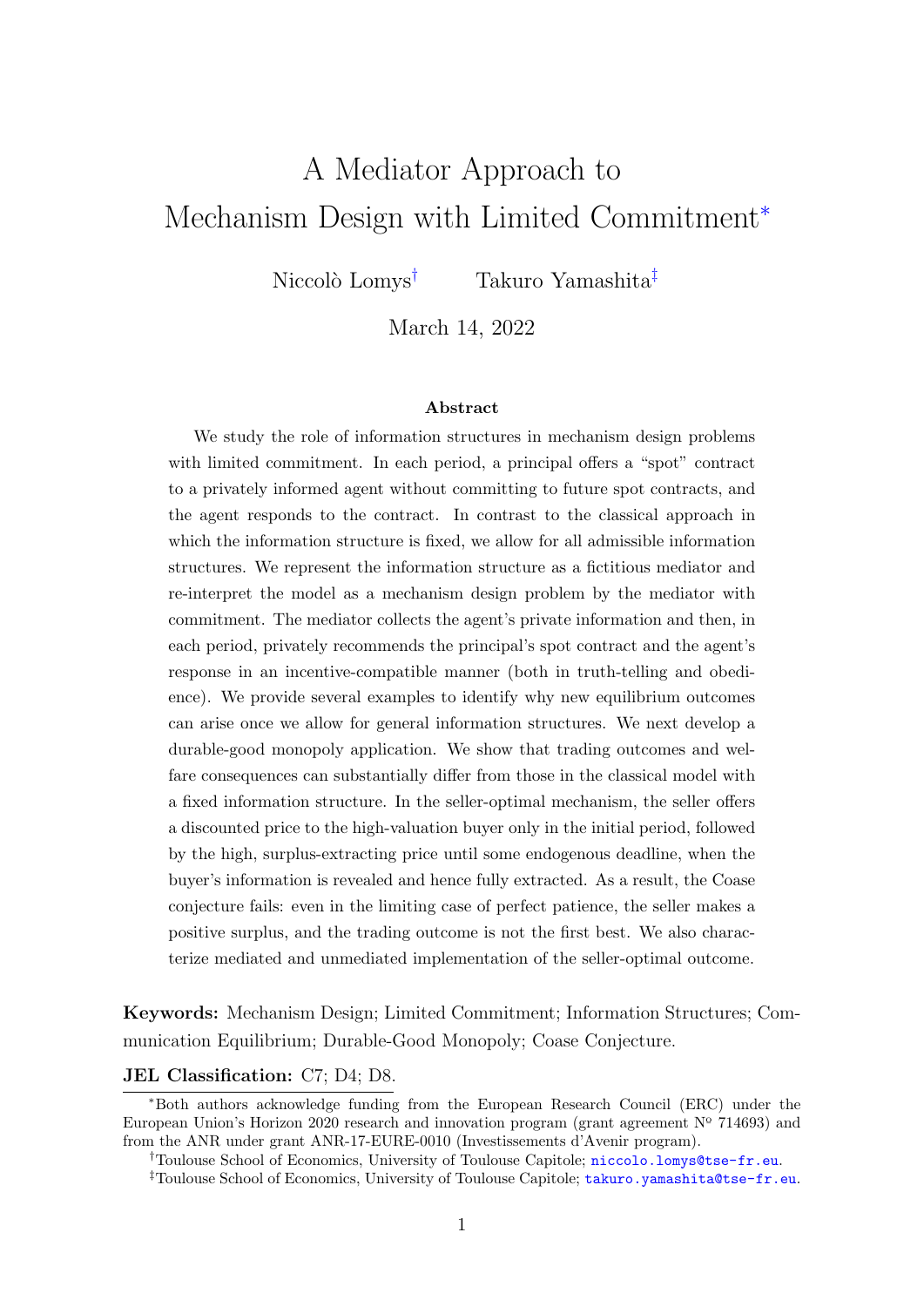# 1 Introduction

We provide a systematic analysis of information structures in mechanism design problems with limited commitment. A durable-good monopoly problem by a limited-committed seller is a classical application and also central in this paper: in each period, a seller (he) who owns a good and a buyer (she) may trade; if they trade, the game ends; otherwise, the game continues to the next period. The buyer's willingness to pay for the good is her private information and does not vary over time. With full commitment, the seller's optimal long-term mechanism takes the form of a perfectly rigid posted price (see, for example, [Baron and](#page-55-0) [Besanko,](#page-55-0) [1984\)](#page-55-0). That is, the seller sets a price for the good at the beginning of the interaction, and the buyer buys in the initial period (resp., never buys) if her willingness to pay for the good is above (resp., below) that price. Accordingly, trade is inefficient, and both parties earn some ex ante surplus. With limited commitment, the celebrated Coase conjecture [\(Coase,](#page-55-1) [1972\)](#page-55-1) argues that the seller's rent is diluted relative to the full-commitment case; in particular, in the limiting case of perfect patience, the buyer earns the entire trade surplus. The Coase conjecture is first formally shown by [Stokey](#page-57-0) [\(1981\)](#page-57-0), [Fudenberg, Levine, and Tirole](#page-56-0) [\(1985\)](#page-56-0), and [Gul, Sonnenschein, and Wilson](#page-56-1) [\(1986\)](#page-56-1) for the case in which the seller can only offer posted-price mechanisms. [Skreta](#page-57-1) [\(2006\)](#page-57-1) shows that this conclusion is robust even if the seller's feasible set of contracts is larger.

Some recent contributions observe that the standard model of mechanism design with limited commitment (such as that in the above papers) imposes an implicit assumption on the players' information structure. Thus, they study how the conclusion changes under alternative, but a specific class of, informational as-sumptions. For example, [Doval and Skreta](#page-55-2)  $(2021a,b)$  $(2021a,b)$  consider the case in which, in each period, the seller can garble the information input by the buyer (namely, the report of her willingness-to-pay) in that period. On the one hand, such garbling can be costly for the seller because the allocation in the current period becomes less customized than without garbling. On the other hand, garbling can be beneficial because the next-period seller has more limited information and so a smaller set of deviations.<sup>[1](#page-1-0)</sup> Indeed, they show that, with a fixed patience parameter, the seller's expected payoff can be strictly greater than that in the classical case in which information cannot be garbled. However, in the limiting case of perfect pa-

<span id="page-1-0"></span><sup>&</sup>lt;sup>1</sup>See [Bester and Strausz](#page-55-4) [\(2001,](#page-55-4) [2007\)](#page-55-5) as earlier papers that point out this trade-off. This trade-off implies the failure of the revelation principle in the sense that it can be with loss of generality to focus on direct mechanisms in which the agent reports her type truthfully to the principal in each period.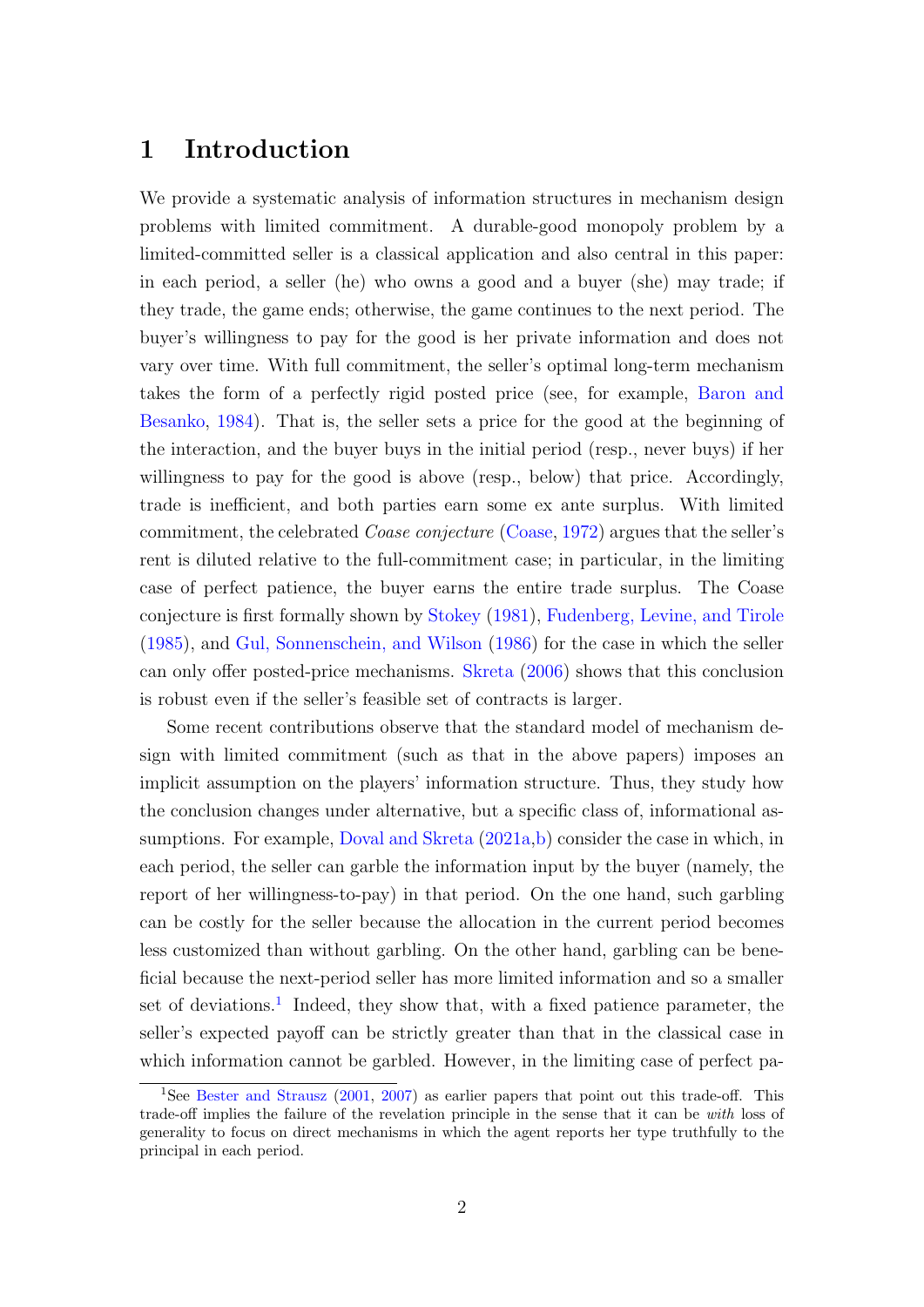tience, the Coase conjecture survives, and the buyer earns the entire trade surplus. [Brzustowski, Georgiadis, and Szentes](#page-55-6) [\(2021\)](#page-55-6) consider a more sophisticated class of contracts in which the seller sets up a long-term contract—subject to the constraint that he would not want to revise it in the future, reflecting the limited commitment nature of the problem. The contract determines the entire sequence of allocations as a function of the buyer's initial type report, but without revealing any information to the seller than that revealed through each period's trading outcome. In particular, the buyer's report can affect allocations in the far future, simultaneously keeping the seller in the dark. [Brzustowski et al.](#page-55-6) [\(2021\)](#page-55-6) show that with these "smart contracts", the Coase conjecture now fails: even in the limiting case of per-fect patience, the seller can guarantee himself a non-vanishing expected revenue.<sup>[2](#page-2-0)</sup>

As such, the recent literature points out that the information structure plays a crucial role in the predictions of mechanism design with limited commitment and, in particular, in a durable-good monopoly setting. Although each of the above papers considers some specific classes of information structures and studies their implications, a more systematic study of the entire class of admissible (in the sense formalized below) information structures seems important. For example, whereas [Brzustowski et al.](#page-55-6) [\(2021\)](#page-55-6) show that keeping the buyer's type report undisclosed to a limited-committed seller can be beneficial for the seller's ex ante expected revenue, is this the only way in which the seller deviates from the Coase conjecture? What is the optimal information structure from the seller's (or the buyer's or the society's) viewpoint? What about the efficiency properties? The goal of our paper is precisely this systematic analysis of information structures in mechanism design with limited commitment.

We begin by formalizing a general model of mechanism design with limited commitment in which any information structure that satisfies the following conditions is considered admissible. First, a player's private information in the game remains private whenever the player would like to do so. In the durable-good monopoly application, this means that the buyer's willingness to pay for the good is her private information in any admissible information structure.<sup>[3](#page-2-1)</sup> Second, each period's realized allocation is publicly observed in that period. In the durable-good

<span id="page-2-0"></span><sup>2</sup>The above discussion is about the "gap case", in which the Coase conjecture holds in any equilibrium in the classical model of price-posting sellers. In the "no-gap case," the Coase conjecture fails even with posted prices if buyers use non-stationary strategies [\(Ausubel and](#page-55-7) [Deneckere,](#page-55-7) [1989\)](#page-55-7).

<span id="page-2-1"></span><sup>3</sup>Without this restriction, the seller's optimal information structure is trivially the one in which he *knows* the buyer's willingness to pay.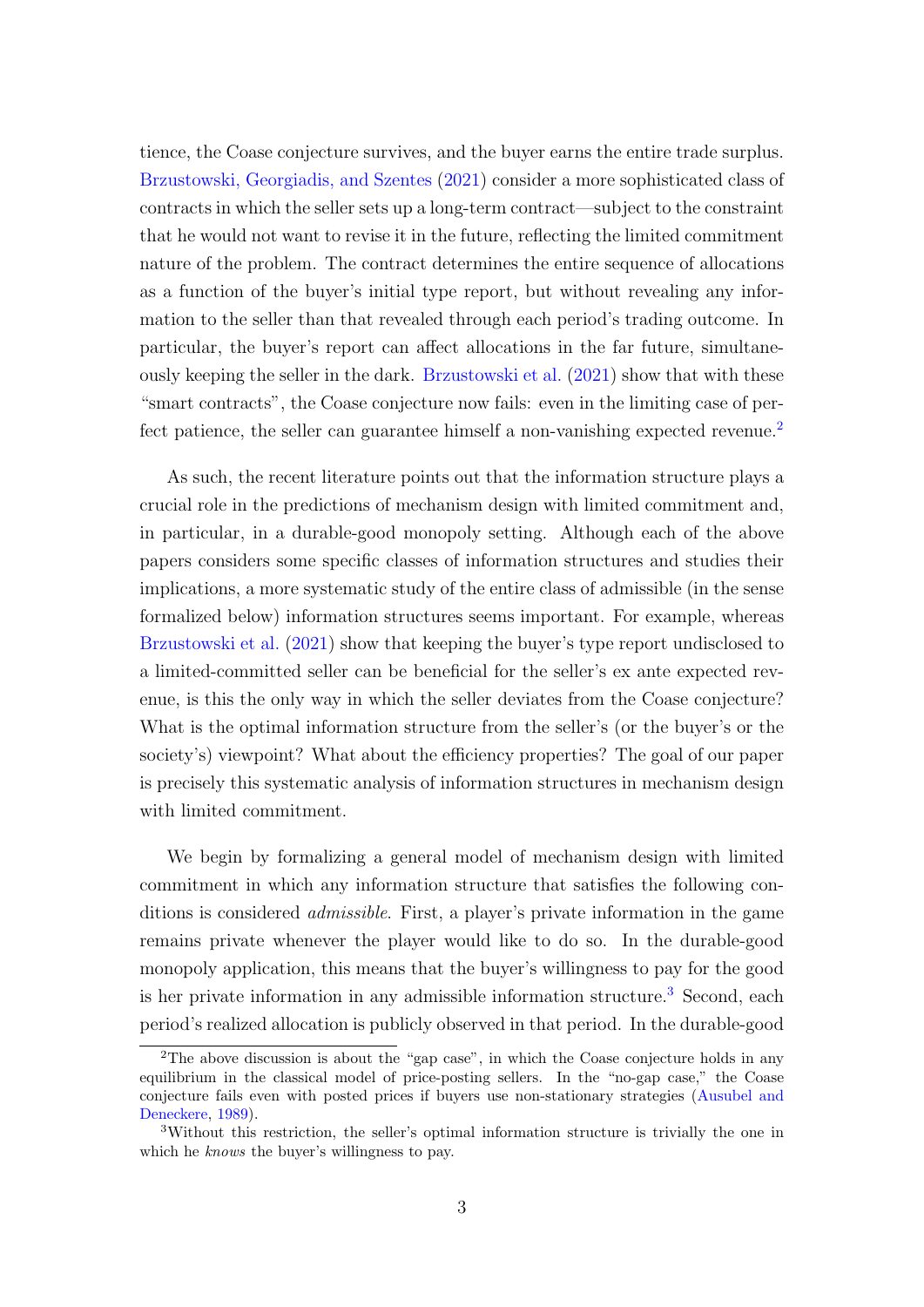monopoly application, observability of whether trade happens and, if so, at which price seems a natural assumption.[4](#page-3-0) Third, the contract chosen by the principal in each period is publicly observed in that period. This assumption is natural in many applications and also reflects the idea of limited commitment. Indeed, if the information structure is such that the agent cannot observe a principal's deviation, then the commitment outcome as in (as in [Baron and Besanko,](#page-55-0) [1984\)](#page-55-0) can be sustained.

Otherwise, our dynamic game form is standard: in every period, the principal offers the best contract from the feasible set given his information at that point; then, after observing the chosen contract, the agent chooses a message to input to the contract. The allocation of that period is publicly observed, and the game moves to the next period.

After introducing our general model, we provide three examples that show how the set of equilibrium outcomes expands once we allow for general information structures in mechanism design settings with limited commitment. Our examples identify three reasons for why this can be the case: delayed disclosure of stored information; punishing a principal's future self who deviates to a non-equilibrium contract by deleting any planned disclosure of stored information; punishing a principal's current or future self who deviates to a non-equilibrium contract by selecting a suboptimal continuation equilibrium.<sup>[5](#page-3-1)</sup>

Next, we move to the characterization of the set of all equilibrium outcomes under all possible admissible information structures. To do so, we build on the notion of (sequential) communication equilibrium of [Forges](#page-56-2) [\(1986\)](#page-56-2), [Myerson](#page-57-2) [\(1986\)](#page-57-2), and [Sugaya and Wolitzky](#page-57-3) [\(2021\)](#page-57-3). They consider mediated communication in (finite) extensive-form games and establish various versions of revelation principle results depending on the equilibrium concepts of interest. Roughly, these results state that any equilibrium outcome given any information structure is attainable as an equilibrium outcome with the canonical information structure. In the canonical information structure, in each period: (i) a *(fictitious)* mediator (he) privately asks each player's private information and then privately recommends each player's action for the period; and (ii) players truthfully report their private information to the mediator and obey the mediator's recommendation. In a sense, we apply the concepts of (sequential) communication equilibrium to the environment in which one of the players is a limited-committed principal.

<span id="page-3-0"></span><sup>4</sup> In other applications, alternative assumptions might be more appropriate. For example, in a repeated auction environment, only the winner might surely be able to observe the winning price of that period. We believe that our framework is flexible in such dimensions.

<span id="page-3-1"></span><sup>5</sup>Of course, additional reasons may be possible.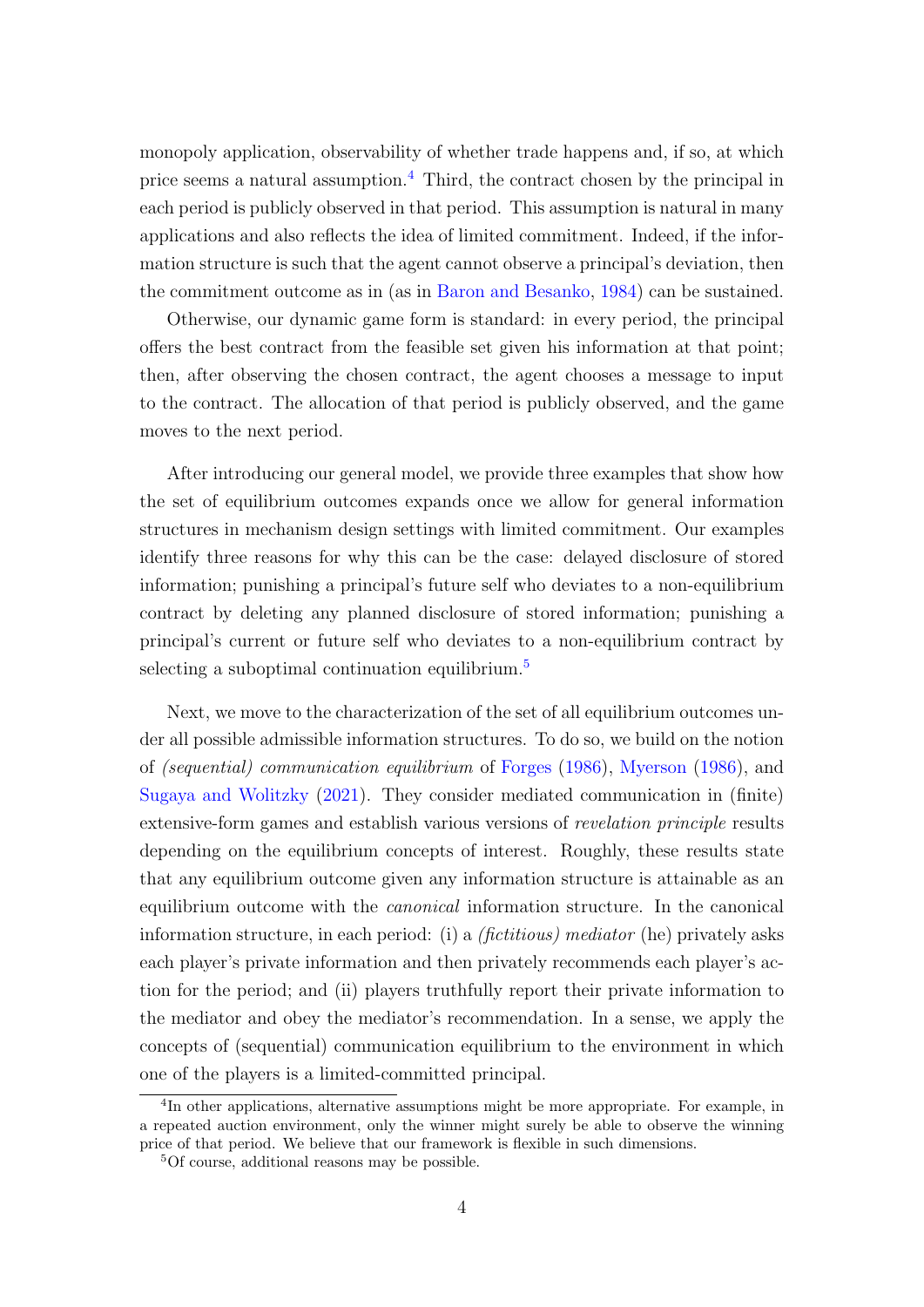However, precisely the point that the principal is one of the players is the main challenge we face. To see this, observe that a naive application of the revelation principle results would imply that, in the canonical information structure, the mediator recommends one of the feasible contracts to the principal, and the principal prefers obeying to deviating to any other contract. This statement, however, is not so useful in characterizing possible outcomes because the set of feasible contracts is too large to be tractably handled. First, recall that the revelation principle is not applicable for the principal's contract space. Potentially, the contract the mediator should recommend to the principal in each period might be a very complex indirect contract. Second, the set of obedience constraints could be large for the same reason, and there is not much guidance as to which constraints would be relevant.<sup>[6](#page-4-0)</sup>

To circumvent this difficulty, we propose an alternative indirect approach. First, we consider an auxiliary game in which the mediator—not the principal proposes an allocation in each period after he privately asks each player's information at the beginning of that period. This outcome-based approach avoids the first complication related to the seller's contract recommendations because the set of allocations is much more well-structured than the unrestricted set of contracts.

Second, we identify necessary conditions on outcomes to form an equilibrium of the game. In particular, for the principal's obedience, we focus on a small subset of contracts as potential deviations. In the durable-good monopoly application, we focus only on the seller's deviations to the constant contact that ends the game by allocating the good to all buyers types at a price equal to the smallest buyer's valuation. We ignore all the other obedience constraints. This result, formalized by Theorem [1,](#page-22-0) can be interpreted as a relaxed revelation principle. The theorem allows us to characterize candidate equilibrium outcomes by solving an upperbound problem that is a much simpler relaxation of the original problem.

Of course, the converse need not be true. In particular, the choice of deviation contracts that implies the converse is not necessarily trivial in general. Thus, as a third step, we identify sufficient conditions on outcomes to form an equilibrium of the game. Theorem [2](#page-22-1) shows that if an outcome satisfies the seller's obedience with respect to the sequence of contracts corresponding to the Coasean outcome of the game, then we can ignore all his other obedience constraints. Theorem [2](#page-22-1) allows us to focus on a lower-bound problem that is simple enough to provide implementation results. First, Theorems [6](#page-27-0) and [6](#page-27-0) show that the seller-optimal outcome that solves the lower-bound problem is attainable in the original problem in which the mediator recommends a contract rather than an allocation, and all

<span id="page-4-0"></span><sup>6</sup>To the best of our knowledge, this challenge is novel in the literature.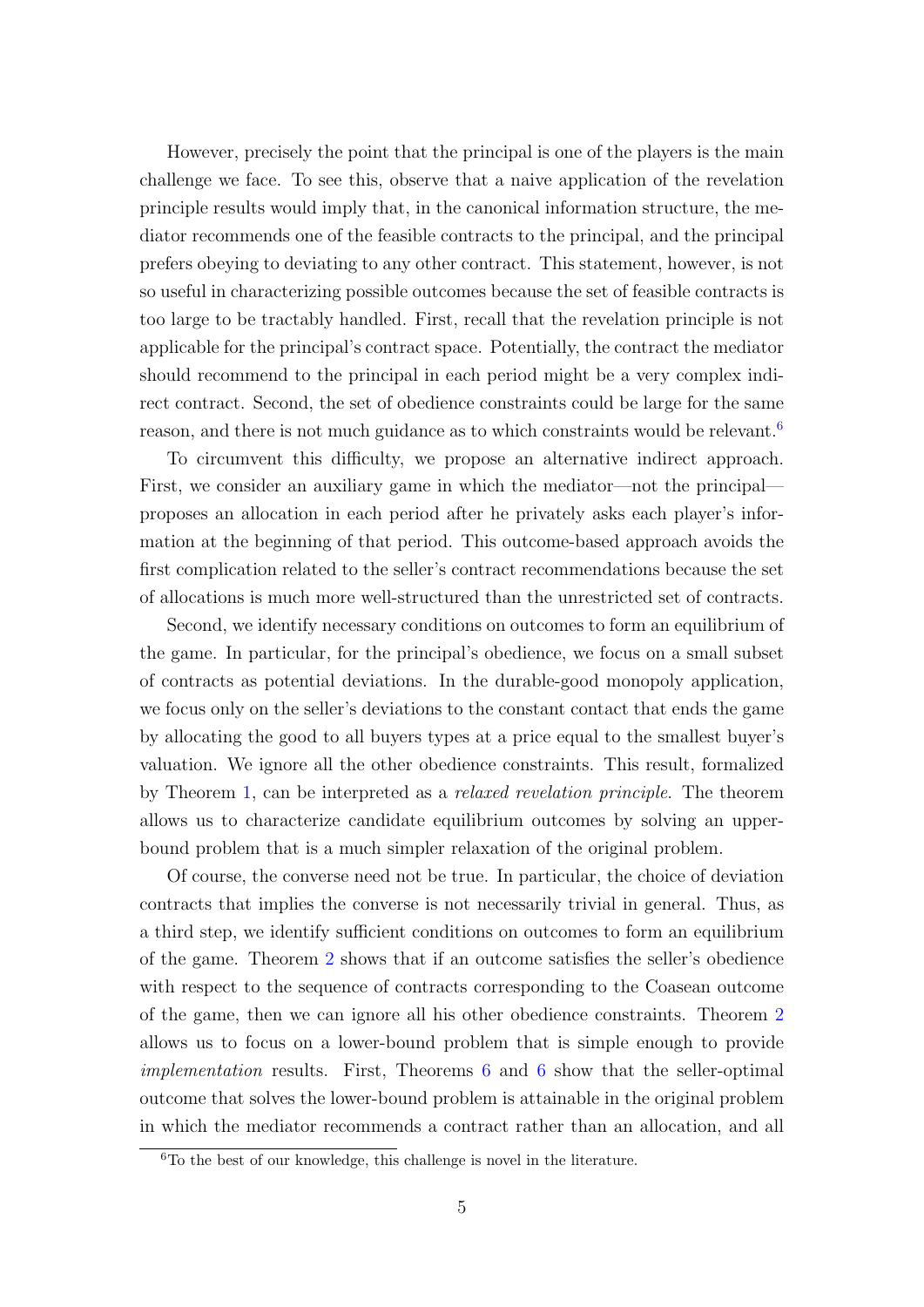the obedience constraints are considered. We call it the mediated implementation result. Next, in Section [4.3.2,](#page-28-0) we show that the seller-optimal outcome that solves the lower-bound problem is also attainable without the mediator as long as, in each period, the seller himself can garble the information provided to each of his future selves (not only to his next-period self, as in [Doval and Skreta,](#page-55-2) [2021a,](#page-55-2)[b\)](#page-55-3) about the buyer's report at that period. We call this the unmediated implementation result. Which of the two implementation results is most useful may depend on the context.

Our characterization of the seller-optimal information structure in the durablegood monopoly application is summarized by Theorems [3,](#page-25-0) [4,](#page-26-0) and [5](#page-27-1) and uncovers the following results of economic substance. First, in general, the seller finds it beneficial if the information input by the buyer arrives precisely (i.e., without garbling) but with delay. More formally, the optimal information structure specifies the time at which the buyer's private information report is made public; until then, no information—except whether a trade has happened or not—is revealed. This timing depends on the model's parameters, such as the distribution of the buyer type and the discount factor. That delayed information disclosure is beneficial to the seller is consistent with [Brzustowski et al.](#page-55-6) [\(2021\)](#page-55-6). However, our result shows that the seller can do strictly better than in [Brzustowski et al.](#page-55-6) [\(2021\)](#page-55-6)—even in the limiting case of perfect patience—and, in addition, that is the best possible he can do. Our result also implies that the seller's optimal information structure always makes the trade outcome inefficient, as the low-value buyer can trade with a significant delay (even in the limiting case of perfect patience).

Intuitively, delayed (but precise) information disclosure makes the seller's bargaining power stronger. Relative to the case in which no such information arrives, the seller's incentive to offer a more aggressive price is higher because even if the buyer did not buy at that aggressive price, full extraction would be possible once the time comes. Furthermore, once the seller of some period becomes aggressive, then the seller of the previous period can also be more aggressive because the buyer has less continuation payoff conditional on no trading. In this sense, the aggressiveness of each period's seller is a strategic complement to each other. Indeed, except for the initial period, the seller continues to offer the commitment price every period until the time of revelation. This price pattern is completely different from the classical Coase-conjecture pattern of decreasing prices: our case may rather be interpreted as the initial "fire sale" followed by the rigid high price.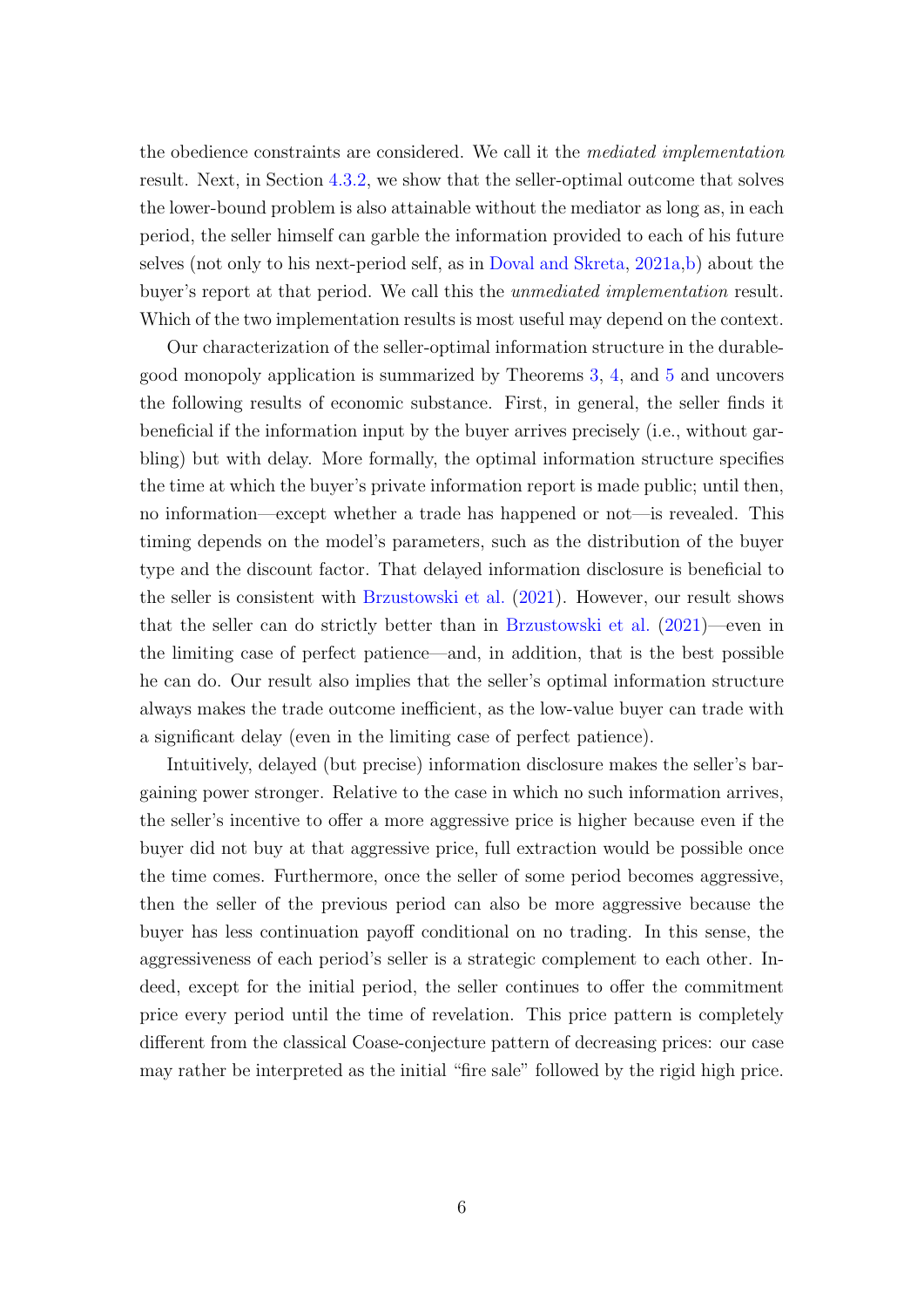### 1.1 Related literature

Our paper contributes to the literature on mechanism design with limited commitment. The failure of the revelation principle is well-known since the seminal contributions of [Laffont and Tirole](#page-56-3) [\(1988\)](#page-56-3) and [Bester and Strausz](#page-55-4) [\(2001\)](#page-55-4), further developed in [Bester and Strausz](#page-55-8) [\(2000\)](#page-55-8) and [Bester and Strausz](#page-55-5) [\(2007\)](#page-55-5). The mediator approach based on [Forges](#page-56-2) [\(1986\)](#page-56-2) and [Myerson](#page-57-2) [\(1986\)](#page-57-2) is first proposed by [Bester and Strausz](#page-55-5) [\(2007\)](#page-55-5) in the context of mechanism design with limited commitment. In [Bester and Strausz](#page-55-5) [\(2007\)](#page-55-5), the game has two periods, and the mechanism design is only in the initial period; in the second period, the principal just selects an action from a given set. Therefore, the main challenge we face in our long-horizon setting—namely, how to handle potentially large sets of contracts for the principal (both on-path and off-path)—does not arise. This challenge also makes our problem a non-trivial application of the (sequential) communication equilibrium notion of [Forges](#page-56-2) [\(1986\)](#page-56-2), [Myerson](#page-57-2) [\(1986\)](#page-57-2), and [Sugaya and Wolitzky](#page-57-3) [\(2021\)](#page-57-3). As we briefly discuss in the conclusion, we hope that our approach would be useful in other potential applications of (sequential) communication equilibrium in which some players' action spaces may be complicated.

Several papers study durable-good monopoly (or, equivalently, bargaining with one-sided incomplete information) as a representative application.[7](#page-6-0) As explained above, classically, the literature of durable-good monopoly implicitly assumes that the seller's action is simply a price offer, but the (limited-committed) mechanismdesign perspective adds by allowing for more general contracts (see the above discussion about [Skreta,](#page-57-1) [2006;](#page-57-1) [Doval and Skreta,](#page-55-2) [2021a,](#page-55-2)[b;](#page-55-3) [Brzustowski et al.,](#page-55-6) [2021\)](#page-55-6). In contrast to these papers, which consider specific classes of contracts and/or information structures, we propose a more systematic treatment of them.

Our paper also relates to the literature that checks the robustness of the Coase conjecture or documents its failure. For instance, a monopolist could relax its commitment problem and increase its profit by renting the good rather than selling it [\(Bulow,](#page-55-9) [1982\)](#page-55-9), by introducing best-price provisions [\(Butz,](#page-55-10) [1990\)](#page-55-10), or by introducing new updated versions of the durable good over time [\(Levinthal and Purohit,](#page-56-4) [1989;](#page-56-4) [Waldman,](#page-57-4) [1993,](#page-57-4) [1996;](#page-57-5) [Choi,](#page-55-11) [1994;](#page-55-11) [Fudenberg and Tirole,](#page-56-5) [1998;](#page-56-5) [Lee and](#page-56-6) [Lee,](#page-56-6) [1998\)](#page-56-6). Other studies have analyzed environments which preclude the market from fully deteriorating. These include environments with capacity constraints [\(Kahn,](#page-56-7) [1986;](#page-56-7) [McAfee and Wiseman,](#page-56-8) [2008\)](#page-56-8), with arrival of new traders [\(Sobel,](#page-57-6)

<span id="page-6-0"></span><sup>7</sup>Other than durable-good monopoly, [Liu, Mierendorff, Shi, and Zhong](#page-56-9) [\(2019\)](#page-56-9) consider posted prices in dynamic auction, and [Gerardi and Maestri](#page-56-10) [\(2020\)](#page-56-10) consider repeated production. [Strulovici](#page-57-7) [\(2017\)](#page-57-7) and [Maestri](#page-56-11) [\(2017\)](#page-56-11) study renegotiation with limited commitment.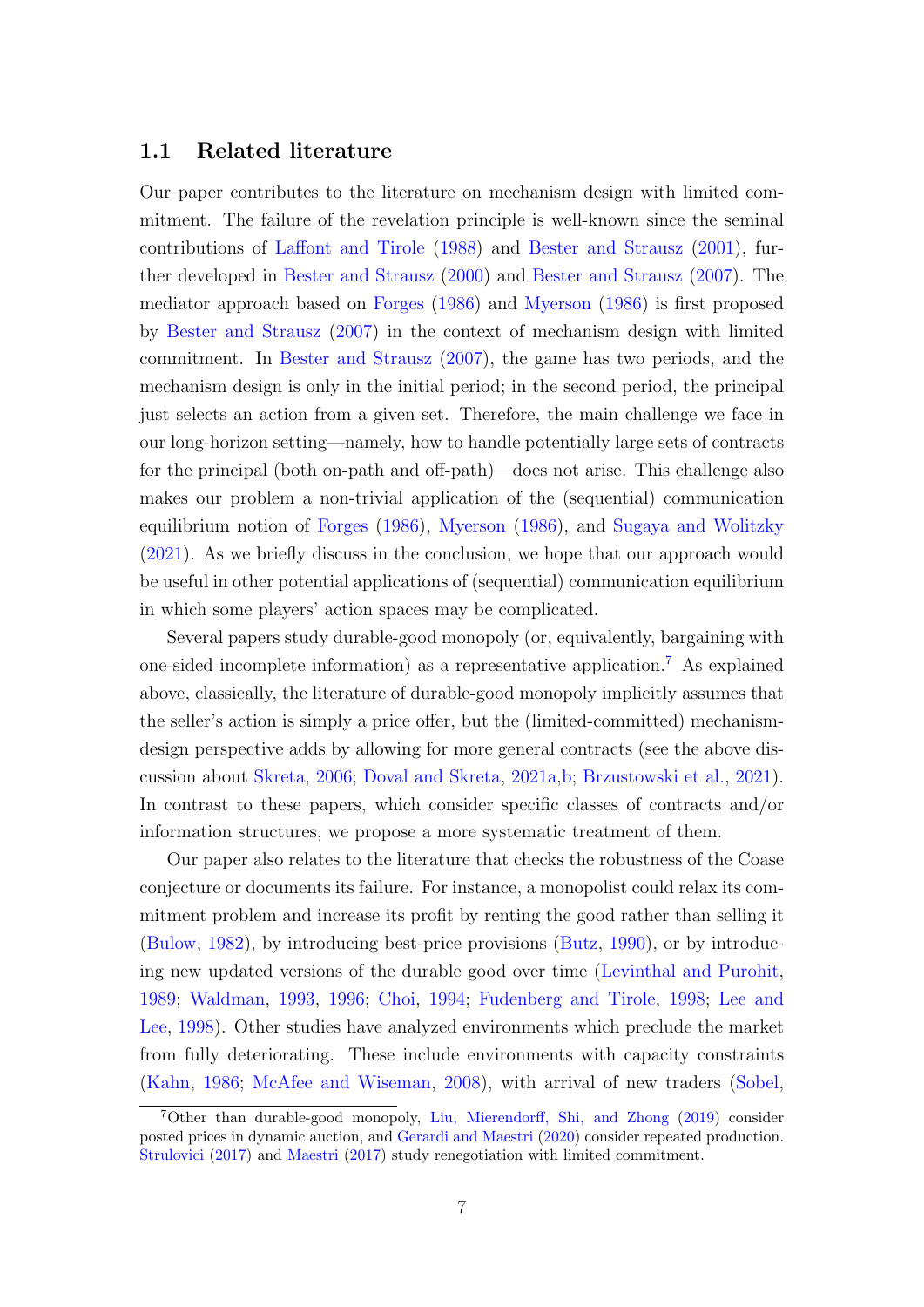[1991;](#page-57-6) [Inderst,](#page-56-12) [2008;](#page-56-12) [Fuchs and Skrzypacz,](#page-56-13) [2010\)](#page-56-13) or information [\(Daley and Green,](#page-55-12) [2019;](#page-55-12) [Duraj,](#page-56-14) [2020;](#page-56-14) [Lomys,](#page-56-15) [2021;](#page-56-15) [Laiho and Salmi,](#page-56-16) [2021\)](#page-56-16), with time-varying costs [\(Ortner,](#page-57-8) [2017\)](#page-57-8), in which buyers' valuations are subject to idiosyncratic stochastic shocks [\(Biehl,](#page-55-13) [2001;](#page-55-13) [Deb,](#page-55-14) [2014;](#page-55-14) [Garrett,](#page-56-17) [2016\)](#page-56-17), in which buyers can exercise an outside option [\(Board and Pycia,](#page-55-15) [2014\)](#page-55-15), in which goods depreciate over time [\(Bond and Samuelson,](#page-55-16) [1987\)](#page-55-16), and in which demand is discrete [\(Bagnoli, Salant,](#page-55-17) [and Swierzbinski,](#page-55-17) [1989;](#page-55-17) [von der Fehr and Kuhn,](#page-57-9) [1995;](#page-57-9) [Montez,](#page-57-10) [2013\)](#page-57-10). In contrast to these papers, we consider the same basic game as that in the classical seminal contributions. Instead, we examine alternative information structures.

### 1.2 Road Map

In Section [2,](#page-7-0) we present the general model, which illustrates the mediator approach to mechanism design with limited commitment. In Section [3,](#page-11-0) we provide several examples to motivate our approach to the topic. In Section [4,](#page-19-0) we study durable-good monopoly as a representative application of the mediator approach to mechanism design with limited commitment. In Section [5,](#page-30-0) we conclude. Omitted proofs and additional details are in the Appendices.

# <span id="page-7-0"></span>2 Model

In this section, we present the general model, which illustrates the mediator approach to mechanism design with limited commitment.

**Primitives.** There are three players: a *principal* (he, player  $P$ ), an *agent* (she, player A), and a *mediator* (he, player M). Time is discrete and periods are indexed by  $t \in \mathcal{T} \coloneqq \{0, \ldots, T\}$ , where  $2 \leq T \leq \infty$ . Let  $\mathcal{T}_0 \coloneqq \mathcal{T} \setminus \{0\}$  and  $\mathcal{T}_1 \coloneqq \mathcal{T} \setminus \{0, 1\}$ . At the beginning of period  $t = 0$ , the agent observes her *private information* (type)  $\theta \in \Theta$ , which is distributed according to a full-support probability distribution  $\mu$ . The agent's type does not change over time. Each period  $t \in \mathcal{T}_0$ , as a result of the interaction between the players, an *allocation*  $a_t \in A_t$  is determined; the set of admissible allocations may be time dependent—hence, its dependence on  $t$ . Each allocation set  $A_t$  contains the element  $\varnothing$ , corresponding to the non-participation allocation (or, equivalently, to the agent's outside option). For all  $t \in \mathcal{T}_0$ , let  $A^t := \times_{\tau=1}^t A_\tau$  be the set of all allocation sequences of the form  $a^t := (a_\tau)_{\tau=1}^t$ . For all  $t \in \mathcal{T}_1$ , there is a correspondence  $\mathcal{A}_t$ :  $A^{t-1} \rightrightarrows A_t$  such that, for all  $a^{t-1} \in A^{t-1}$ ,  $\mathcal{A}_t(a^{t-1}) \subseteq A_t$  describes the set of all allocations that the principal can offer in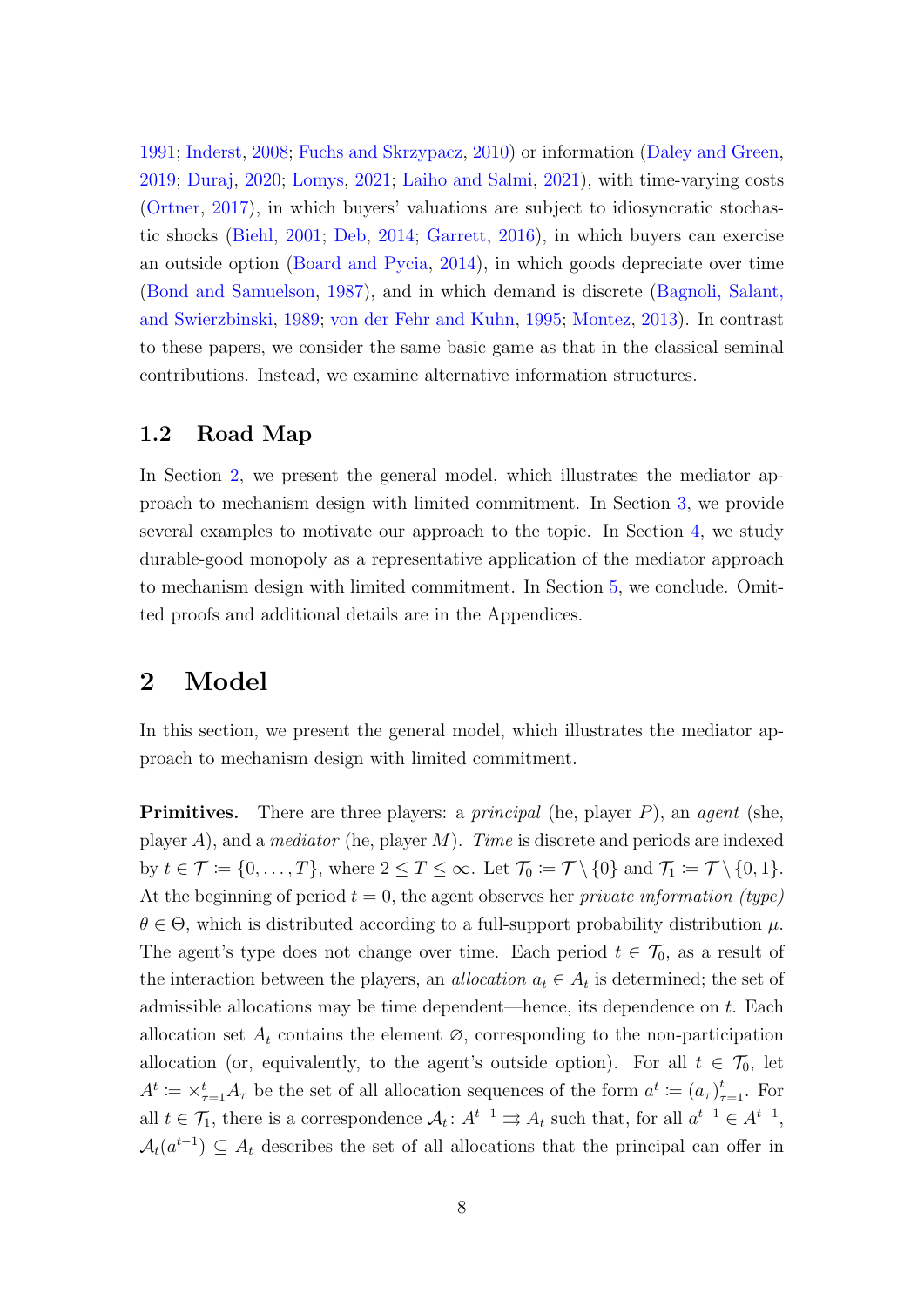period t given the allocations he has offered through period  $t - 1$ . This allows for the case in which past allocations restrict what the principal can offer the agent in the future. We assume that  $\emptyset \in \mathcal{A}_t(a^{t-1})$  for all  $t \in \mathcal{T}_1$  and  $a^{t-1} \in A^{t-1}$ .

The set of all *payoff-relevant pure outcomes* of the game is  $\Theta \times A^T$ . The principal's (resp., agent's) preferences are represented by a bounded payoff function  $U_P$ :  $\Theta \times A^T \to \mathbb{R}$  (resp.,  $U_A$ :  $\Theta \times A^T \to \mathbb{R}$ ). The mediator is indifferent over payoff-relevant pure outcomes—that is, his preferences are represented by a constant payoff function  $U_M$ :  $\Theta \times A^T \to \mathbb{R}$ . All players are expected-payoff maximizers. Thus, the mediator can commit to any strategy.

In each period  $t \in \mathcal{T}_0$ , the principal offers a *spot contract*  $C_t := (M_t, \alpha_t)$  to the agent, where: (i)  $M_t$  is a set of input messages to the contract; (ii)  $\alpha_t \colon M_t \to \Delta(A_t)$ is an allocation rule. We write  $\alpha_t(m_t)$  for the probability distribution on  $A_t$  when the input message to the contract is  $m_t$  and  $\alpha_t(a_t | m_t)$  for the probability of allocation  $a_t$  when the input message to the contract is  $m_t$ . We endow the principal with a class of input message sets  $\mathcal{M} := \{M^i\}_{i\in\mathcal{I}}$ , where  $\mathcal I$  is an index set; each  $M^i$ contains element  $\emptyset$ , interpreted as non-participation message. For all  $t \in \mathcal{T}_0$ , let  $\mathcal{C}_t \coloneqq \{C_t \coloneqq (M_t, \alpha_t) \in \mathcal{M} \times \Delta(A_t)^{M_t} : \alpha_t(\varnothing \, | \, \varnothing) = 1, \alpha_t(\varnothing \, | \, m_t) = 0 \text{ for all } m_t \neq t \}$  $\varnothing$ } be the set of all admissible spot contracts in period t. Let  $\mathcal{C} := {\{\mathcal{C}_t\}}_{t \in \mathcal{T}_0}$  be the set of all admissible spot contracts. Finally, for all  $t \in \mathcal{T}_0$ , let  $\mathcal{M}^t := \times_{\tau=1}^t \mathcal{M}$  and  $\mathcal{C}^t := \times_{\tau=1}^t \mathcal{C}_t$ . Hereafter, we refer to spot contract simply as contracts.

In period  $t = 0$ , the agent has a set of possible *private reports* to send to the mediator, denoted by R, with  $|R| \geq |\Theta|$ . In each period  $t \in \mathcal{T}_0$ , the principal (resp., the agent) has a set of possible private signals to receive from the mediator, denoted by  $S_{P,t}$  (resp.,  $S_{A,t}$ ). For all  $t \in \mathcal{T}_0$ , let  $S_P^t := \times_{\tau=1}^t S_{P,t}$  and  $S_A^t := \times_{\tau=1}^t S_{A,t}$ .

**Timing.** The timing of events within period  $t = 0$  is the following:

0.1 The agent privately observes her type  $\theta \in \Theta$ ;

0.2 The agent sends a private report  $r \in R$  to the mediator.

The timing of events within each period  $t \in \mathcal{T}_0$  is the following:

- t.1 The mediator sends a private signal  $s_{P,t} \in S_{P,t}$  to the principal;
- t.2 The principal offers a contract  $C_t \in \mathcal{C}_t$  to the agent with the property that  $\sum_{a^t \in \mathcal{A}_t(a^{t-1})} \alpha_t(a_t | m_t) = 1$  for all  $t \in \mathcal{T}_1, a^{t-1} \in A^{t-1}$ , and  $m_t \in M_t$ ;
- t.3 After both the mediator and the agent observe  $C_t$ , the mediator sends a private signal  $s_{A,t} \in S_{A,t}$  to the agent;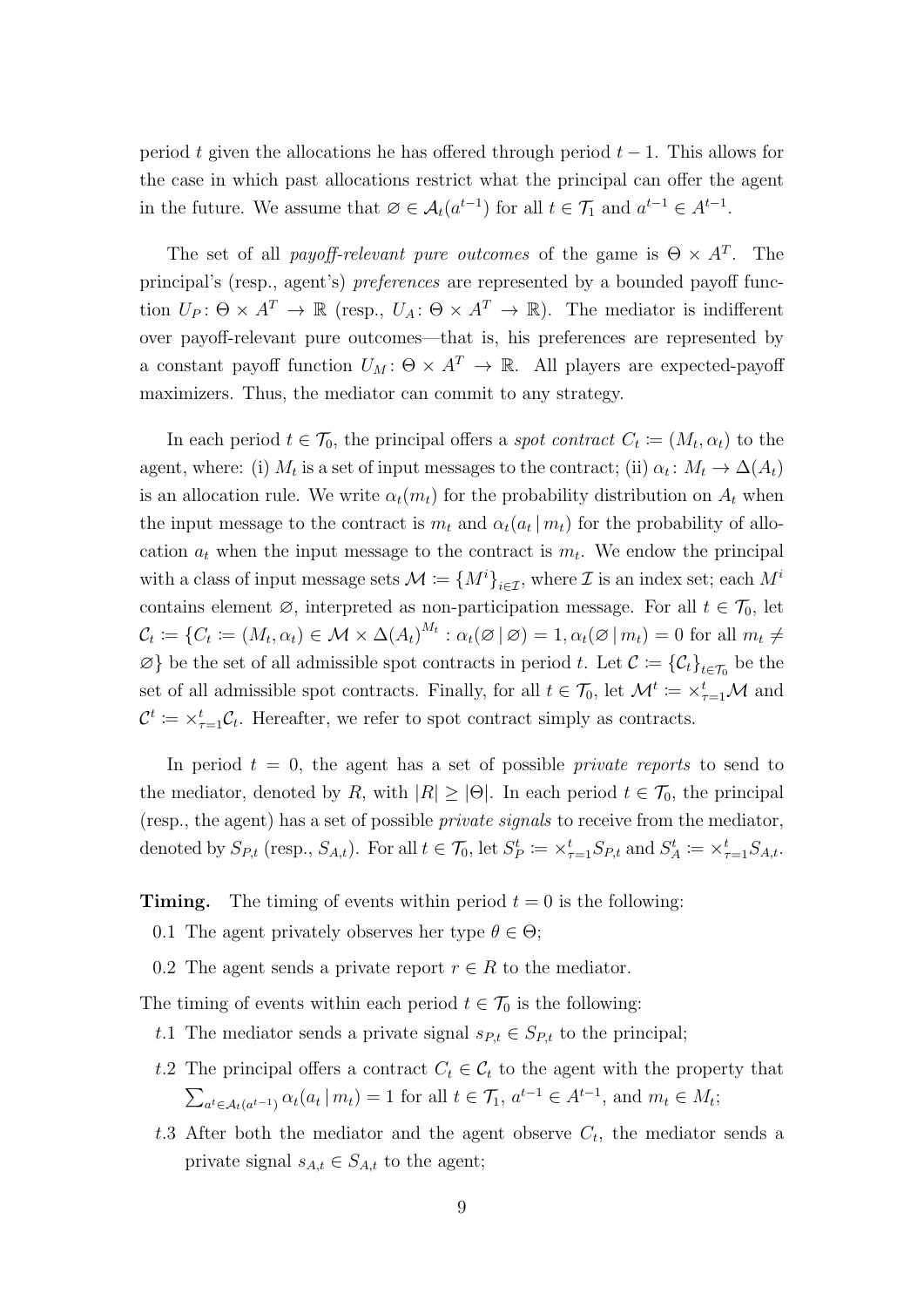- t.4 The agent sends input message  $m_t \in M_t$  to the contract, where  $m_t$  is observed by the mediator, but not by the principal;
- t.5 An allocation  $a_t$  is drawn from  $\alpha_t(m_t)$ , the allocation  $a_t$  is publicly observed, and the game proceeds to the next period.

For all  $t \in \mathcal{T}$  and  $n \in \{1, \ldots, 5\}$ , we refer to t.n as "stage t.n" of the game.

**Histories.** For all  $t \in \mathcal{T}$ , and  $n \in \{1, \ldots, 5\}$ , we denote by  $h^{t,n}$  a history at the beginning of stage  $t.n$  and by  $H^{t.n}$  the set of all possible such histories. Then, we have  $H^{0.1} = \{\emptyset\}, H^{0.2} = \Theta, H^{1.1} = \Theta \times R, H^{1.2} = \Theta \times R \times S_P^1, H^{1.3} =$  $\Theta \times R \times S_P^1 \times C^1$ ,  $H^{1.4} = \Theta \times R \times S_P^1 \times C^1 \times S_A^1$ ,  $H^{1.5} = \Theta \times R \times S_P^1 \times C^1 \times S_A^1 \times \mathcal{M}$ , and, for all  $t \in \mathcal{T}_1$ ,

$$
H^{t,1} = \Theta \times R \times S_P^{t-1} \times C^{t-1} \times S_A^{t-1} \times \mathcal{M}^{t-1} \times A^{t-1},
$$
  
\n
$$
H^{t,2} = \Theta \times R \times S_P^t \times C^{t-1} \times S_A^{t-1} \times \mathcal{M}^{t-1} \times A^{t-1},
$$
  
\n
$$
H^{t,3} = \Theta \times R \times S_P^t \times C^t \times S_A^{t-1} \times \mathcal{M}^{t-1} \times A^{t-1},
$$
  
\n
$$
H^{t,4} = \Theta \times R \times S_P^t \times C^t \times S_A^t \times \mathcal{M}^{t-1} \times A^{t-1},
$$
  
\n
$$
H^{t,5} = \Theta \times R \times S_P^t \times C^t \times S_A^t \times \mathcal{M}^t \times A^{t-1}.
$$

and

For all  $t \in \mathcal{T}_0$ , we denote by  $h^t$  a history at the end of period t and by  $H^t$  the sets of all possible such histories, with  $H^t = \Theta \times R \times S_P^t \times C^t \times S_A^t \times \mathcal{M}^t \times A^t$ . We denote by  $H<sup>T</sup>$  the set of all terminal histories of the game.

**Information Sets.** For all  $i \in \{P, A, M\}$ ,  $t \in \mathcal{T}$ , and  $n \in \{1, ..., 5\}$ , let  $h_i^{t,n}$ denote player *i*'s information set at the beginning of stage  $t.n$  and by  $H_i^{t.n}$  the set of all possible such information sets. In particular, we have that:  $H_P^{1,2}$  is the projection of  $H^{1,2}$  on  $S_P^1$  and, for all  $t \in \mathcal{T}_1$ ,  $H_P^{t,2}$  is the projection of  $H^{t,2}$  on  $S_P^t \times C^{t-1} \times A^{t-1}$ ;  $H_A^{0.2} = H^{0.2}$ ,  $H_A^{1.4}$  is the projection of  $H^{1.4}$  on  $\Theta \times R \times C^1 \times S_A^1$ , and, for all  $t \in \mathcal{T}_1$ ,  $H_A^{t.4}$  is the projection of  $H^{t.4}$  on  $\Theta \times R \times C^t \times S_A^t \times \mathcal{M}^{t-1} \times A^{t-1}$ ;  $H_M^{1.1}$ is the projection of  $H^{1.1}$  on R,  $H^{1.3}_M$  is the projection of  $H^{1.3}$  on  $R \times S^1_P \times C^1$ , and, for all  $t \in \mathcal{T}_1$ ,  $H_M^{t,1}$  is the projection of  $H^{t,1}$  on  $R \times S_P^{t-1} \times \mathcal{C}^{t-1} \times S_A^{t-1} \times \mathcal{M}^{t-1} \times A^{t-1}$ and  $H_M^{t,3}$  is the projection of  $H^{t,3}$  on  $R \times S_P^t \times C^t \times S_A^{t-1} \times \mathcal{M}^{t-1} \times A^{t-1}$ .

Mediated Contract-Selection Game. The above defines an extensive-form game, which we dub the mediated contract-selection game (hereafter, MCS game) and denote by  $\mathcal G$ . Game  $\mathcal G$  is common knowledge among the players.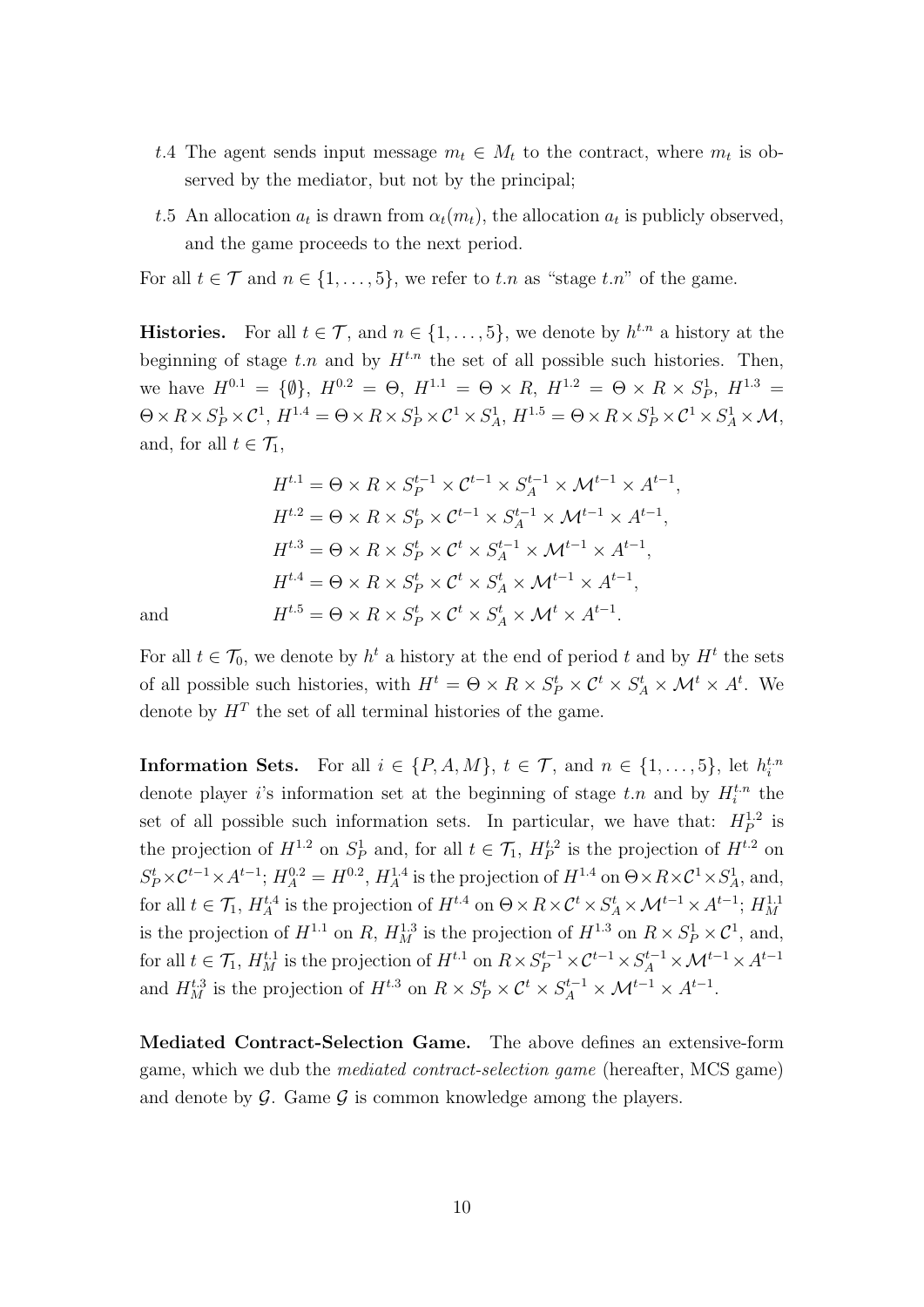Strategies. A behavioral strategy for the principal is a collection of functions  $\sigma_P \coloneqq (\sigma_P^{t,2})_{t=1}^T$ , where  $\sigma_P^{t,2} : H_P^{t,2} \to \Delta(\mathcal{C}_t)$ . A behavioral strategy for the agent is a collection of functions  $\sigma_A := (\sigma_A^{0.2}, (\sigma_A^{t.4})_{t=1}^T)$ , where  $\sigma_A^{0.2} : H_A^{0.2} \to \Delta(R)$  and  $\sigma_A^{t,4}: H_A^{t,4} \to \Delta(M_t)$ . A behavioral strategy for the mediator is a collection of functions  $\sigma_M := (\sigma_M^{t,1}, \sigma_M^{t,3})_{t=1}^T$ , where  $\sigma_M^{t,1} : H_M^{t,1} \to \Delta(S_t^P)$  and  $\sigma_M^{t,3} : H_M^{t,3} \to \Delta(S_t^A)$ . A profile of behavioral strategies is  $\sigma := (\sigma_P, \sigma_A, \sigma_M)$ .

A prior  $\mu$  and a profile of behavioral strategies  $\sigma$  induce a probability distribution over payoff-relevant pure outcomes. We extend players' payoff functions from payoff-relevant pure outcomes  $(\theta, a^T) \in \Theta \times A^T$  to outcomes  $\nu \in \Delta(\Theta \times A^T)$ in the usual way. For  $i \in \{P, A\}$ , we denote by  $U_i(\nu)$  player i's ex ante expected payoff at the beginning of the MCS game under outcome  $\nu$ .

**Beliefs.** A principal's belief is a collection of functions  $\beta_P := (\beta_P^{t,2})_{t=1}^T$ , where  $\beta_P^{t,2}: H_P^{t,2} \to \Delta(H^{t,2})$ . Similarly, an agent's belief is a collection of functions  $\beta_A \coloneqq$  $(\beta_A^{0.2}, (\beta_A^{t.4})_{t=1}^T)$ , where  $\beta_A^{0.2}$ :  $H_A^{0.2} \to \Delta(H^{0.2})$  and  $\beta_A^{t.4}$ :  $H_A^{t.4} \to \Delta(H^{t.4})$ . Since the mediator is indifferent over payoff-relevant pure outcomes, there are no optimality conditions on the mediator's strategy, and hence no need to introduce beliefs for the mediator. A belief system is a pair  $\beta \coloneqq (\beta_P, \beta_A)$ .

Solution Concept. We refer to a profile of behavioral strategies and a belief system  $(\sigma, \beta)$  as an assessment. The equilibrium notion we adopt is *weak perfect* Bayesian equilibrium (hereafter, wPBE), which is defined as follows.

**Definition 1.** An assessment  $(\sigma, \beta)$  is a weak perfect Bayesian equilibrium of G if:

- 1.  $\sigma_P$  is sequentially rational given  $(\sigma_M, \sigma_A)$  and  $\beta$ ;
- 2.  $\sigma_A$  is sequentially rational given  $(\sigma_M, \sigma_P)$  and  $\beta$ ; and
- 3.  $\beta$  is on-path consistent given  $\sigma$ .

We say that  $\nu \in \Delta(\Theta \times A^T)$  is a wPBE outcome of G if there is a wPBE  $(\sigma, \beta)$ of G that (together with  $\mu$ ) induces  $\nu$ . We denote by E (resp., O) the set of all wPBEs (resp., wPBE outcomes) of  $\mathcal{G}$ .

Notation and Terminology. A contract  $C_t \in \mathcal{C}_t$  is constant if, for some  $a_t \in A_t$ , we have  $\alpha_t(a_t | m_t) = 1$  for all  $m_t \in M_t \setminus \{\varnothing\}$ . A contract  $C_t \in \mathcal{C}_t$  is direct if  $M_t = \{\varnothing\} \cup \Theta$ . Suppose  $\mathcal{E} \neq \emptyset$  and that  $\arg \max_{\nu \in \mathcal{O}} U_P(\nu) \neq \emptyset$ ; we say that  $\nu^* \in$  $\Delta(\Theta \times A^T)$  is a principal-optimal wPBE outcome of G if  $\nu^* \in \arg \max_{\nu \in \mathcal{O}} U_P(\nu)$ .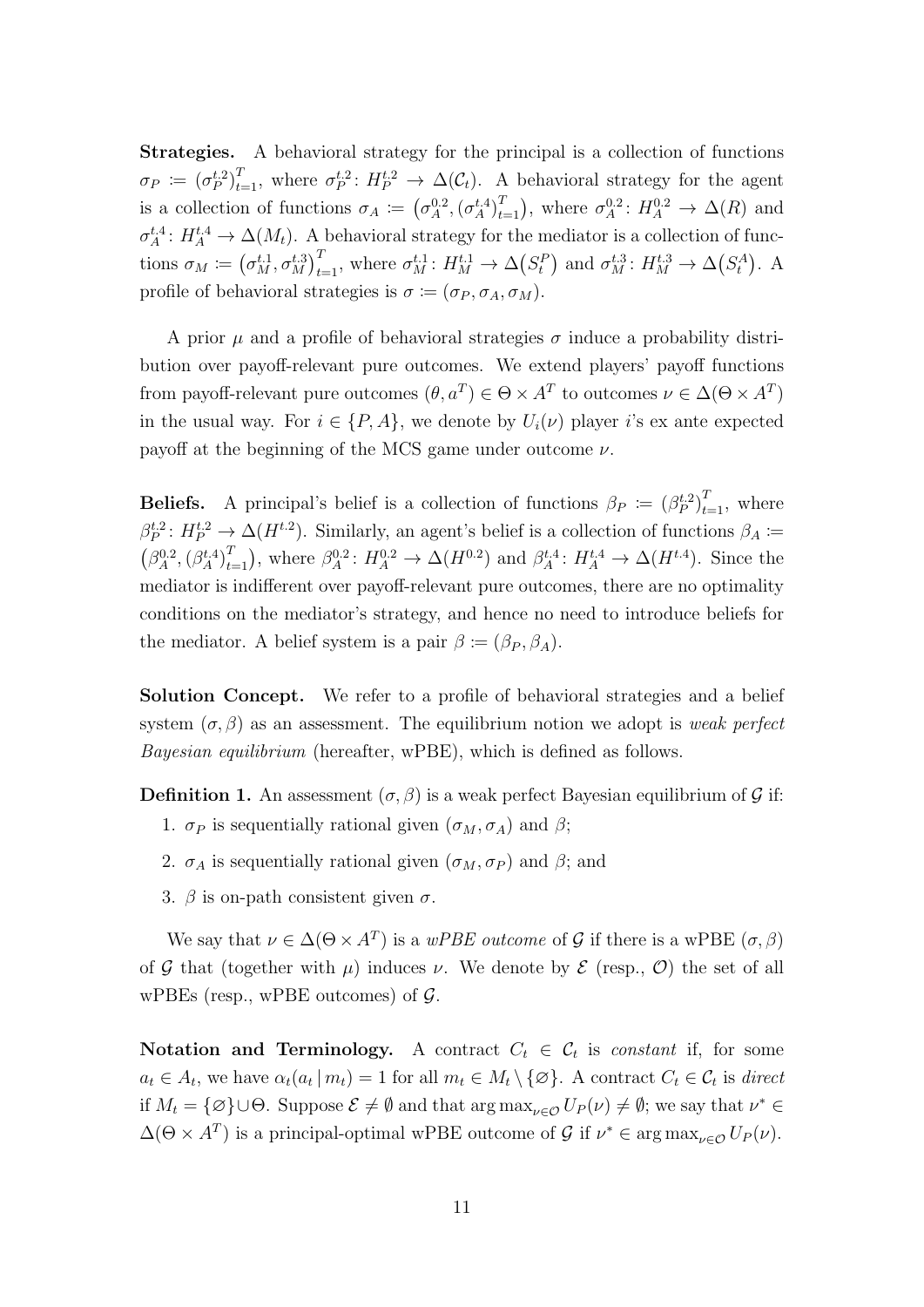Discussion. Our approach to mechanism design with limited commitment builds on the notion of (sequential) communication equilibrium in multistage games with communication [\(Forges,](#page-56-2) [1986;](#page-56-2) [Myerson,](#page-57-2) [1986;](#page-57-2) [Sugaya and Wolitzky,](#page-57-3) [2021,](#page-57-3) hereafter FMSW). As in the literature on communication equilibrium, we interpret the mediator as a fictitious player who has commitment power and designs the entire information structure (or communication protocol) of the game. We follow this approach because, by the revelation-principle results in FMSW (several versions depending on the specific solution concept), any admissible information structure of the underlying multistage game without a mediator and its equilibrium outcome can be represented by the mediated version of that game and its corresponding equilibrium outcome. An information structure is admissible if it satisfies the two following conditions. First, the agent's type remains private unless the agent wants to disclose it. Second, the exogenously given basic game—hence, the extensive form and the principal's limited commitment—is respected; in particular, in each period, the contract chosen by the principal and the realized allocation are publicly observed.

# <span id="page-11-0"></span>3 Motivating Examples

In this section, we provide three examples to motivate the mediator approach to mechanism design with limited commitment. The examples show that the set of all wPBE outcomes under our approach can be larger than that under the alternative approaches in the literature. We identify three reasons why this can be the case.

1. Information Storing and Delayed Disclosure. In the MCS game, the mediator can store a given period's information—namely, the agent's report to the mediator—and disclose it to the principal in future periods. Example 1 shows that the principal's ex ante expected wPBE payoff when information storing and delayed disclosure are possible can be greater than when a given period's information can only be either (noisily) disclosed in the current period or never disclosed.

2. Deletion of Stored Information. In the MCS game, because of the possibility of information storing and delayed disclosure, the information provided to the principal's future selves can depend on their contract choices. In particular, the mediator can punish a principal's future self who deviates to a non-equilibrium contract by deleting any planned disclosure of stored information. Example 2 shows that the deletion of stored information can serve as an effective threat to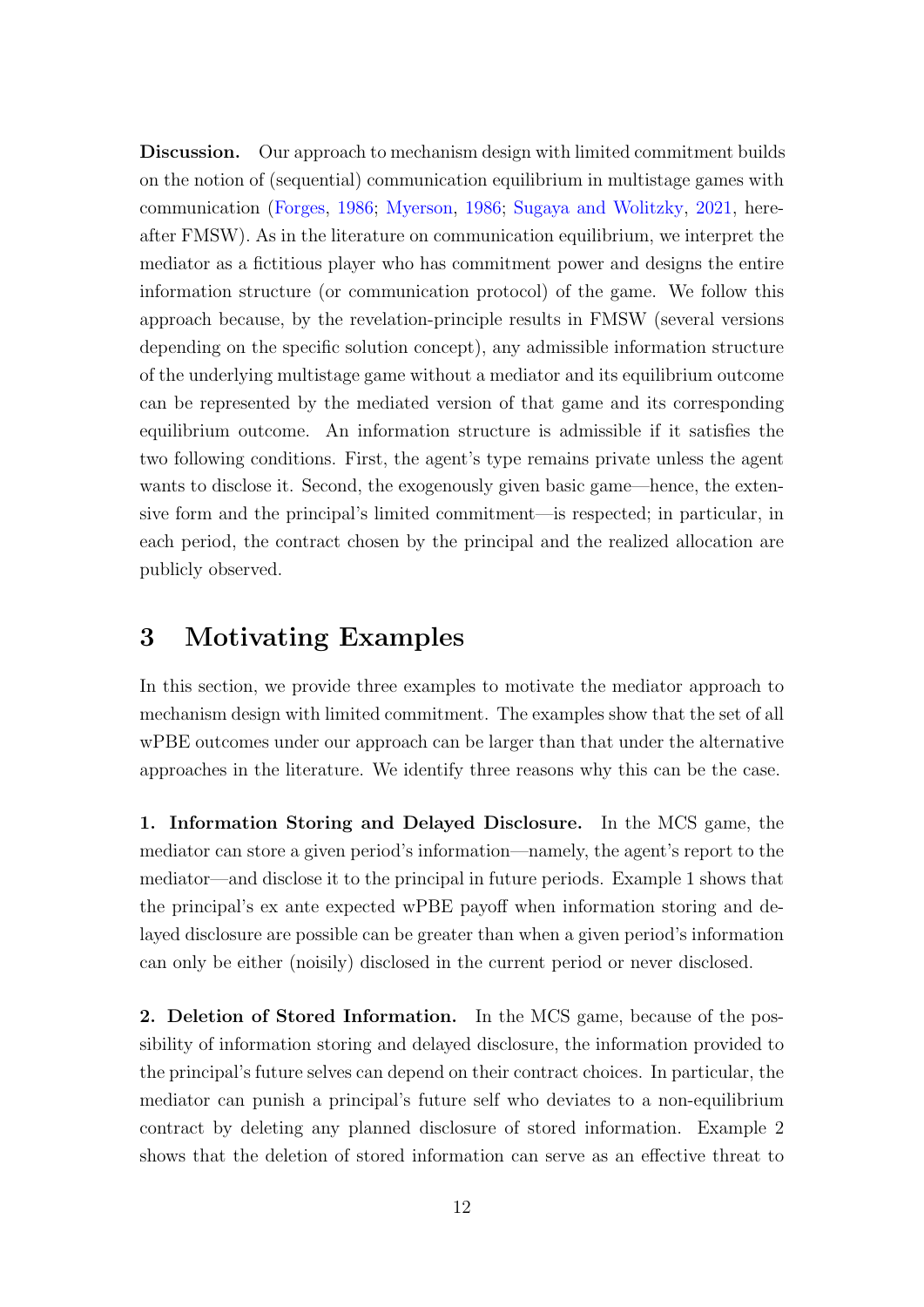prevent the principal's future selves from deviating to non-equilibrium contracts. As a result, the principal's ex ante expected wPBE payoff can be greater than when such punishments are not possible.

3. Equilibrium Multiplicity and Equilibrium Selection. Principal-optimal wPBE outcomes may necessarily require suboptimal continuation equilibrium selection from the viewpoint of some of the principal's future selves. Such suboptimal equilibrium selection is possible in the MCS game. In particular, the mediator can punish a principal's current or future self who deviates to a non-equilibrium contract by suboptimal equilibrium selection. Example 3 shows that suboptimal continuation equilibrium selection can serve as an effective threat to prevent the principal from deviating to non-equilibrium contracts. As a result, the principal's ex ante expected wPBE payoff can be greater than when such punishments are not possible.

### <span id="page-12-0"></span>3.1 Example 1

Let  $\mathcal{T} = \{0, 1, 2, 3\}$ . The principal is a seller who owns one unit of a durable, indivisible good to which he assigns value 0 (normalization). The agent is a buyer whose private type  $\theta \in \Theta = \{1, 2\}$  corresponds to her valuation for the good. Let  $\mu = \frac{9}{10}$  be the probability that  $\theta = 2$  at  $t = 0$ . If the agent participates in period t, an allocation for the period is a pair  $(x_t, p_t) \in \{0, 1\} \times \mathbb{R}$ , where  $x_t$  indicates whether the good is traded  $(x_t = 1)$  or not  $(x_t = 0)$  and  $p_t$  is a transfer from the agent to the principal. If  $x_t = 1$  for some  $t < 3$ , by convention, allocation  $(x_\tau, p_\tau) = (0, 0)$ is implemented for all  $\tau \in \mathcal{T}$  with  $\tau > t$ . Thus, the allocation set in period t is  $A_t = \{\emptyset\} \cup (\{0,1\} \times \mathbb{R})$ . If  $a_t = \emptyset$ , the principal's and the agent's flow payoffs are 0; if  $a_t = (x_t, p_t)$ , flow payoffs are  $\theta x_t - p_t$  for the agent and  $p_t$  for the principal. The principal and the agent share a common discount factor  $\delta = \frac{1}{2}$  $\frac{1}{2}$ . The principal's and the agent's payoffs,  $U_P(\theta, a)$  and  $U_A(\theta, a)$ , are the discounted sum of flow payoffs.

Information Storing and Delayed Disclosure. The following events correspond to a principal-optimal wPBE outcome the MCS game (see Section [4](#page-19-0) for the complete equilibrium characterization):

- Period  $t = 0$ . The agent truthfully reports her type  $\theta$  to the mediator.
- Period  $t = 1$ . The mediator recommends to the principal to offer a menu with two options: (i) trade with probability  $\frac{17}{18}$  at price  $\frac{59}{34}$ ; (ii) do not trade. The mediator recommends to type  $\theta = 2$  to choose option (i) and to type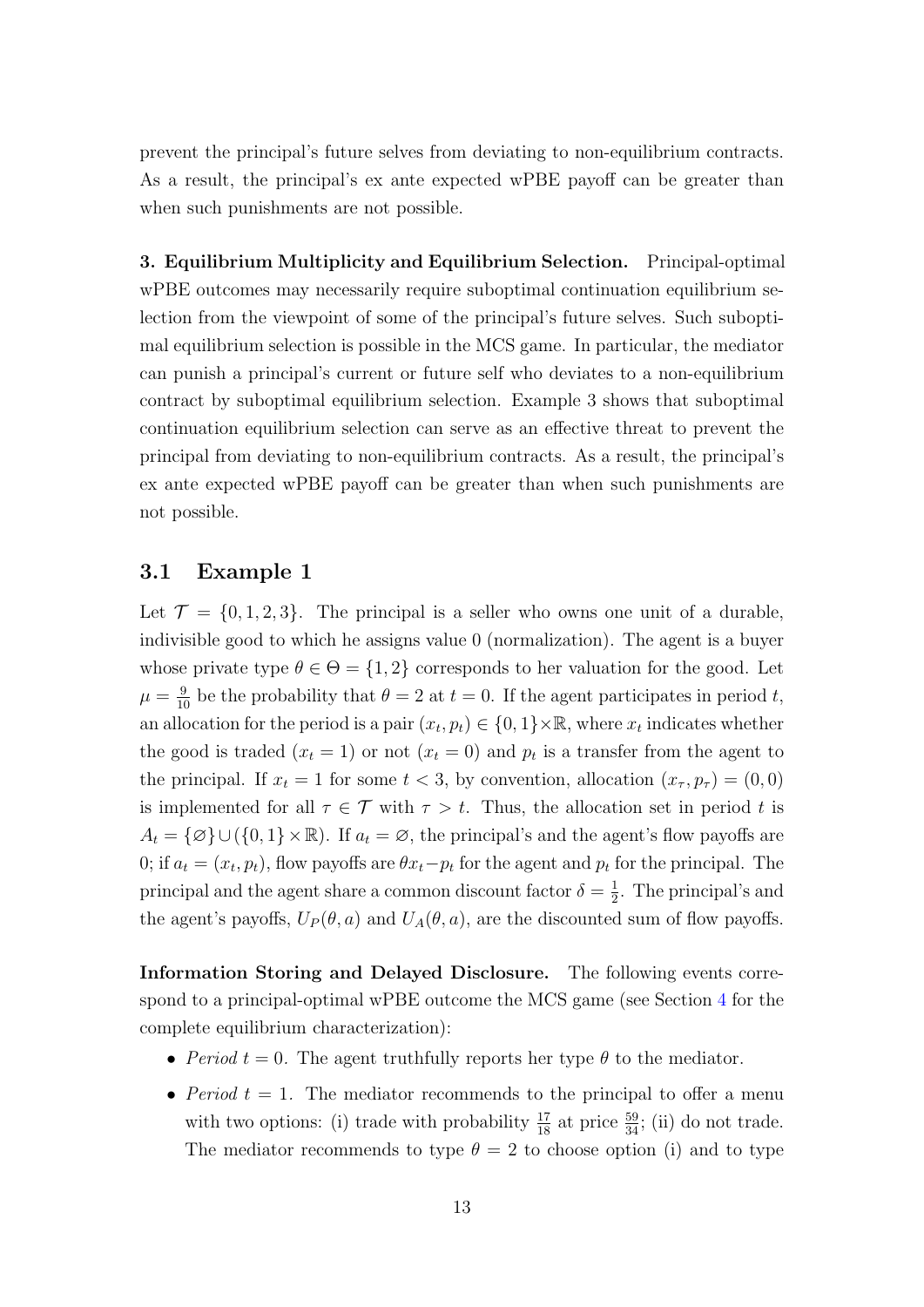$\theta = 1$  to choose option (ii). The principal and the agent obey the mediator's recommendation.

- Period  $t = 2$ . Conditional on no trade before, the mediator recommends to the principal to offer a menu with two options: (i) trade with probability 1 at price 2; (ii) do not trade. The mediator recommends to type  $\theta = 2$  to choose option (i) and to type  $\theta = 1$  to choose option (ii). The principal and the agent obey the mediator's recommendation.
- Period  $t = 3$ . Conditional on no trade before, the mediator fully discloses the agent's type report  $\theta$  to the principal. The principal offers to trade at price  $\theta$  and type  $\theta$  trades with probability 1 at price  $\theta$ .

The mediator's key role in this principal-optimal wPBE of the MCS game is to store the agent's type report in period  $t = 0$  and fully disclose it in period  $t = 3$ to the principal. Note that the mediator's recommendation to the principal in periods  $t = 1$  and  $t = 2$  does not depend on the agent's report.

To better understand the scope of information storing and delayed disclosure, we contrast the previous principal-optimal wPBE outcome the MCS game with a principal-optimal wPBE outcome of the game in which a given period's information can only be either (noisily) disclosed in the current period or never disclosed. In particular, the following events correspond to a principal-optimal wPBE outcome of the BS/DS game (see [Doval and Skreta](#page-55-3) [\(2021b\)](#page-55-3) for the complete equilibrium characterization):

- Period  $t = 1$ . Type  $\theta = 2$  trades with probability  $\frac{8}{9}$  at price  $\frac{7}{4}$ , while type  $\theta = 1$  does not trade.
- Period  $t = 2$ . Conditional on no trade before, type  $\theta = 2$  trades with probability 1 at price  $\frac{3}{2}$ , while type  $\theta = 1$  does not trade.
- Period  $t = 3$ . Conditional on no trade before, both types trades with probability 1 at price 1.

Let  $x_{\ell,t}$  (resp.,  $x_{h,t}$ ) denote the probability with which type  $\theta = 1$  (resp.,  $\theta = 2$ ) trades in period t; moreover, let  $p_{\ell,t}$  (resp.,  $p_{h,t}$ ) denote the transfer from type  $\theta = 1$ (resp.,  $\theta = 2$ ) to the principal conditional on trade in period t. Table [1](#page-14-0) summarizes the two principal-optimal wPBE outcomes of the MCS game and the BS/DS game described above.

In both wPBE outcomes, type  $\theta = 2$  trades gradually over time (i.e., with positive probability over multiple periods), whereas type  $\theta = 1$  trades only in the last period, when the principal becomes sufficiently pessimistic. Crucially,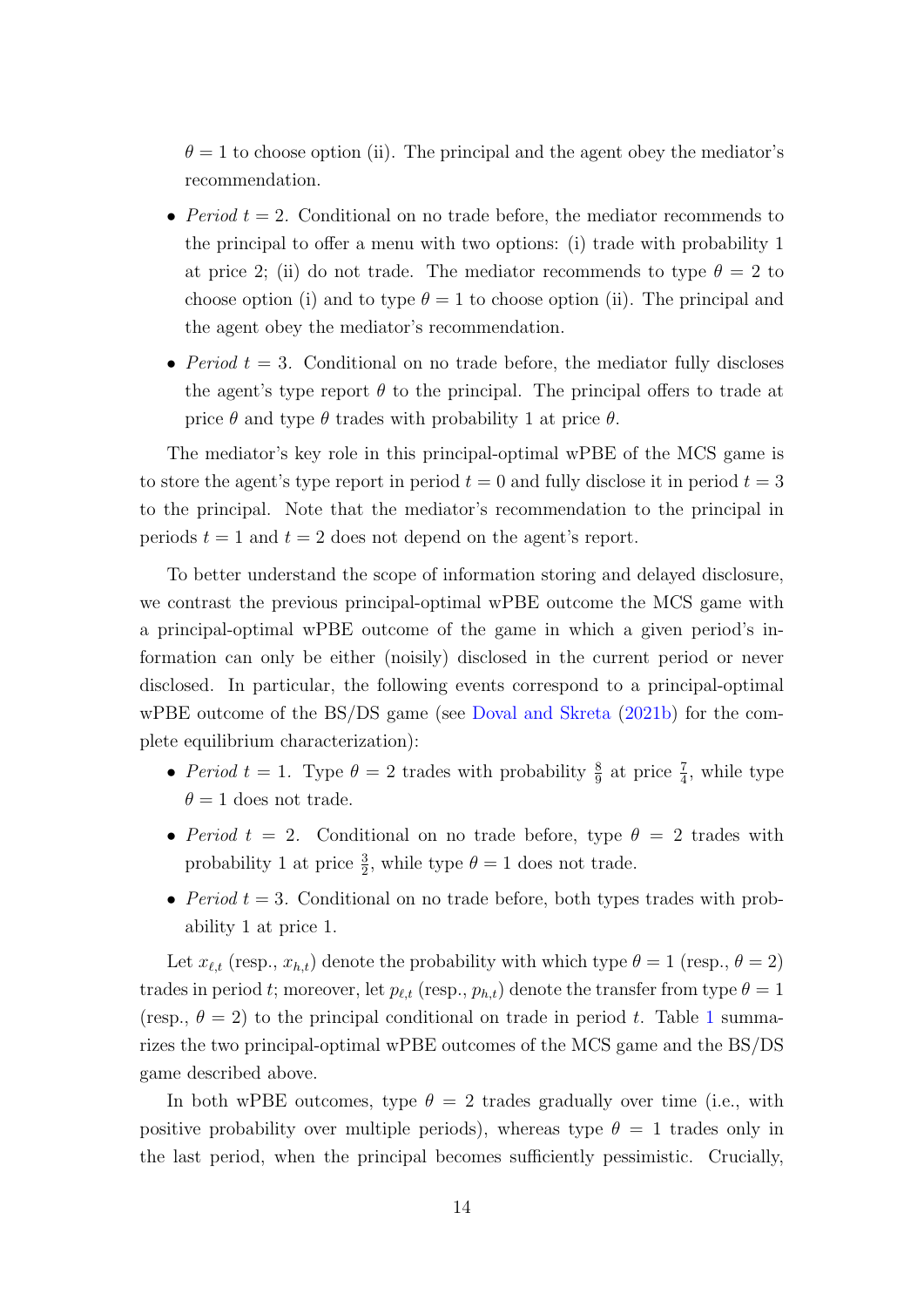|            | Period $t=1$ |              |           |                 | Period $t=2$ |              |           |           | Period $t=3$ |              |           |           |
|------------|--------------|--------------|-----------|-----------------|--------------|--------------|-----------|-----------|--------------|--------------|-----------|-----------|
|            | $x_{\ell,1}$ | $p_{\ell,1}$ | $x_{h,1}$ | $p_{h,1}$       | $x_{\ell,2}$ | $p_{\ell,2}$ | $x_{h,2}$ | $p_{h,2}$ | $x_{\ell,3}$ | $p_{\ell,3}$ | $x_{h,3}$ | $p_{h,3}$ |
| MCS Game   |              |              | 18        | $\frac{59}{34}$ |              |              | 18        |           |              |              |           |           |
| BS/DS Game |              |              | 8<br>ā    |                 |              |              |           | 3         |              |              |           |           |

<span id="page-14-0"></span>Table 1: Summary of the Equilibrium Outcomes

however, price paths and trade probabilities are different in the two wPBEs: first, the price path is not decreasing over time in the MCS game, whereas it is so in the BS/DS game; second, the probability of trade in period  $t = 1$  (resp.,  $t = 2$ ) is greater (resp., less) in the MCS game than in the BS/DS game.

The intuition behind the different equilibrium dynamics is the following. In the MCS game, in period  $t = 3$ , the principal can fully extract the surplus from the transaction thanks to the mediator's disclosure of the agent's type report (made in period  $t = 0$ ). Such surplus extraction is not possible without information storing.

In period  $t = 2$ , the principal offers price 2 in the MCS game and price  $\frac{3}{2}$  in the BS/DS game. In the MCS game, the principal has no incentive to lower the price below 2 because he knows that, even if type  $\theta = 2$  does not buy the good, he can still sell it at price 2 (and fully extract the surplus) in period  $t = 3$  thanks to the mediator's disclosure of the agent's type report. The principal's (posterior) belief on  $\theta = 2$  at the beginning of period  $t = 2$  is less than  $\frac{1}{2}$ , and so the ability of storing information and delaying its disclosure to the principal is crucial to sustain a price of 2; without such ability, sequential rationality would require the principal to post a price equal to 1 whenever his (posterior) belief on  $\theta = 2$  at the beginning of period  $t = 2$  is less than  $\frac{1}{2}$ . In other words, information storing and its delayed disclosure increases the principal's bargaining power in period  $t = 2$ .

In period  $t = 1$ , in the MCS game, the price is lower but the probability of trade is greater than in the BS/DS game. The probability of trade in the BS/DS game must be small enough for the principal's (posterior) belief on  $\theta = 2$  at the beginning of period  $t = 2$  to be no less than  $\frac{1}{2}$  and sell only to type  $\theta = 2$  at a price greater than 1; otherwise, sequential rationality would require the principal to sell to both types with probability 1 at price 1.

The principal's ex ante expected payoff in a principal-optimal wPBE outcome of the MCS game, denoted by  $U_P^*$ , is

$$
U_P^* = \mu \left( \sum_{t=1}^3 \delta^{t-1} x_{h,t} p_{h,t} \right) + (1 - \mu) \left( \sum_{t=1}^3 \delta^{t-1} x_{\ell,t} p_{\ell,t} \right)
$$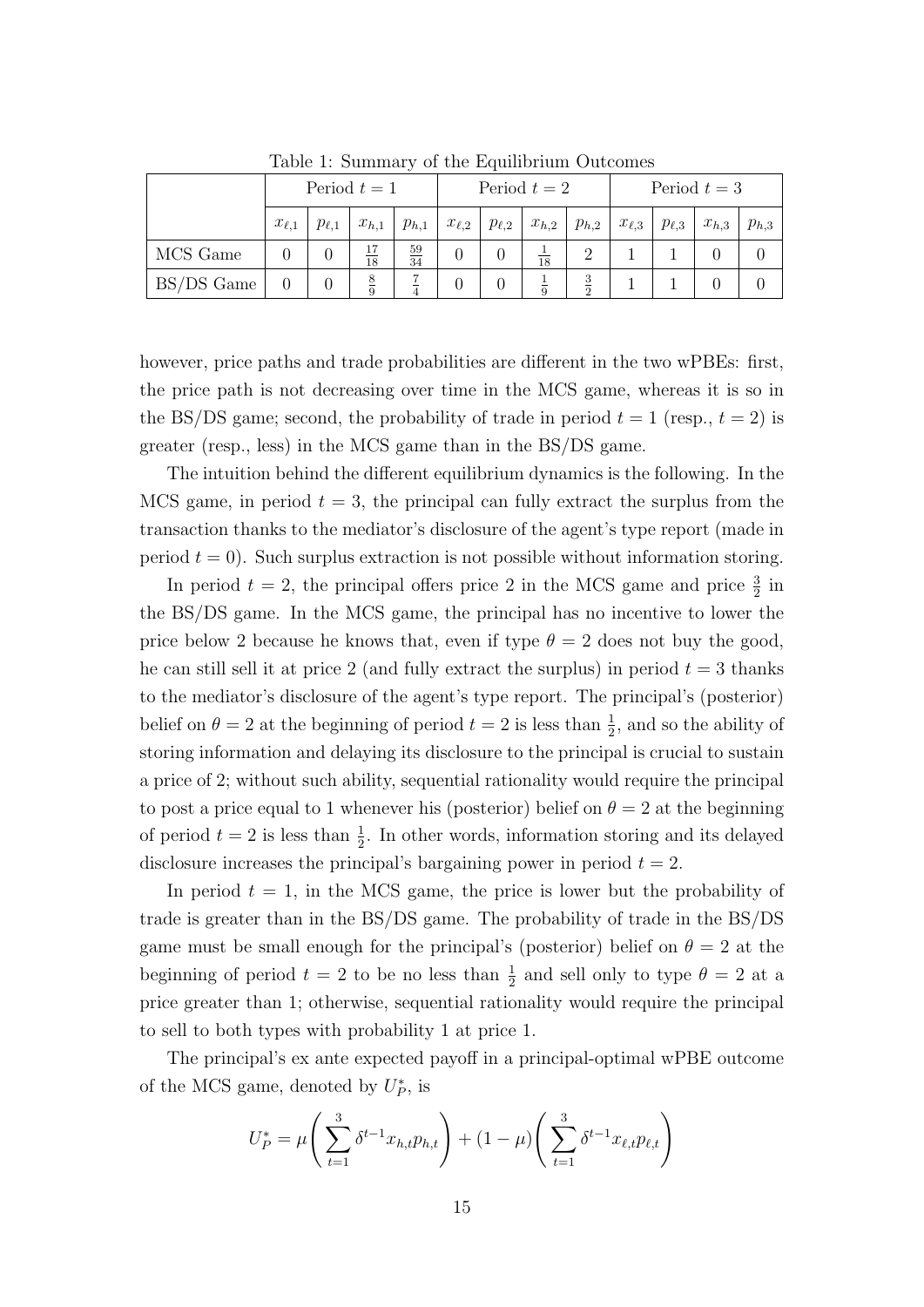$$
= \frac{9}{10} \left[ \frac{17}{18} \frac{59}{34} + \frac{1}{2} \frac{1}{18} \right] + \frac{1}{10} \frac{1}{4} \left[ \frac{55}{36} \right] = \frac{558}{360}.
$$

The principal's ex ante expected payoff in a principal-optimal wPBE outcome of the BS/DS game, denoted by  $\hat{U}_P^*$ , is

$$
\widehat{U}_{P}^{*} = \mu \left( \sum_{t=1}^{3} \delta^{t-1} x_{h,t} p_{h,t} \right) + (1 - \mu) \left( \sum_{t=1}^{3} \delta^{t-1} x_{\ell,t} p_{\ell,t} \right)
$$
  
=  $\frac{9}{10} \left[ \frac{8}{9} \frac{7}{4} + \frac{1}{2} \frac{1}{9} \frac{3}{2} \right] + \frac{1}{10} \frac{1}{4} 1$   
=  $\frac{540}{360}$ .

Thus, we have

$$
U_P^*-\widehat{U}_P^*=\frac{1}{20}>0,
$$

showing that information storing and delayed disclosure are beneficial from the principal's ex ante viewpoint.

### 3.2 Example 2

Let  $\mathcal{T} = \{0, 1, 2, 3\}$ . The agent's type  $\theta$  is uniformly distributed over  $\Theta = \{-1, 1\}$ . The allocation sets are  $A_1 = A_3 = \{ \emptyset, -1, 1 \}$  and  $A_2 = \{ \emptyset, e, n \}$ , where  $a_2 = e$ is interpreted as "extract" and  $a_2 = n$  is interpreted as "not extract". Nonparticipation in any period  $t$  is an irreversible option for the agent (i.e., it implies non-participation in all future periods). The principal's payoff is

$$
U_P(\theta, a) = \begin{cases} 0 & \text{if } a_1 = \emptyset \text{ or } a_2 = \emptyset \\ \mathbb{1}_{\{a_2 = e\}} & \text{if } a_1 \neq \emptyset, a_2 \neq \emptyset, \text{ and } a_3 = \emptyset \\ \mathbb{1}_{\{a_2 = e\}} - \theta a_3 \lambda & \text{otherwise} \end{cases}
$$

and the agent's payoff is

$$
U_A(\theta, a) = \begin{cases} 0 & \text{if } a_1 = \varnothing \\ \theta a_1 \lambda - K & \text{if } a_1 \neq \varnothing \text{ and } a_2 = \varnothing \\ -1 - K & \text{if } a_1 \neq \varnothing, a_2 = e, \text{ and } a_3 = \varnothing \\ \theta a_1 \lambda - K & \text{if } a_1 \neq \varnothing, a_2 = n, \text{ and } a_3 = \varnothing \\ -1 & \text{if } a_1 \neq \varnothing, a_2 = e, \text{ and } a_3 \neq \varnothing \\ \theta a_1 \lambda + \theta a_3 & \text{if } a_1 \neq \varnothing, a_2 = n, \text{ and } a_3 \neq \varnothing \end{cases}
$$

where  $\lambda \in (1, 2)$  and  $K > 0$  is large enough for participation in periods 2 and 3 to be optimal for the agent.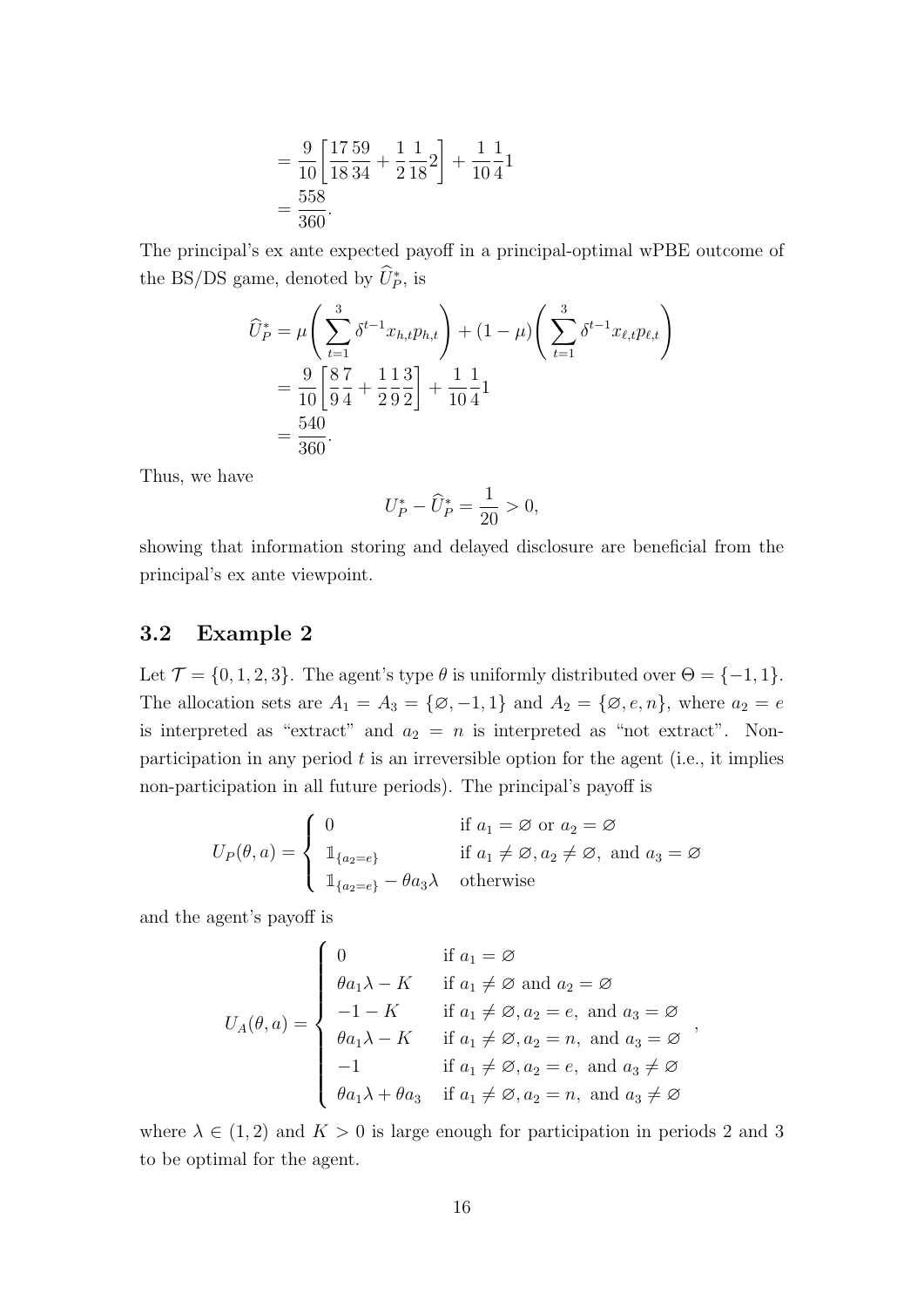Deletion of Stored Information. If the principal could commit to the allocation sequence  $(a_1, a_2, a_3) = (\theta, n, -\theta)$ , the agent would be truthful and the principal's payoff would be  $\lambda > 0$ . However, without commitment power and without the possibility of storing information, the principal's ex ante expected payoff in any wPBE of the resulting game is 0. To establish this point, it suffices to show that, in any wPBE, the agent never participate to any contract in period  $t = 1$ . By contradiction, suppose the agent participates in period  $t = 1$ . Then, in period  $t = 2$ , the principal offers a constant contract which allocates  $a_2 = e$ (and the agent participates), because it increases the principal's payoff without affecting the agent's incentive constraint in period  $t = 3$ ; thus, the agent's flow payoff in period  $t = 2$  is -1. In period  $t = 3$ , the principal's expected flow payoff is non-negative because he can always offer any constant contract guaranteeing 0 expected flow payoff; thus, the agent's flow payoff in period  $t = 3$  is non-positive. Therefore, the agent's expected payoff from participating in period  $t = 1$  is  $-1$ . This is a contradiction because the agent can always guarantee herself a payoff of 0 by not participating in period  $t = 1$ .

The next claim shows that the MCS game has a wPBE in which the principal's ex ante expected payoff is  $\lambda$ . As in Example 1, the mediator again stores the agent's type report in period  $t = 0$  and fully disclose it in period  $t = 3$  to the principal, but his role is different. In particular, the mediator's role is now to prevent the principal deviation to the constant contract allocating  $a_2 = e$  in period  $t = 2$ ; this is achieved by the mediator's threat of not disclosing the agent's type report in period  $t = 3$  if the principal deviates in period  $t = 2$ . The next claim and its proof formalize these ideas.

Claim 1. The MCS game has a wPBE in which the principal's ex ante expected payoff is  $\lambda$ .

Proof. We begin by describing a candidate wPBE of the MCS game. On-path events are the following:

- Period  $t = 0$ . The agent truthfully report her type  $\theta$  to the mediator.
- Period  $t = 1$ . The mediator sends signal  $s_{P,1} = \theta$  with probability  $\alpha$  and signal  $s_{P,1} = -\theta$  with probability  $1 - \alpha$  to the principal, where  $(1 + \lambda)/2\lambda$  $\alpha < (2\lambda - 1)/2\lambda$ . The principal offers a constant contract which allocates  $a_1 = s_{P,1}$ . The agent participates to the contract.
- Period  $t = 2$ . The principal offers a constant contract which allocates  $a_2 = n$ . The agent participates to the contract.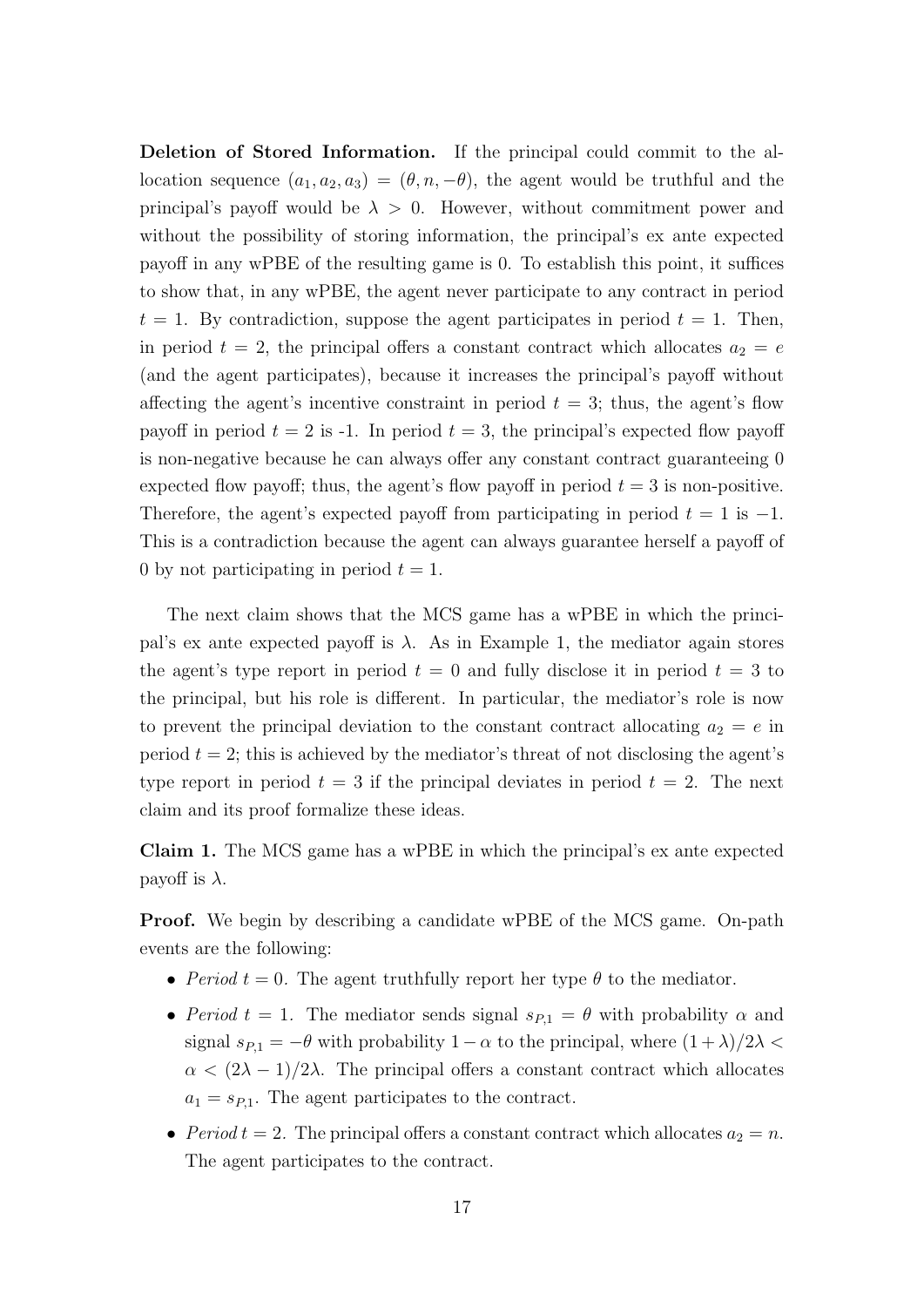• Period  $t = 3$ . The mediator fully discloses the agent's type report  $\theta$  (made in period  $t = 0$ ) to the principal. The principal offers a constant contract which allocates  $a_3 = -\theta$ . The agent participates to the contract.

Off-path events are the following:

- If the principal observes any off-path event by period  $t = 2$ , then he offers a constant contract which allocates  $a_2 = e$ .
- If the principal deviates in period  $t = 1$  or  $t = 2$  (which is observed by the mediator by assumption), then the mediator does not reveal the agent's type report  $\theta$  (made in period  $t = 0$ ) to the principal in period  $t = 3$ .
- If the principal observes any off-path event by period  $t = 3$ , then he offers any best responding contract in period  $t = 3$ .

The principal's ex ante expected payoff in the candidate wPBE is  $\lambda$ . Thus, it remains to show that the candidate wPBE is indeed a wPBE of the MCS game. We begin with the agent's incentives. The agent's participation in periods  $t = 2$ and  $t = 3$  is optimal. In period  $t = 0$ , the agent's expected continuation payoff from truthfully reporting her type to the mediator is  $\lambda(\alpha - (1 - \alpha)) - 1$ , whereas her expected continuation payoff from lying to the mediator is  $\lambda(-\alpha + (1-\alpha)) + 1$ ; since the former is greater than the latter for  $\alpha > (1 + \lambda)/2\lambda$ , the agent finds it optimal to be truthful. In period  $t = 1$ , the agent's expected continuation payoff from participating to the mechanism is  $\lambda(\alpha-(1-\alpha))-1$ , whereas the agent's expected continuation payoff from non-participation is 0; since the former is greater than the latter for  $\alpha > (1 + \lambda)/2\lambda$ , the agent finds it optimal to participate.

Next, we consider the principal's incentive. First, in period  $t = 3$ , the principal has no incentive to deviate since the allocation  $a_3 = -\theta$  is the best one from the period-3 principal's viewpoint. The principal's continuation payoff from following the candidate equilibrium strategy in period  $t = 1$  and  $t = 2$  is  $\lambda$ . If the principal deviates in period  $t = 1$  or  $t = 2$ , then the mediator does not reveal the agent's type report to the principal in period  $t = 3$ . Accordingly, at the beginning of period  $t = 3$ , the principal has only the partial information  $s_{P,1}$  about the agent's type  $\theta$ . Thus, the principal in period  $t = 3$  can do no better than offering a constant contract which allocates  $a_3 = s_{P,1}$ . Therefore, the principal's expected continuation payoff from deviating in period  $t = 1$  or  $t = 2$  is at most  $1 + \lambda(2\alpha - 1)$ . Since  $\lambda > 1 + \lambda(2\alpha - 1)$  for  $\alpha < (2\lambda - 1)/2\lambda$ , the principal has no incentive to deviate from the candidate equilibrium strategy in periods  $t = 1$  and  $t = 2$ .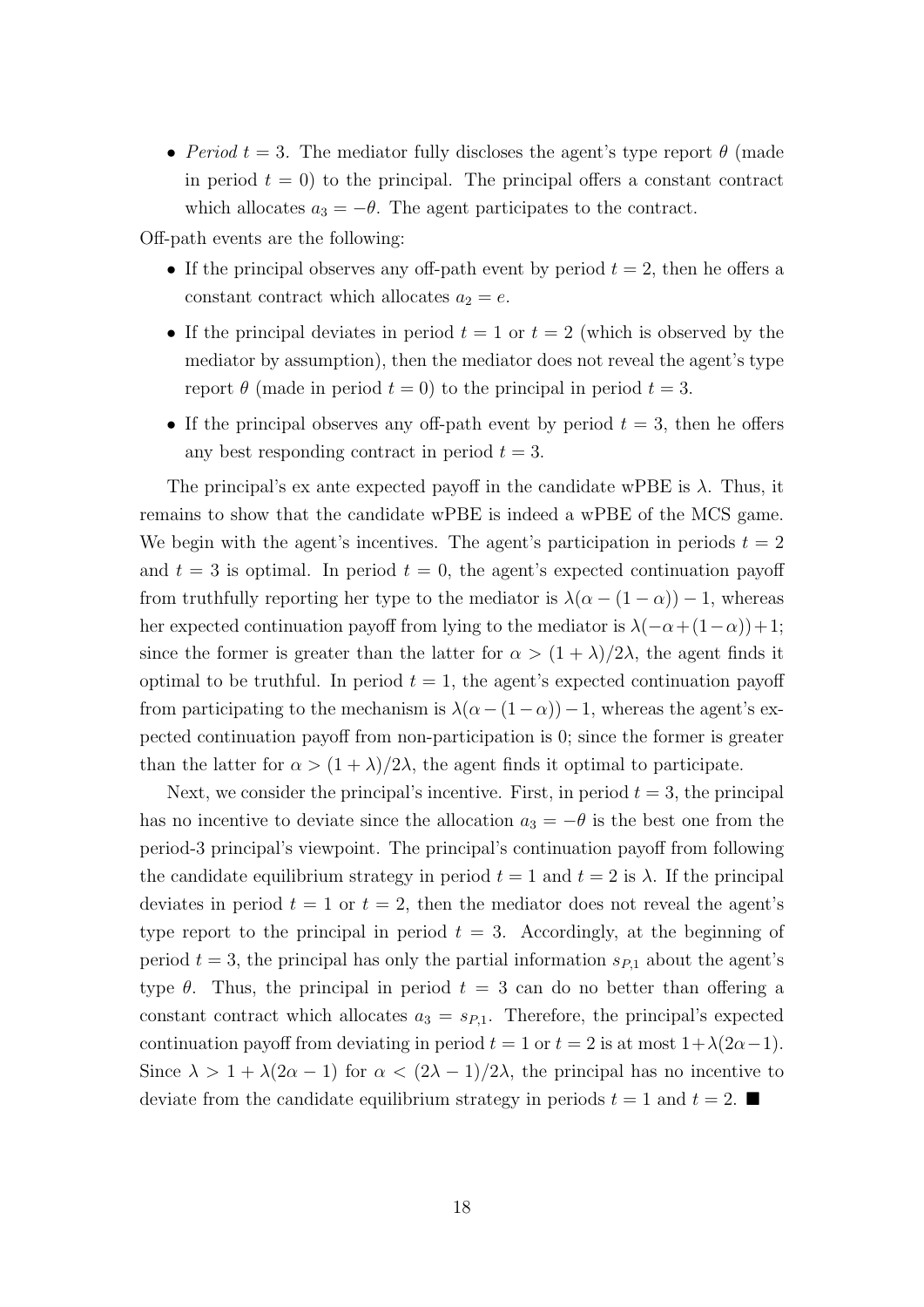#### 3.3 Example 3

Let  $\mathcal{T} = \{0, 1, 2\}$ . There are two agents, denoted by  $i = 1, 2$ .<sup>[8](#page-18-0)</sup> In each period  $t \in$  $\mathcal{T}_0$ , the principal allocates  $a_t = (a_{1,t}, a_{2,t}) \in A_t = \{\emptyset, -1, 1\}^2$ , where  $a_{i,t} = \emptyset$  if and only if agent i does not participate in period t. Each agent i has a type  $\theta_i \in \Theta =$  ${-1, 1}$ , equally likely and independent across players. The principal's payoff is

$$
U_P((\theta_1, \theta_2), a) = \begin{cases} 0 & \text{if } a_{1,1} = \emptyset \text{ or } a_{2,1} = \emptyset \\ \sum_i a_{i,1} \theta_i & \text{if } a_{1,1} \neq \emptyset, a_{2,1} \neq \emptyset, \text{ and } a_{1,2} = \emptyset \text{ or } a_{2,2} = \emptyset \\ \sum_i (a_{i,1} \theta_i + a_{i,2} \varepsilon) & \text{otherwise} \end{cases}
$$

where  $\varepsilon \in (0,1)$ . Agent *i*'s payoff is

$$
U_i(\theta_i, a) = \begin{cases} 0 & \text{if } a_{i,1} = \varnothing \\ 1 & \text{if } a_{i,1} \neq \varnothing, \text{ and } a_{1,2} = \varnothing \text{ or } a_{2,2} = \varnothing \\ 2 - a_{i,1}\theta_i & \text{otherwise} \end{cases}
$$

Each agent finds it optimal to participate in the contract in period  $t = 1$ . The best continuation events from the period-2 principal's viewpoint is such that both agents participate in period  $t = 2$  and the allocation is  $(a_{1,2}, a_{2,2}) = (1, 1)$ ; the worst continuation event from the period-2 principal's viewpoint is such that (at least) one agent does not participate in period  $t = 2$ . If (at least) one agent does not participate in period  $t = 2$ , the principal and agent i have the same preferences regarding  $a_{i,1}$  for  $i = 1, 2$ ; in contrast, if both agents participate in period  $t = 2$ , the principal and agent i have opposite preferences regarding  $a_{i,1}$  for  $i = 1, 2$ .

Equilibrium Multiplicity and Equilibrium Selection. The MCS game has a wPBE in which the principal's ex ante expected payoff is 1; such wPBE requires the worst continuation equilibrium selection from the period-2 principal's viewpoint. The next claim and its proof formalize these ideas.

<span id="page-18-1"></span>Claim 2. The MCS game has a wPBE in which the principal's ex ante expected payoff is 2.

**Proof.** Regardless of what happens in period  $t = 1$ , a continuation equilibrium in period  $t = 2$  is as follows: neither agent participates in whatever contract is offered by the principal (if agent  $-i$  does not participate, then agent i's participation is payoff irrelevant and so it is a best response for i not to participate); for  $i = 1, 2$ , the principal offers any constant contract if agent  $i$  participates. Given this, each

<span id="page-18-0"></span><sup>8</sup>Although the main model only considers a single agent, a simple extension with two agents should not introduce any confusion.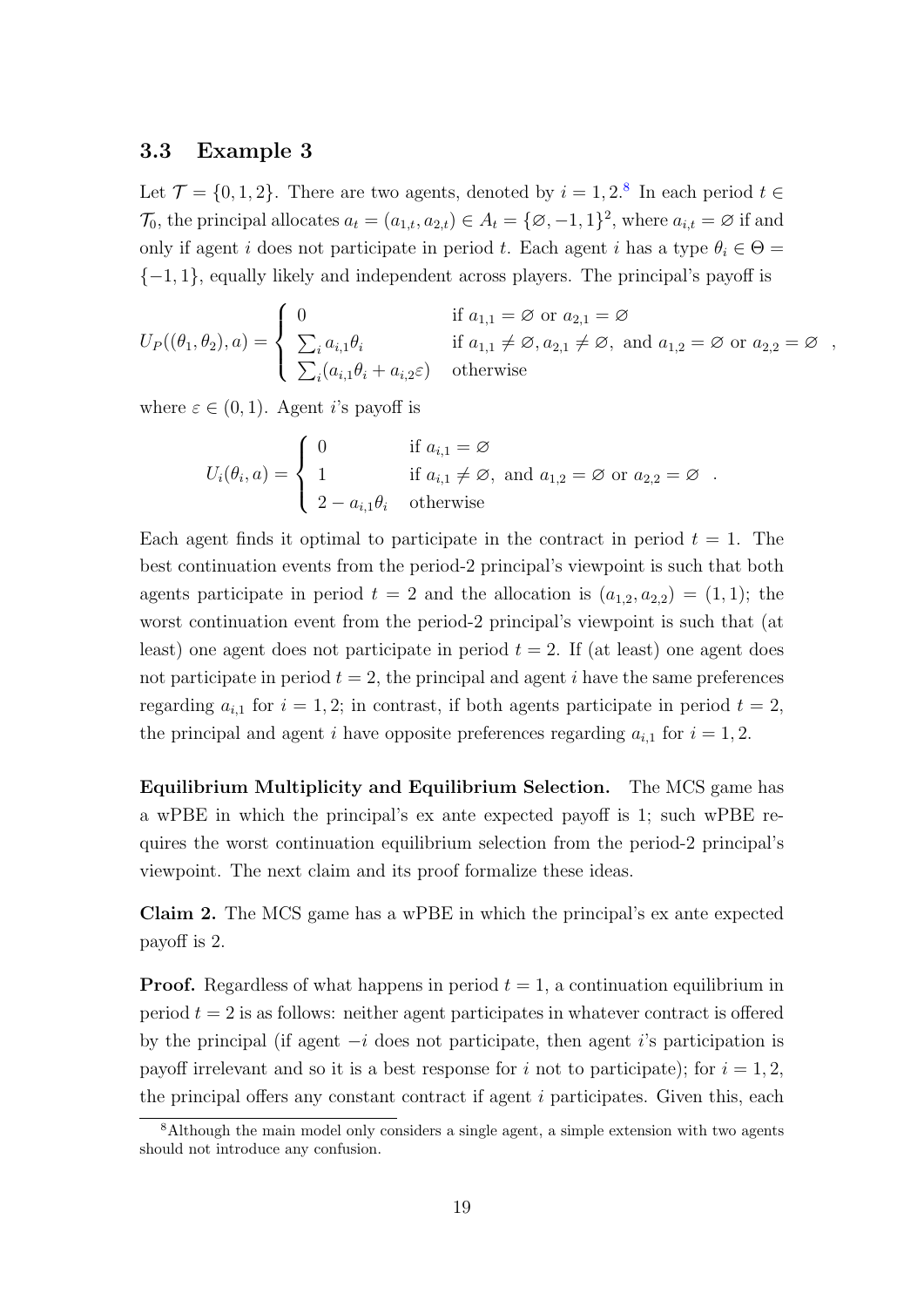agent i's continuation payoff in period  $t = 1$  (upon participation, which is optimal for each agent) is 1; thus, for  $i = 1, 2$ , the principal offers a direct contract with allocation rule  $\alpha_{i,1}(a_{i,1} = m_{i,1} | m_{i,1}) = 1$  for  $i = 1,2$ , and agents' truth-telling is incentive compatible. As a result, the principal's ex ante expected payoff in this wPBE is 2.  $\blacksquare$ 

The next claim shows that if the best continuation equilibrium from the period-2 principal viewpoint is selected, then the principal's ex ante expected payoff in a wPBE cannot exceed  $2\varepsilon$ . Since  $\varepsilon \in (0,1)$ , such payoff is less than that in the wPBE of the MCS game characterized by Claim [2;](#page-18-1) thus, the principal-optimal wPBE outcome necessarily requires suboptimal continuation equilibrium selection from the period-2 principal viewpoint.

Claim 3. If the best continuation equilibrium from the period-2 principal's viewpoint is selected, then the principal's ex ante expected wPBE payoff is at most  $2\varepsilon$ .

**Proof.** Regardless of what happens in period  $t = 1$ , the best continuation equilibrium from the period-2 principal's viewpoint is as follows: for  $i = 1, 2$ , the principal offers a constant contract which allocates  $a_{i,2} = 1$  if agent i participates; both agents participate. Given this, each agent i's continuation payoff in period  $t = 1$  (upon participation, which is optimal for each agent) is  $2 - a_{i,1}\theta_i$ ; thus, for  $i = 1, 2$ , the principal finds it optimal to offer any constant contract in period  $t = 1$ . As a result, the principal's ex ante expected payoff in this wPBE is  $2\varepsilon$ .

# <span id="page-19-0"></span>4 Durable-Good Monopoly

In this section, we study durable-good monopoly as a representative application of the mediator approach to mechanism design with limited commitment. The setting is as in Example 1, with the following generalizations: the time horizon is infinite  $(T = \infty)$ ; the seller and the buyer share a common discount factor  $\delta \in (0,1)$ ; the buyer's private valuation for the good is  $\theta \in \Theta = {\theta_{\ell}, \theta_h}$ , where  $0 < \theta_{\ell} < \theta_h$ ; the probability that  $\theta = \theta_h$  at  $t = 0$  is  $\mu \in \left(\frac{\theta_{\ell}}{\theta_h}\right)$  $\frac{\theta_{\ell}}{\theta_h}$ , 1). Hereafter, G refers to the durable-good monopoly MCS game and  $\mathcal E$  (resp.,  $\mathcal O$ ) to all its wPBEs (resp., wPBE outcomes).

<span id="page-19-1"></span><sup>&</sup>lt;sup>9</sup>If  $\mu \in (0, \frac{\theta_{\ell}}{\theta_h})$ , then a fully committed seller would post a price equal to  $\theta_{\ell}$  in order to trade with both buyer types in period  $t = 1$ ; this is also a seller-optimal wPBE outcome of the durable-good monopoly MCS game.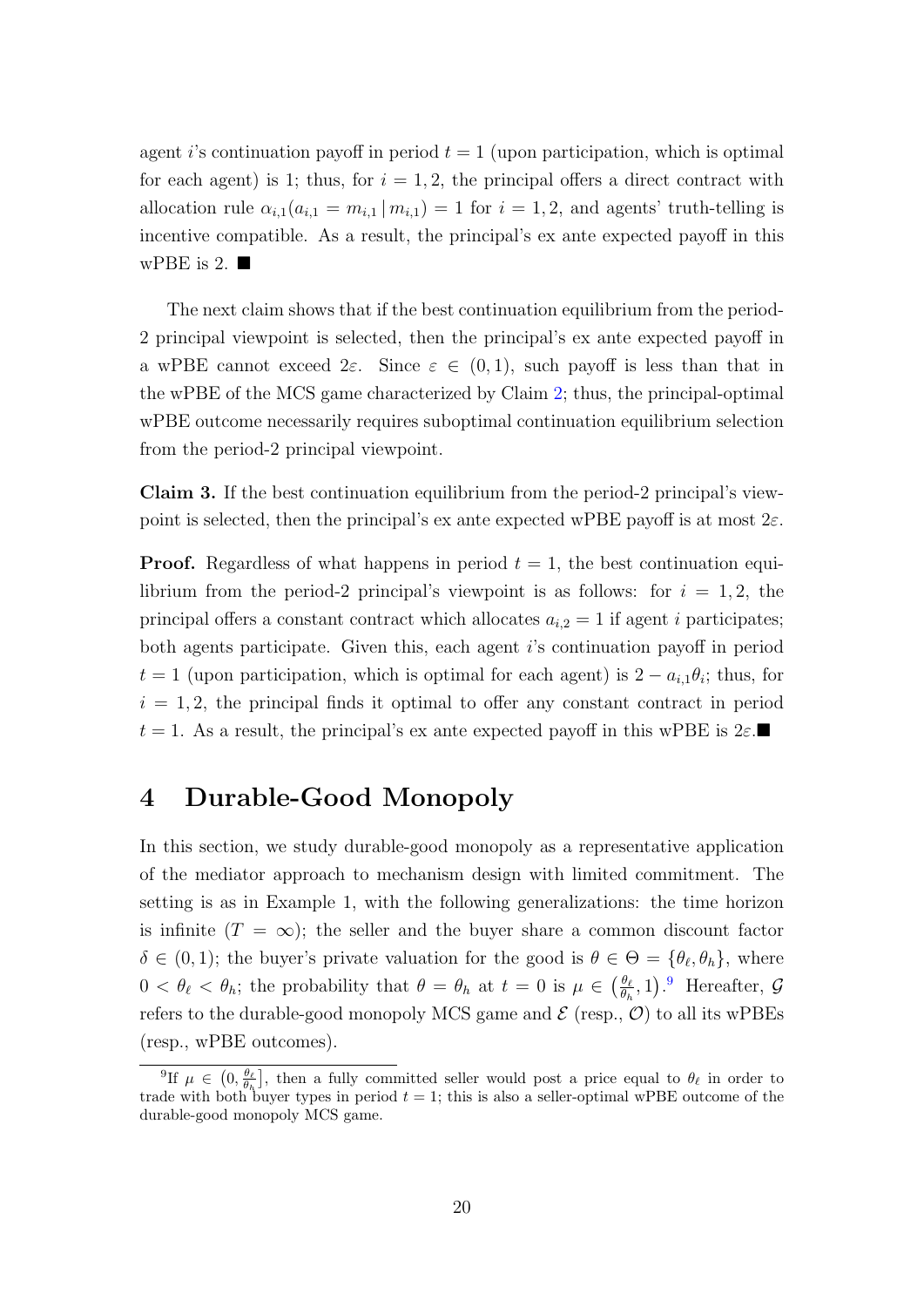The rest of this section is organized as follows. In Section [4.1,](#page-20-0) we present our indirect approach to characterize the set  $\mathcal{O}$ . In Section [4.2,](#page-24-0) we build on the indirect approach to characterize a seller-optimal wPBE outcome of  $\mathcal{G}$ . In Section [4.3,](#page-27-2) we discuss both mediated and unmediated implementation of the seller-optimal wPBE outcome of  $G$  characterized in Section [4.2.](#page-24-0)

#### <span id="page-20-0"></span>4.1 Indirect Approach

To characterize the set  $\mathcal{O}$ , we could rely on (some versions of) the revelation principle in FMSW. Informally, when applied to our setting, the FMSW revelation principle says that it is without loss to assume the following:

- (i) In period  $t = 0$ , the buyer's report to the mediator is her type, that is,  $R = \Theta$ .
- (ii) In each period  $t \in \mathcal{T}_0$ : the mediator's signal to the seller is a recommendation of an admissible contract, that is,  $S_{P,t} = C_t$ ; the mediator's signal to the buyer is a recommendation of an input message to the contract, that is,  $S_{A,t}=M_t.$
- (iii) In period  $t = 0$ , the buyer truthfully reports her type to the mediator; in each period  $t \in \mathcal{T}_0$ , the seller and the buyer obey the mediator's recommendation.

The revelation principle in FMSW simplifies the characterization of the set  $\mathcal O$ relative to the original setting in which any indirect reports and signals are allowed. However, its literal application is still challenging. In particular, when the set  $\mathcal C$  is large, there are two challenges: (i) identify the sequence of contracts that the seller offers on the equilibrium path; and (ii) verify seller's obedience to the on-path contracts for all possible deviations to off-path contracts. We circumvent these issues by following an indirect approach based on the insights we develop in the remaining part of this section.

#### 4.1.1 Outcome-Based Approach

We take an outcome-based approach. We represent any (equilibrium and nonequilibrium) outcome of  $\mathcal G$  by a sequence of trade probabilities and expected transfers

$$
(\boldsymbol{x},\boldsymbol{p})\coloneqq(x_{\ell,t},x_{h,t},p_{\ell,t},p_{h,t})_{t=1}^\infty,
$$

where  $x_{\ell,t}$  (resp.,  $x_{h,t}$ ) denotes the probability with which the seller trades with type  $\theta_\ell$  (resp.,  $\theta_h$ ) in period t, and  $p_{\ell,t}$  (resp.,  $p_{h,t}$ ) denotes the expected transfer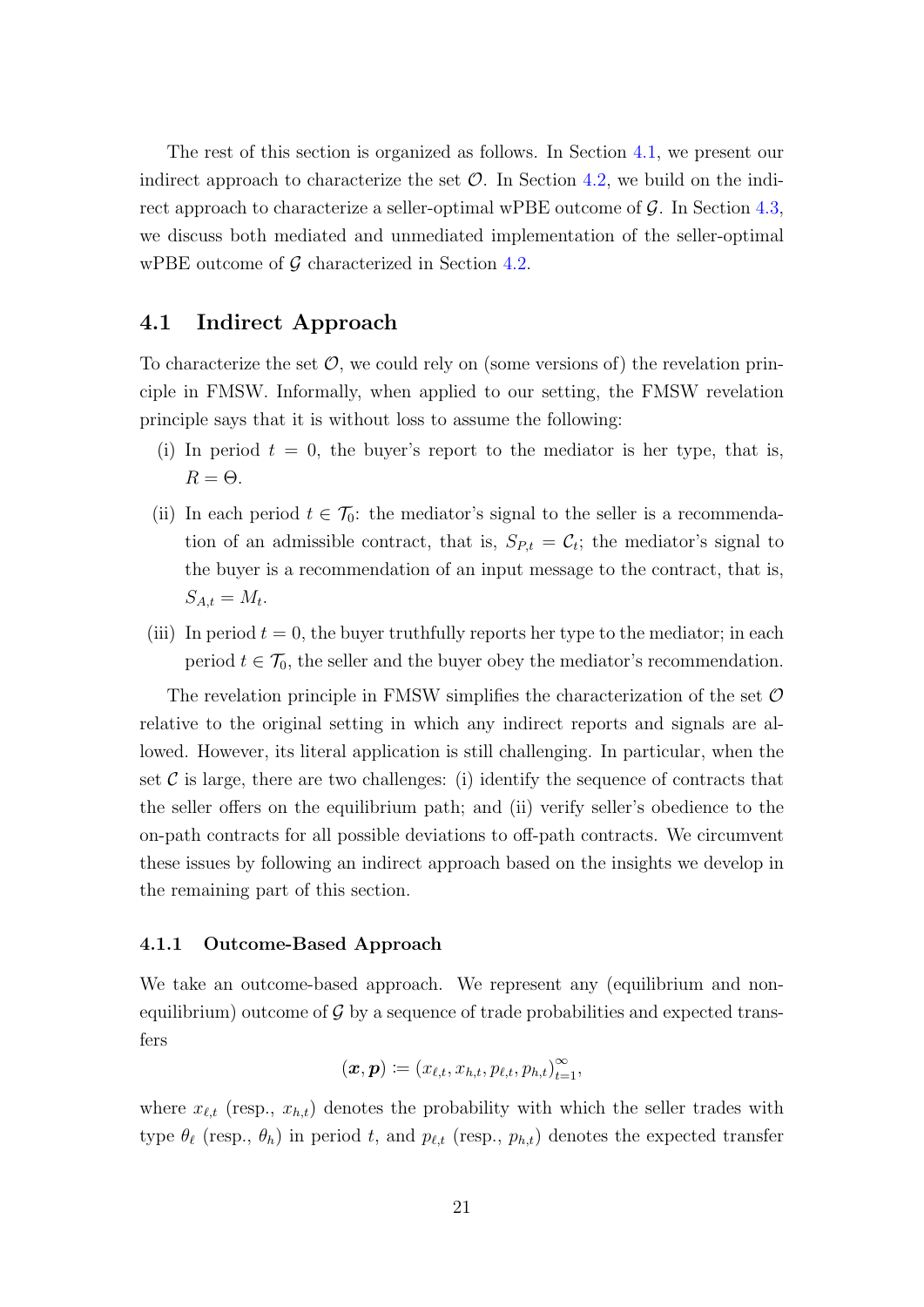from type  $\theta_{\ell}$  (resp.,  $\theta_h$ ) to the seller in period t. To form an outcome of  $\mathcal{G}$ , a sequence of trade probabilities and expected transfers  $(x, p)$  must satisfy the obvious feasibility constraints:  $x_{k,t} \geq 0$  for all  $k \in \{\ell, h\}$  and  $t \in \mathcal{T}_0$ , and  $\sum_{t=1}^{\infty} x_{k,t} \leq 1$  for all  $k \in \{\ell, h\}.$ 

Given an outcome  $(x, p)$ :

- For any  $k \in \{\ell, h\}$ , we denote by  $x_{k,t}(\boldsymbol{x}, \boldsymbol{p})$  the probability with which type  $\theta_k$  trades in period t in outcome  $(x, p)$  conditional on not having traded in the previous periods.
- For any  $k \in \{\ell, h\}$ , we denote by  $p_{k,t}(x, p)$  the expected transfer from type  $\theta_k$  to the principal in period t in outcome  $(x, p)$  conditional on not having traded in the previous periods.
- We denote by  $\mathcal{C}(\bm{x}, \bm{p}) := (C_t(\bm{x}, \bm{p}))_{t=1}^{\infty}$  sequence of direct contracts corresponding to outcome  $(x, p)$ . That is,  $C_t(x, p)$  is the direct contract allocating

$$
(x_t, p_t) = \begin{cases} (1, p_{k,t}(\boldsymbol{x}, \boldsymbol{p})) & \text{with probability } x_{k,t}(\boldsymbol{x}, \boldsymbol{p}) \\ (0, p_{k,t}(\boldsymbol{x}, \boldsymbol{p})) & \text{with probability } 1 - x_{k,t}(\boldsymbol{x}, \boldsymbol{p}) \end{cases}
$$

if the input message to the direct contract is  $\theta_k$  for all  $k \in \{\ell, h\}.$ 

Thus, one can think of the mediator's strategy as directly recommending outcomes—or, equivalently, direct contracts to the seller and input messages (i.e., type reports) to the direct contract to the buyer—instead of sending signals to the seller and the buyer.

#### 4.1.2 Upper-Bound Problem

Let  $C^{\ell}$  denote the constant contract allocating  $(x, p) = (1, \theta_{\ell})$ . To form a wPBE outcome of  $\mathcal{G}$ , an outcome  $(x, p)$  must be such that: (i) the buyer's incentive compatibility constraint when sending a report to the mediator in period  $t = 0$ is satisfied; (ii) in each period  $t \in \mathcal{T}_0$ , the buyer's expected continuation payoff is non-negative; (iii) in each period  $t \in \mathcal{T}_0$ , the seller's expected continuation payoff must be no less than that from ending the game by offering the constant contract  $C^{\ell}$  in period t. Requirements (i) and (ii) are obvious. To understand requirement (iii), it is enough to note that, in any wPBE of  $\mathcal{G}$ , if the seller offers contract  $C^{\ell}$ , both buyer types accept the contract, and the game ends.

The next theorem formalizes the previous discussion by identifying necessary conditions on outcomes  $(x, p)$  to form a wPBE outcome of  $\mathcal{G}$ .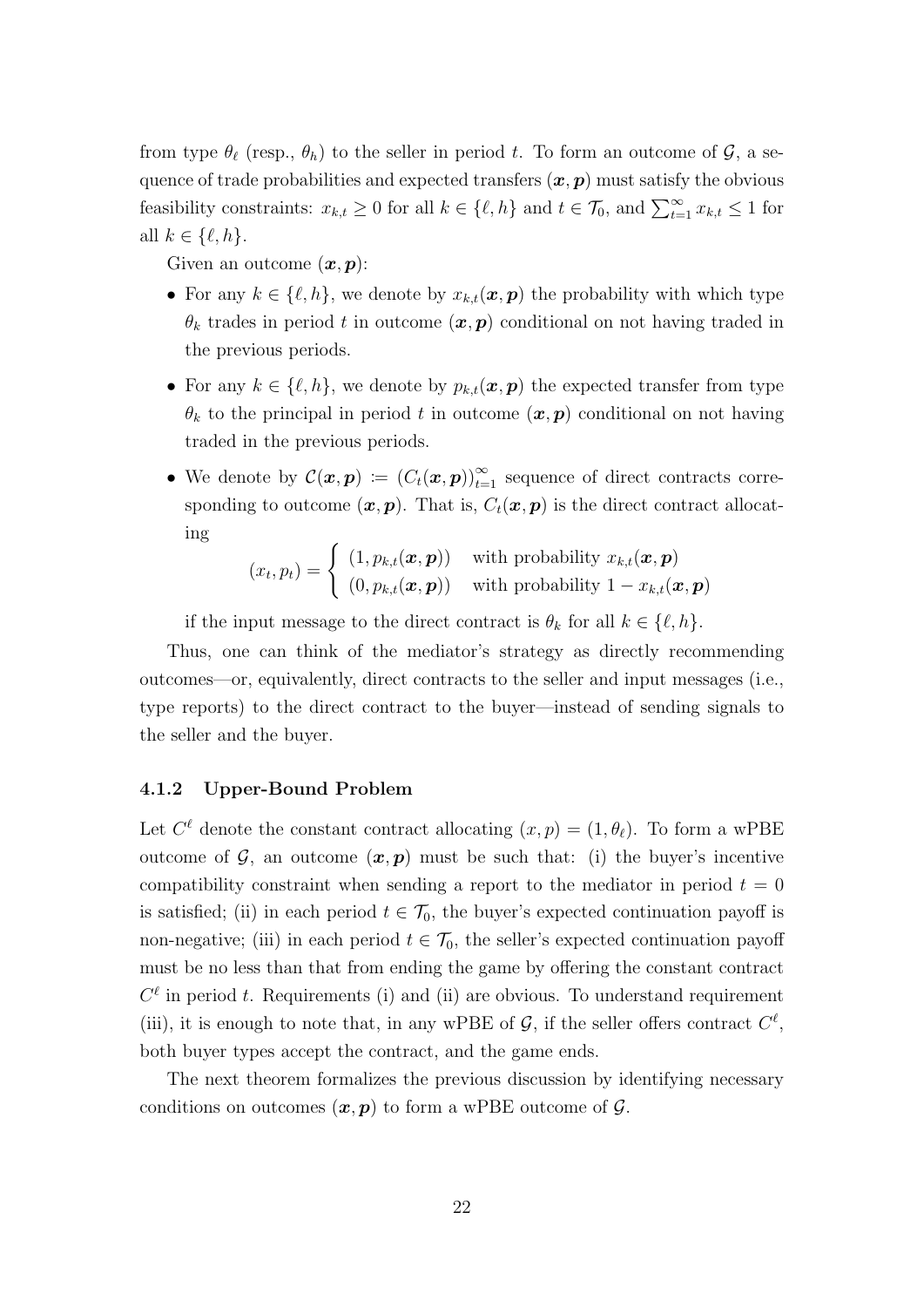<span id="page-22-0"></span>**Theorem 1** (Upper-Bound Problem). Consider any  $(x, p) \in \mathcal{O}$ . Then, there exists  $(\sigma, \beta) \in \mathcal{E}$  that induces  $(\mathbf{x}, \mathbf{p})$  and satisfies the following properties:

- 1. For all  $\theta, \theta' \in \Theta$ , at history  $h_A^{0,2} = {\theta}$ , the buyer's expected continuation payoff by playing  $\sigma_A^{0.2}(\theta)$  is at least as large as that by playing  $\sigma_A^{0.2}(\theta')$ .
- 2. For all  $t \in \mathcal{T}_0$  and  $h_A^{t,4} \in H_A^{t,4}$ , the buyer's expected continuation payoff is non-negative.
- 3. For all  $t \in \mathcal{T}_0$  and  $h_P^{t,2} \in H_P^{t,2}$ , the seller's expected continuation payoff is not less than that from ending the game by offering the constant contract  $C^{\ell}$  in period t.

The outcome-based approach and Theorem [1](#page-22-0) together can be interpreted as a relaxed revelation principle. They allow us to characterize a superset of the set O—hence, candidate elements of O—by solving a problem that is a much simpler relaxation of the original problem. First, the space of all outcomes (i.e., trade probabilities and expected transfers) is much more well-structured than the unrestricted set of all admissible contracts  $\mathcal{C}$ . Second, the set of incentive compatibility and obedience constraints is much smaller; in particular, for the seller's obedience, we can focus only on deviations to a single contract (i.e., the constant contract  $C^{\ell}$ ), ignoring all the other obedience constraints.

The outcome-based approach and the relaxed revelation principle can be useful not only for mechanism design problems with limited commitment—and, in particular, the current durable-good monopoly application—but also more generally (see the discussion in Section [5\)](#page-30-0).

#### 4.1.3 Lower-Bound Problem

For all  $\tilde{\mu} \in (0,1)$ , let  $(\mathbf{x}^c(\tilde{\mu}), \mathbf{p}^c(\tilde{\mu}))$  denote the Coasean outcome of G when the seller's initial belief that  $\theta = \theta_h$  is  $\tilde{\mu}$ . That is, outcome  $(\boldsymbol{x}^{\boldsymbol{c}}(\tilde{\mu}), \boldsymbol{p}^{\boldsymbol{c}}(\tilde{\mu}))$  corresponds to the sequence of trade probabilities and expected transfers that would arise in the equilibrium of  $\mathcal G$  in which the mediator never communicates with the seller and the buyer—except, possibly, for selecting the appropriate continuation equilibrium when the seller's initial belief that  $\theta = \theta_h$  is  $\tilde{\mu}$ . Moreover, let  $\mathcal{C}(\boldsymbol{x}^c(\tilde{\mu}), \boldsymbol{p}^c(\tilde{\mu})) \coloneqq$  $(C_t(\boldsymbol{x}^{\boldsymbol{c}}(\tilde{\mu}),\boldsymbol{p}^{\boldsymbol{c}}(\tilde{\mu})))_{t=1}^{\infty}$  be the corresponding sequence of direct contracts.

The next theorem identifies sufficient conditions on outcomes  $(x, p)$  to form a wPBE outcome of  $\mathcal{G}$ .

<span id="page-22-1"></span>**Theorem 2** (Lower-Bound Problem). Consider an outcome  $(x, p)$  of G and let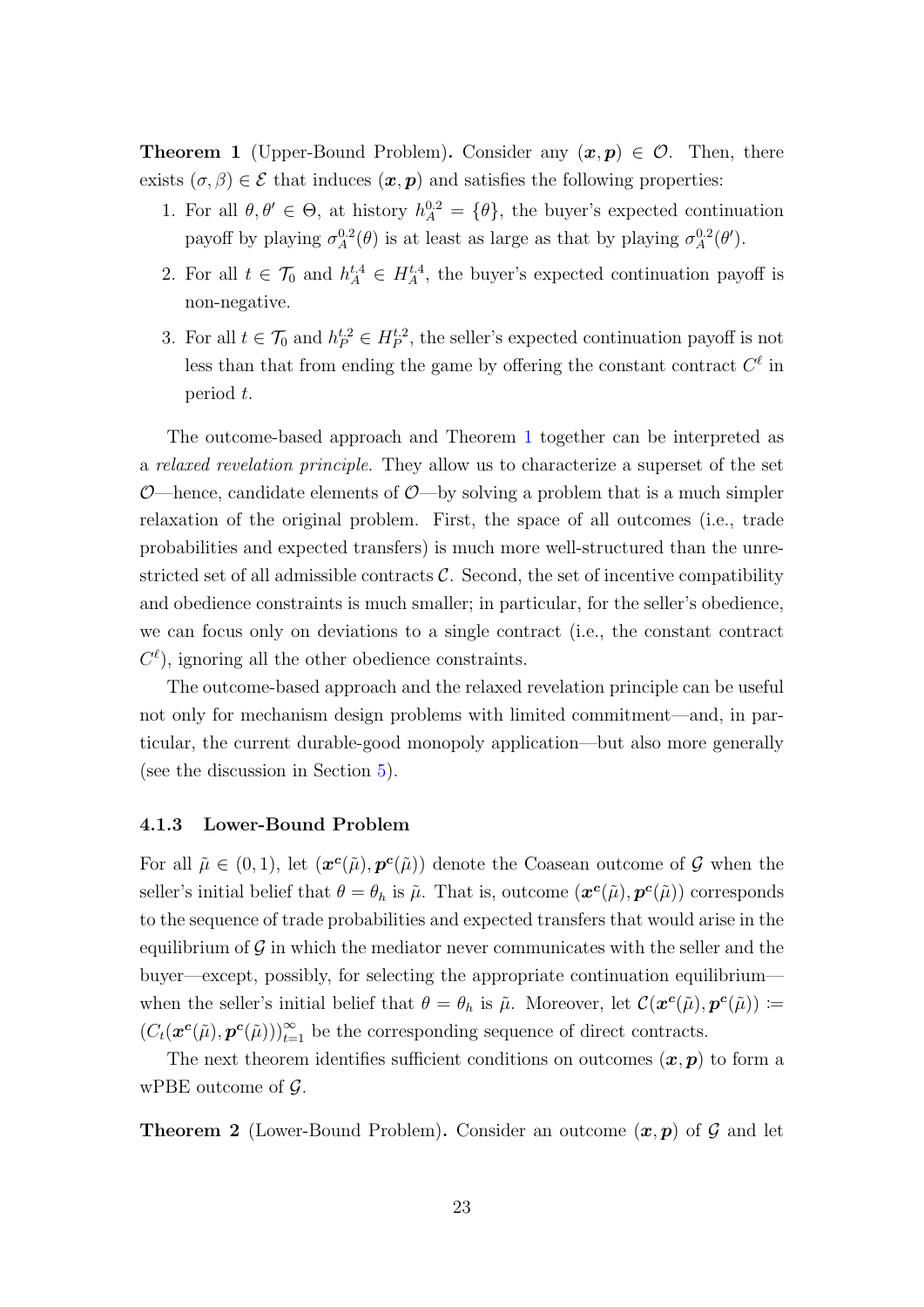$(\sigma, \beta)$  be an assessment of G that induces  $(x, p)$  and such that  $\beta$  is on-path consistent given  $\sigma$ . Suppose that the following properties hold:

- 1. For all  $\theta, \theta' \in \Theta$ , at history  $h_A^{0,2} = {\theta}$ , the buyer's expected continuation payoff by playing  $\sigma_A^{0.2}(\theta)$  is at least as large as that by playing  $\sigma_A^{0.2}(\theta')$ .
- 2. For all  $t \in \mathcal{T}_0$  and  $\theta, \theta' \in \Theta$ , at history  $h_A^{t,4}$ , the buyer's expected continuation payoff by playing  $\sigma_A^{t,4}(\theta)$  is at least as large as that by playing  $\sigma_A^{t,4}(\theta')$ .
- 3. For all  $t \in \mathcal{T}_0$  and  $h_A^{t,4} \in H_A^{t,4}$ , the buyer's expected continuation payoff is non-negative.
- 4. For all  $t \in \mathcal{T}_0$  and  $h_P^{t,2} \in H_P^{t,2}$ , the seller's expected continuation payoff is not less than that he would obtain by offering the sequence of contracts  $\mathcal{C}(\bm{x}^{\bm{c}}(\mu_t), \bm{p}^{\bm{c}}(\mu_t))$  thereafter, where  $\mu_t$  is the seller's belief on  $\theta = \theta_h$  at  $h_P^{t,2}$ derived from  $(\sigma, \beta)$ .

Then,  $(\sigma, \beta) \in \mathcal{E}$  and  $(\boldsymbol{x}, \boldsymbol{p}) \in \mathcal{O}$ .

The outcome-based approach and Theorem [2](#page-22-1) together can be interpreted as mediated implementation in direct contracts. Parts 1 and 3 of Theorem [2](#page-22-1) correspond to the necessary conditions in parts 1 and 2 of Theorem [1;](#page-22-0) part 2 of Theorem [2](#page-22-1) requires that the buyer's incentive compatibility constraint when sending an input message to the contract in each period  $t \in \mathcal{T}_0$  is satisfied. When parts 1–3 of Theorem [2](#page-22-1) hold, the buyer's sequential rationality follows. Part 4 of Theorem [2](#page-22-1) tells us that if an outcome satisfies seller's obedience with respect to the sequence of contracts  $\mathcal{C}(\bm{x}^c(\mu_t), \bm{p}^c(\mu_t))$ , then we can ignore all his other obedience constraints. To see why it suffices to focus on such deviations, consider the following mediator's strategy at any  $t \in \mathcal{T}_0$ :

- At stage t.1, the mediator recommends the direct contract  $C_t(\mathbf{x}, \mathbf{p})$  to the seller.
- At stage t.3: (i) if the seller offered contract  $C_t(\boldsymbol{x}, \boldsymbol{p})$  at stage t.2, the mediator recommends the buyer to participate and to truthfully report her type; (ii) if the seller offered contract  $C_t \neq C_t(\mathbf{x}, \mathbf{p})$  at stage t.2, the mediator remains silent forever after—except, possibly, for selecting the appropriate continuation equilibrium.

Given the mediator's strategy, the seller's most profitable deviation in period  $t$  is to the sequence of contracts  $\mathcal{C}(\bm{x}^c(\mu_t), \bm{p}^c(\mu_t))$ .<sup>[10](#page-23-0)</sup> This guess-and-verify approach

<span id="page-23-0"></span><sup>10</sup>[Skreta](#page-57-1) [\(2006\)](#page-57-1) shows that posted prices are optimal in any wPBE of the contract selection game without a mediator. Thus, by [Gul et al.](#page-56-1) [\(1986\)](#page-56-1), the Coasean outcome arises in the (essentially) unique sequential equilibrium of the contract selection game without a mediator.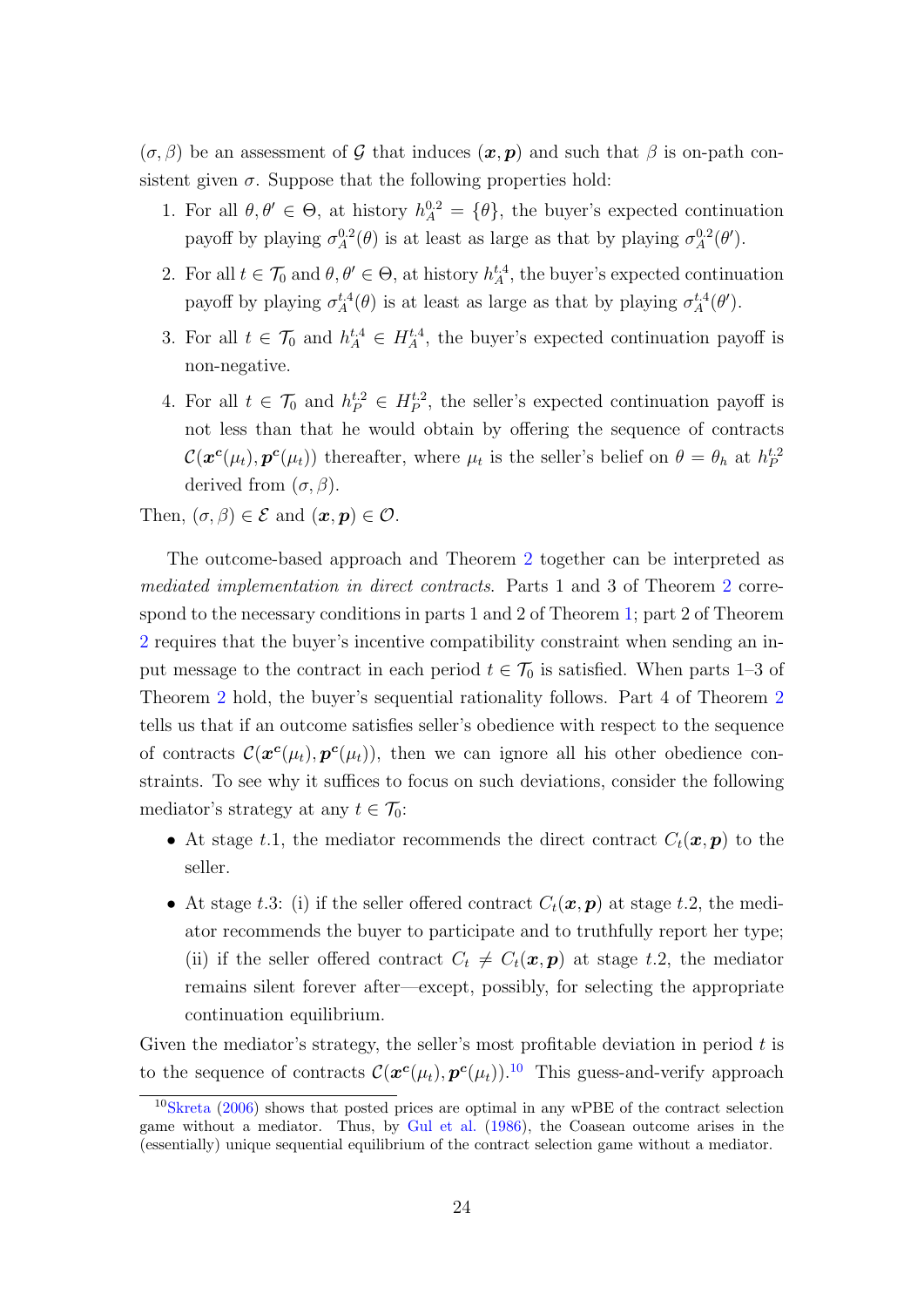works in the current durable-good monopoly setting; more sophisticated guesses about the binding obedience constraints may be necessary in other applications.

# <span id="page-24-0"></span>4.2 Seller-Optimal wPBE Outcomes

In this section, we are interested in characterizing seller-optimal wPBE outcomes of  $\mathcal{G}$ . We denote by  $U_P^*$  the seller's ex ante expected payoff in a seller-optimal wPBE outcome of G. Moreover, for all  $n \geq 2$ , we denote by  $\mathbb{R}^{n\infty}$  the set of all sequences with values in  $\mathbb{R}^n$ .

#### 4.2.1 Upper-Bound Problem

Because of Theorem [1,](#page-22-0) to find a candidate for a seller-optimal wPBE outcome of  $\mathcal{G}$ , it suffices to solve the following linear program:

$$
\max_{(\boldsymbol{x},\boldsymbol{p}) \in \mathbb{R}^{4}} \mu\left(\sum_{t=1}^{\infty} \delta^{t-1} p_{h,t}\right) + (1-\mu) \left(\sum_{t=1}^{\infty} \delta^{t-1} p_{\ell,t}\right) \tag{P1}
$$

$$
\text{s.t.} \quad x_{\ell,t}, x_{h,t} \ge 0 \quad \text{for all } t \in \mathcal{T}_0 \tag{F1}
$$

<span id="page-24-8"></span><span id="page-24-1"></span>
$$
1 \ge \sum_{t=1}^{\infty} x_{\ell,t} \tag{F2}
$$

<span id="page-24-9"></span><span id="page-24-2"></span>
$$
1 \ge \sum_{t=1}^{\infty} x_{h,t} \tag{F3}
$$

<span id="page-24-3"></span>
$$
\sum_{t=1}^{\infty} \delta^{t-1} (\theta_{\ell} x_{\ell,t} - p_{\ell,t}) \ge \sum_{t=1}^{\infty} \delta^{t-1} (\theta_{\ell} x_{h,t} - p_{h,t})
$$
 (IC $\ell$ )

<span id="page-24-4"></span>
$$
\sum_{t=1}^{\infty} \delta^{t-1}(\theta_h x_{h,t} - p_{h,t}) \ge \sum_{t=1}^{\infty} \delta^{t-1}(\theta_h x_{\ell,t} - p_{\ell,t})
$$
\n(IC*h*)

<span id="page-24-5"></span>
$$
\sum_{t=\tau}^{\infty} \delta^{t-\tau} (\theta_{\ell} x_{\ell,t} - p_{\ell,t}) \ge 0 \quad \text{for all } \tau \in \mathcal{T}_0
$$
\n(IR $\ell$ )

$$
\sum_{t=\tau}^{\infty} \delta^{t-\tau} (\theta_h x_{h,t} - p_{h,t}) \ge 0 \quad \text{for all } \tau \in \mathcal{T}_0
$$
 (IR*h*)

$$
\mu\left(\sum_{t=1}^{\tau-1} \theta_t x_{h,t} + \sum_{t=\tau}^{\infty} \delta^{t-\tau} p_{h,t}\right) \tag{O\ell}
$$

<span id="page-24-7"></span><span id="page-24-6"></span>
$$
+ (1 - \mu) \left( \sum_{t=1}^{\tau-1} \theta_{\ell} x_{\ell,t} + \sum_{t=\tau}^{\infty} \delta^{t-\tau} p_{\ell,t} \right) \geq \theta_{\ell} \quad \text{for all } \tau \in \mathcal{T}_{0}.
$$

The inequalities in  $(F1)$ – $(F3)$  are the feasibility constraints. Inequalities [\(IC](#page-24-3) $\ell$ ) and [\(IC](#page-24-4)h) are the buyer's incentive compatibility constraints at  $t = 0$  (corresponding to part 1 of Theorem [1\)](#page-22-0). The inequalities  $(IR\ell)$  $(IR\ell)$  and  $(IRh)$  are the buyer's indi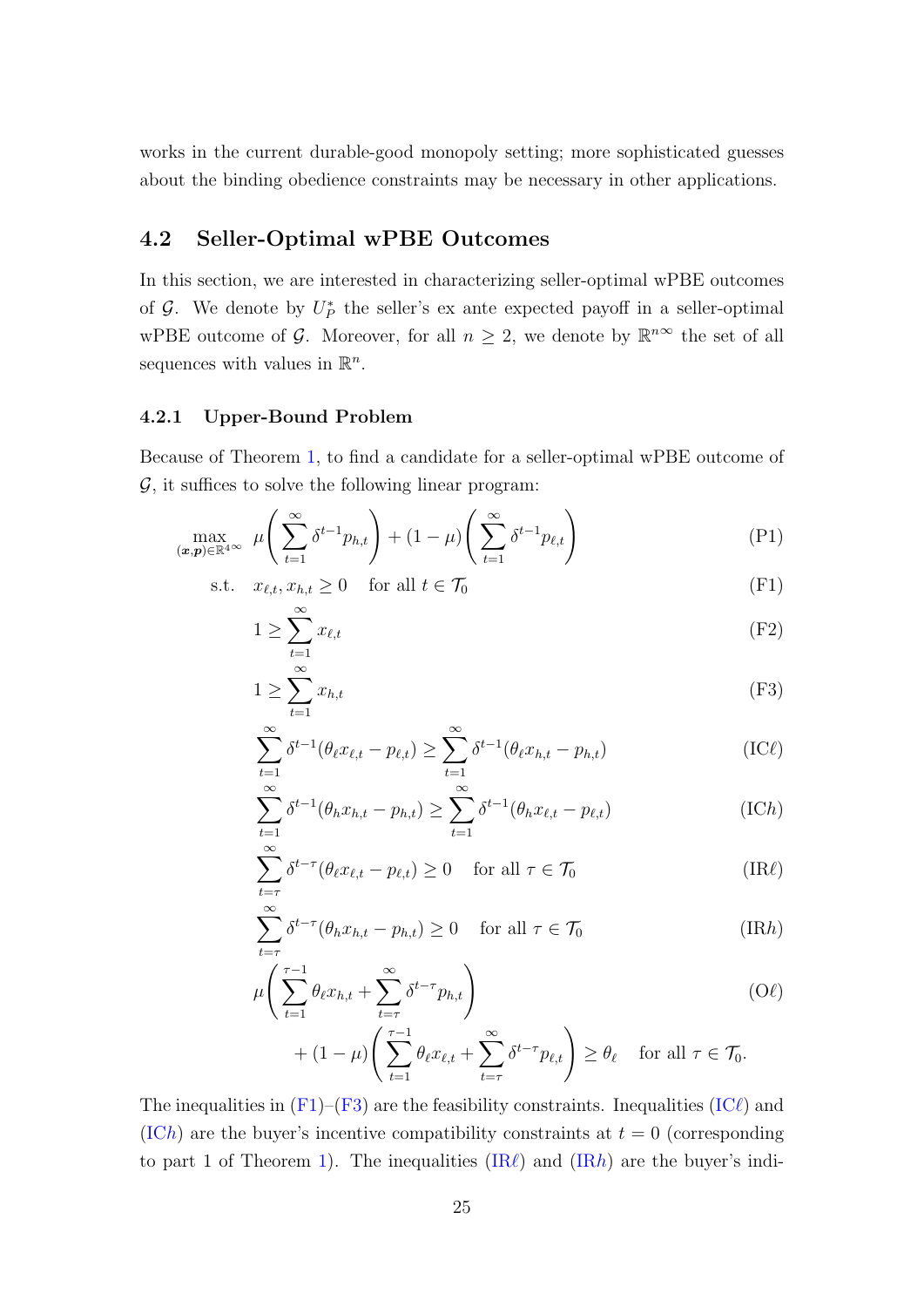vidual rationality (or participation) constraints for all  $\tau \in \mathcal{T}_0$  (corresponding to part 2 of Theorem [1\)](#page-22-0). Finally, the inequalities in  $(O\ell)$  $(O\ell)$  are the seller's obedience constraints for all  $\tau \in \mathcal{T}_0$  with respect to the deviation that consists in ending the game by offering contract  $C^{\ell}$  (corresponding to part 3 of Theorem [1\)](#page-22-0).

In Appendix [B,](#page-32-0) by using duality arguments, we solve the linear program [\(P1\)](#page-24-8) and establish the following result.

<span id="page-25-0"></span>Theorem 3 (Candidate for a Seller-Optimal wPBE Outcome). The following characterizes a candidate for a seller-optimal wPBE outcome of  $\mathcal{G}$ . For all  $\delta \in (0,1)$ and  $\mu \in \left(\frac{\theta_{\ell}}{\theta_{\ell}}\right)$  $\frac{\theta_{\ell}}{\theta_h}$ , 1), there exists a positive integer  $T(\delta, \mu)$  such that:

- (a) The game ends in period  $t = T(\delta, \mu);$
- (b) Type  $\theta_{\ell}$  trades only (and with probability 1) in period  $t = T(\delta, \mu)$  at price  $\theta_{\ell}$ ;
- (c) Type  $\theta_h$  trades with positive probability in all periods  $t \in \{1, \ldots, T(\delta, \mu) 1\}$ at price  $\theta_h$ , except for period 1, when he trades at price lower than  $\theta_h$ .
- (d) As  $\delta \to 1$ ,  $T(\delta, \mu) \to \infty$ .

#### 4.2.2 Lower-Bound Problem

Let  $V^c(\tilde{\mu};\delta)$  denote the seller's expected payoff from the sequence of contracts  $\mathcal{C}(\bm{x}^{\bm{c}}(\tilde{\mu}), \bm{p}^{\bm{c}}(\tilde{\mu}))$  when the seller's initial belief that  $\theta = \theta_h$  is  $\tilde{\mu}$ . Moreover, let  $(\boldsymbol{x}, \boldsymbol{p}) \coloneqq (x_{\ell,t}, x_{h,t}, p_{\ell,t}, p_{h,t})_{t=1}^{\infty}$  be a solution to program [\(P1\)](#page-24-8). For all  $\tau \in \mathcal{T}_0$ , let

$$
\mu_{\tau}(\boldsymbol{x}, \boldsymbol{p}) \coloneqq \frac{\left(1 - \sum_{t=1}^{\tau-1} x_{h,t}\right) \mu}{\left(1 - \sum_{t=1}^{\tau-1} x_{h,t}\right) \mu + \left(1 - \sum_{t=1}^{\tau-1} x_{\ell,t}\right) (1 - \mu)}
$$

denote the seller's belief that  $\theta = \theta_h$  at the beginning of stage  $\tau$ . 2 under under  $(x, p)$ . Therefore, under outcome  $(x, p)$ ,  $V^{c}(\mu_{\tau}(x, p); \delta)$  corresponds to the seller's expected continuation payoff at stage  $\tau$ .2 from the sequence of contracts  $\mathcal{C}(\bm{x}^{\bm{c}}(\mu_{\tau}(\bm{x},\bm{p})),\bm{p}^{\bm{c}}(\mu_{\tau}(\bm{x},\bm{p}))).$  By Theorem [2,](#page-22-1) if  $(\bm{x},\bm{p})$  also satisfies the following constraints

<span id="page-25-1"></span>
$$
\sum_{t=\tau}^{\infty} \delta^{t-\tau}(\theta_{\ell}x_{\ell,t} - p_{\ell,t}) \ge \sum_{t=\tau}^{\infty} \delta^{t-\tau}(\theta_{\ell}x_{h,t} - p_{h,t}) \quad \text{for all } \tau \in \mathcal{T}_0,
$$
\n(IC<sup>\ell</sup>)

<span id="page-25-3"></span><span id="page-25-2"></span>
$$
\sum_{t=\tau}^{\infty} \delta^{t-\tau}(\theta_h x_{h,t} - p_{h,t}) \ge \sum_{t=\tau}^{\infty} \delta^{t-\tau}(\theta_h x_{\ell,t} - p_{\ell,t}) \quad \text{for all } \tau \in \mathcal{T}_0,
$$
 (IC*h*′)

$$
\mu_{\tau}\left(\sum_{t=\tau}^{\infty}\delta^{t-\tau}p_{h,\tau}\right)+\tag{O}
$$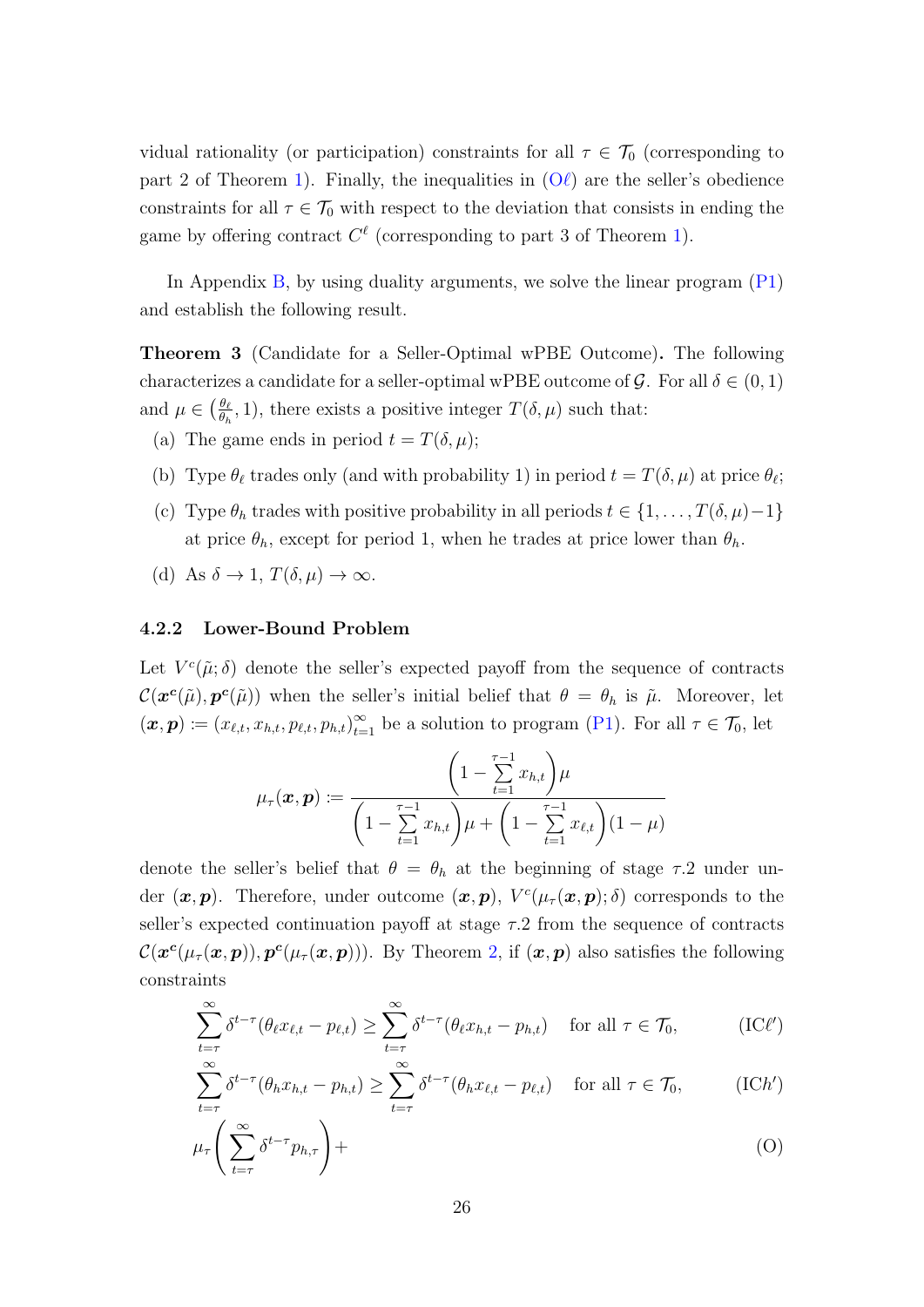$$
(1 - \mu_{\tau}) \Bigg( \sum_{t=\tau}^{\infty} \delta^{t-\tau} p_{\ell,\tau} \Bigg) \geq V^{c}(\mu_{\tau}(\boldsymbol{x},\boldsymbol{p}); \delta) \quad \text{ for all } \tau \in \mathcal{T}_{0},
$$

then  $(x, p)$  is a seller-optimal wPBE outcome of G. The inequalities in [\(IC](#page-25-1) $\ell'$ ) and [\(IC](#page-25-2)h') are the buyer's incentive compatibility constraints for all  $\tau \in \mathcal{T}_0$  (cor-responding to part 2. of Theorem [2\)](#page-22-1). The inequalities in  $(O)$  are the seller's obedience constraints for all  $\tau \in \mathcal{T}_0$  with respect to the deviation that consists in offering the sequence of contracts  $\mathcal{C}(\bm{x}^c(\mu_{\tau}), \bm{p}^c(\mu_{\tau}))$  thereafter (corresponding to part 4. of Theorem [2\)](#page-22-1).

Let  $(x^*, p^*)$  be the solution to program [\(P1\)](#page-24-8) we characterize in Appendix [B](#page-32-0) (and describe in Theorem [3\)](#page-25-0). Appendix [B](#page-32-0) also shows that  $(x^*, p^*)$  satisfies con-straints [\(IC](#page-25-2) $\ell'$ ) and (ICh'). In Appendix [C,](#page-43-0) we show that, for all  $\delta \in (0,1)$ , there exists  $\overline{\mu}(\delta) \in \left(\frac{\theta_{\ell}}{\theta_{\ell}}\right)$  $\frac{\theta_{\ell}}{\theta_h}$ , 1) such that, for all  $\mu \in \left(\frac{\theta_{\ell}}{\theta_h}\right)$  $\frac{\theta_{\ell}}{\theta_h},\overline{\mu}(\delta)\big],\ \mu_2(\boldsymbol{x}^*,\boldsymbol{p}^*)\ \leq\ \frac{\theta_{\ell}}{\theta_h}$  $\frac{\theta_{\ell}}{\theta_h}$ , and so  $\mu_\tau(\bm{x}^*, \bm{p}^*) \leq \frac{\theta_\ell}{\theta_\tau}$  $\frac{\theta_{\ell}}{\theta_h}$  for all  $\tau > 2$ . Hence,  $V^c(\mu_{\tau}(\boldsymbol{x}^*, \boldsymbol{p}^*); \delta) = \theta_{\ell}$  for all  $\tau \in \mathcal{T}_1$ . Therefore, since  $(x^*, p^*)$  satisfies constraint  $(O\ell)$  $(O\ell)$ , it also satisfies constraint  $(O)$  for all  $\tau \in \mathcal{T}_1$ . Moreover, since  $(\mathbf{x}^*, \mathbf{p}^*)$  maximizes the seller's ex ante expected payoff, it also satisfies constraint [\(O\)](#page-25-3) at time  $\tau = 1$ . The next theorem follows.

<span id="page-26-0"></span>**Theorem 4** (A Seller-Optimal wPBE Outcome). For all  $\delta \in (0,1)$ , there exists  $\overline{\mu}(\delta) \in \left(\frac{\theta_{\ell}}{\theta_{\ell}}\right)$  $\frac{\theta_{\ell}}{\theta_h}$ , 1) such that, for all  $\mu \in \left(\frac{\theta_{\ell}}{\theta_h}\right)$  $\frac{\theta_{\ell}}{\theta_{h}}, \overline{\mu}(\delta)$ , the outcome characterized by Theorem [3](#page-25-0) is a seller-optimal wPBE outcome of  $\mathcal{G}$ . Moreover, the threshold belief  $\overline{\mu}(\delta)$  satisfies the following properties: (i)  $\overline{\mu}(\delta)$  is decreasing in  $\delta$ ; (ii)  $\overline{\mu}(\delta) \to 1$  as  $\delta \to 0$ ; and (iii)  $\overline{\mu}(\delta)$  is bounded away from  $\frac{\theta_{\ell}}{\theta_h}$  as  $\delta \to 1$ .

For  $\mu > \overline{\mu}(\delta)$ , the solution  $(x^*, p^*)$  to program [\(P1\)](#page-24-8) need not satisfy the suffi-cient condition [\(O\)](#page-25-3) to be a seller-optimal wPBE outcome of  $\mathcal{G}$ , as  $V^c(\mu_\tau(\bm{x}, \bm{p}); \delta) >$  $\theta_\ell$  can hold for  $\tau \in \mathcal{T}_1$ . However, note that  $V^c(\tilde{\mu}; \delta)$  is increasing in  $\tilde{\mu}$ . Therefore, by defining  $\varepsilon(\delta) := V^c(\mu; \delta) - \theta_{\ell}$ , we have that if an outcome  $(\boldsymbol{x}, \boldsymbol{p})$  satisfies the following constraint,

$$
\mu_{\tau}\left(\sum_{t=\tau}^{\infty} \delta^{t-\tau} p_{h,\tau}\right) + (1-\mu_{\tau})\left(\sum_{t=\tau}^{\infty} \delta^{t-\tau} p_{\ell,\tau}\right) \geq \theta_{\ell} + \varepsilon(\delta) \quad \text{for all } \tau \in \mathcal{T}_0, \quad (O')
$$

then it also satisfies constraint  $(O)$ . Note that, by the Coase conjecture, for all  $\mu \in \left(\frac{\theta_{\ell}}{\theta_{\ell}}\right)$  $\frac{\theta_{\ell}}{\theta_h}, 1$ , as  $\delta \to 1$ ,  $V^c(\mu; \delta) \to \theta_{\ell}$ , and so  $\varepsilon(\delta) \to 0$ ; that is, the right-hand side of constraint  $(O')$  $(O')$  converges to the right-hand side of constraint  $(O\ell)$  in program  $(P1)$ .

Next, consider the following linear program:

<span id="page-26-2"></span><span id="page-26-1"></span>
$$
\max_{(\boldsymbol{x},\boldsymbol{p}) \in \mathbb{R}^{4^{\infty}}} \mu\left(\sum_{t=1}^{\infty} \delta^{t-1} p_{h,t}\right) + (1-\mu) \left(\sum_{t=1}^{\infty} \delta^{t-1} p_{\ell,t}\right) \tag{P2}
$$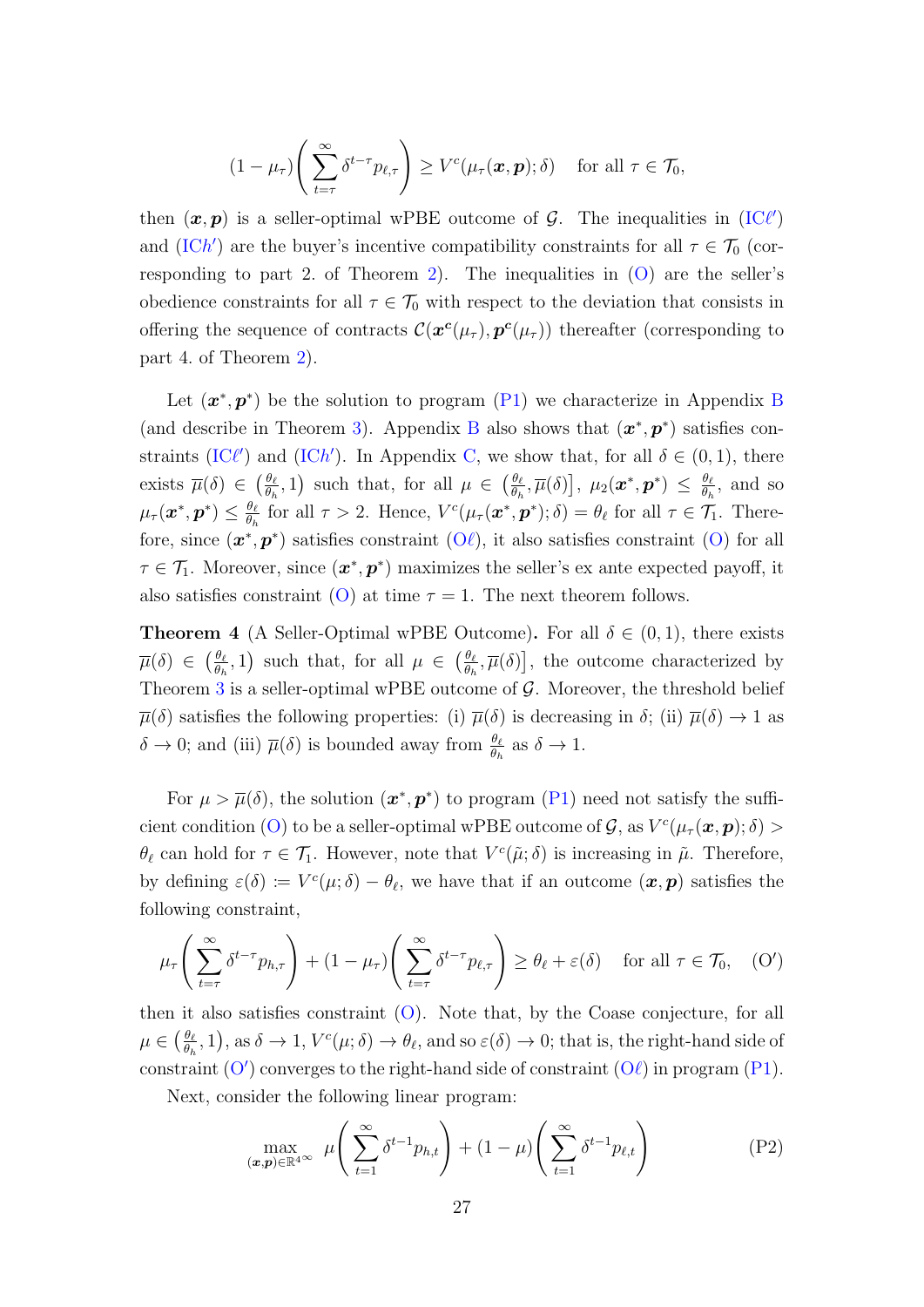s.t.  $(F1), (F2), (IR\ell), (IRh), (IC\ell'), (IC\ell'), (O').$  $(F1), (F2), (IR\ell), (IRh), (IC\ell'), (IC\ell'), (O').$  $(F1), (F2), (IR\ell), (IRh), (IC\ell'), (IC\ell'), (O').$  $(F1), (F2), (IR\ell), (IRh), (IC\ell'), (IC\ell'), (O').$  $(F1), (F2), (IR\ell), (IRh), (IC\ell'), (IC\ell'), (O').$  $(F1), (F2), (IR\ell), (IRh), (IC\ell'), (IC\ell'), (O').$  $(F1), (F2), (IR\ell), (IRh), (IC\ell'), (IC\ell'), (O').$  $(F1), (F2), (IR\ell), (IRh), (IC\ell'), (IC\ell'), (O').$  $(F1), (F2), (IR\ell), (IRh), (IC\ell'), (IC\ell'), (O').$  $(F1), (F2), (IR\ell), (IRh), (IC\ell'), (IC\ell'), (O').$ 

Denote by  $V(P2;\delta)$  the optimal value of the linear program [\(P1a\)](#page-32-1). Since constraint [\(O](#page-26-1)') is more demanding than constraint [\(O\)](#page-25-3), we have that  $V(P2; \delta) \leq$  $U_P^*$  for all  $\delta \in (0,1)$ . In Appendix [D,](#page-45-0) we characterize a solution to program [\(P1a\)](#page-32-1), which we denote by  $(\mathbf{x}^*(\delta), \mathbf{p}^*(\delta))$ , and show that, as  $\delta \to 1$ ,  $V(P2; \delta) \to U_P^*$  and  $(\mathbf{x}^*(\delta), \mathbf{p}^*(\delta)) \to (\mathbf{x}^*, \mathbf{p}^*)$ . The next theorem follows.

<span id="page-27-1"></span>**Theorem 5** (Failure of the Coase Conjecture). For all  $\mu \in \left(\frac{\theta_{\ell}}{\theta_{\ell}}\right)$  $\frac{\theta_{\ell}}{\theta_h}, 1$ , as  $\delta \to 1$ :

- (a) Properties (a)–(d) in Theorem [3](#page-25-0) approximate a seller-optimal wPBE outcome of  $\mathcal{G}$ ;
- (b) The outcome is bounded away from first-best efficiency;
- (c) The seller's ex ante expected payoff is bounded away from  $\theta_{\ell}$ ;
- (d) If, in addition,  $\theta_{\ell} \rightarrow 0$ , the seller's ex ante expected payoff approaches the commitment payoff.

### <span id="page-27-2"></span>4.3 Implementation

#### <span id="page-27-3"></span>4.3.1 Mediated Implementation

Suppose  $\mu \in \left(\frac{\theta_{\ell}}{a}\right)$  $\frac{\theta_\ell}{\theta_h}, \overline{\mu}(\delta)]$ . Let  $(\bm x^*, \bm p^*)$  be the solution to program [\(P1\)](#page-24-8) we character-ize in Appendix [B](#page-32-0) (and describe in Theorem [3\)](#page-25-0) and  $\mathcal{C}(\bm{x}^*, \bm{p}^*) \coloneqq \{C_t(\bm{x}^*, \bm{p}^*)\}_{t=1}^{\infty}$ the corresponding sequence of direct contracts. Then, we have the following.

<span id="page-27-0"></span>**Theorem 6** (Mediated Implementation of  $(x^*, p^*)$ ). Suppose  $\mu \in \left(\frac{\theta_{\ell}}{p}\right)$  $\frac{\theta_{\ell}}{\theta_h}, \overline{\mu}(\delta)\big].$ Then, there exists a wPBE of  $G$  which satisfies the following properties:

- 1. The two buyer types fully separate from each other at stage 0.2.
- 2. The seller and the buyer always obey the mediator's recommendations.
- 3. For all  $t \in \mathcal{T}_0$ :
	- At stage t.1, the mediator recommends contract  $C_t(\boldsymbol{x}^*, \boldsymbol{p}^*)$  to the seller;
	- A stage  $t.3$ , the mediator recommends the buyer to participate and to truthfully report her type.

Such wPBE induces outcome  $(\boldsymbol{x}^*, \boldsymbol{p}^*)$ .

Any wPBE in which such properties hold induces outcome  $(x^*, p^*)$ . Since  $(x^*, p^*)$  satisfies the sufficient conditions in Theorem [2,](#page-22-1) properties 1.—3., Theorem [6](#page-27-0) follows.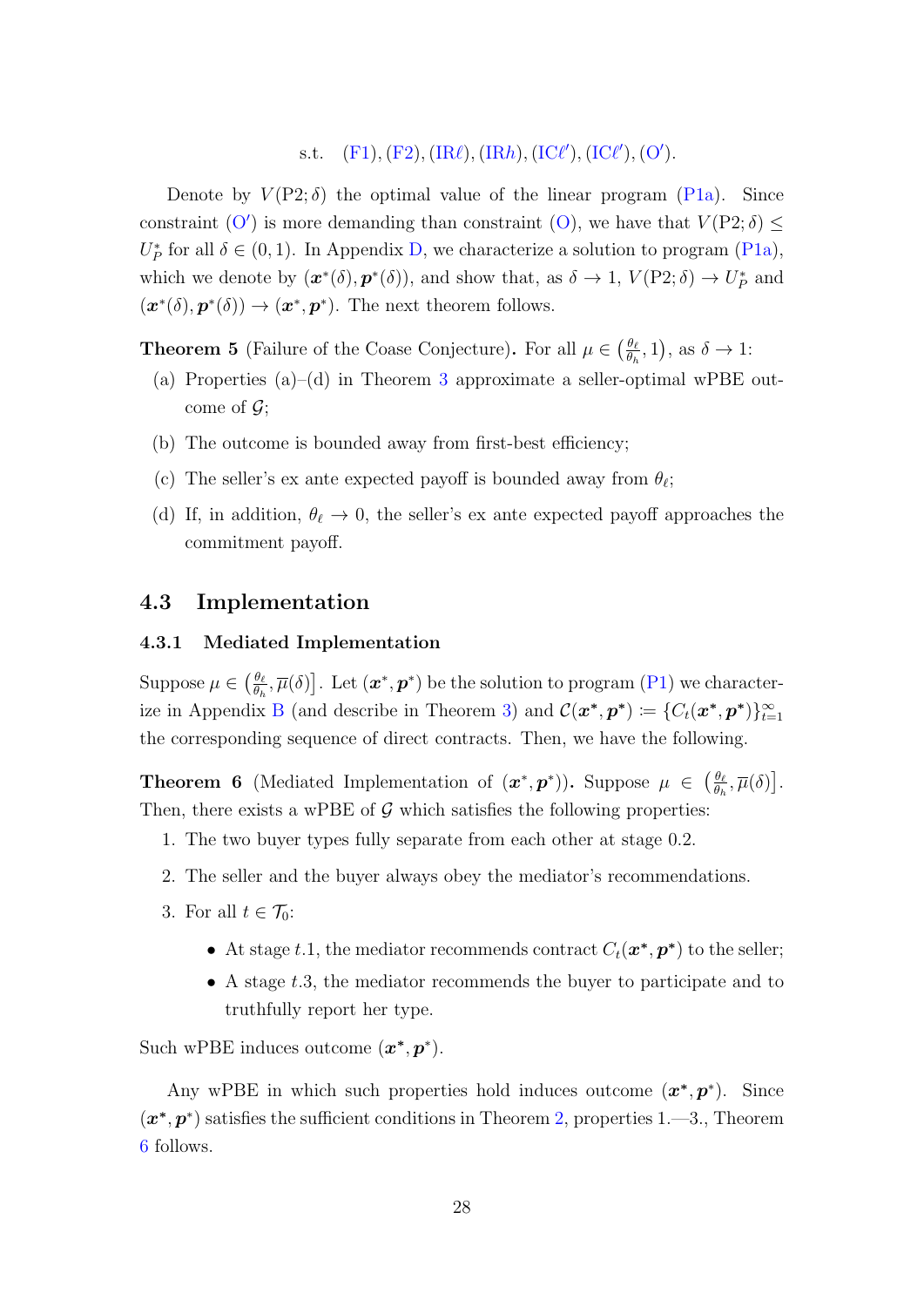Next, suppose  $\mu \in \left(\frac{\theta_{\ell}}{\theta_{\ell}}\right)$  $\frac{\theta_{\ell}}{\theta_{h}}, 1$ ). Let  $(\boldsymbol{x}^{*}(\delta), \boldsymbol{p}^{*}(\delta))$  be the solution to program [\(P1a\)](#page-32-1) we characterize in Appendix [D](#page-45-0) and  $\mathcal{C}(\mathbf{x}^*(\boldsymbol{\delta}), \mathbf{p}^*(\boldsymbol{\delta})) \coloneqq \{C_t(\mathbf{x}^*(\boldsymbol{\delta}), \mathbf{p}^*(\boldsymbol{\delta}))\}_{t=1}^{\infty}$  the corresponding sequence of direct contracts. Then, we have the following.

<span id="page-28-1"></span>**Theorem 7** (Mediated Implementation of  $(\mathbf{x}^*(\delta), \mathbf{p}^*(\delta))$ ). Suppose  $\mu \in \left(\frac{\theta_{\delta}}{\theta_{\delta}}\right)$  $\frac{\theta_{\ell}}{\theta_h}, 1$ . Then, there exists a wPBE of  $G$  which satisfies the following properties:

- 1. The two buyer types fully separate from each other at stage 0.2.
- 2. The seller and the buyer always obey the mediator's recommendations.
- 3. For all  $t \in \mathcal{T}_0$ :
	- At stage t.1, the mediator recommends contract  $C_t(\boldsymbol{x}^*(\boldsymbol{\delta}), p^*(\delta))$  to the seller;
	- A stage  $t.3$ , the mediator recommends the buyer to participate and to truthfully report her type.

Such wPBE induces outcome  $(\boldsymbol{x}^*(\delta), \boldsymbol{p}^*(\delta)).$ 

Any wPBE in which such properties hold induces outcome  $(\mathbf{x}^*(\delta), \mathbf{p}^*(\delta))$ . Since the solution  $(\mathbf{x}^*(\delta), \mathbf{p}^*(\delta))$  to program [\(P1a\)](#page-32-1) satisfies constraints [\(IR](#page-24-6) $\ell$ ), (IRh),  $(IC\ell')$  $(IC\ell')$ , and  $(IC\ell')$ , it satisfies conditions 1.—3. in Theorem [2.](#page-22-1) Moreover, since the solution  $(x^*(\delta), p^*(\delta))$  to program [\(P1a\)](#page-32-1) satisfies constraint [\(O](#page-26-1)'), which is more stringent than constraint  $(0)$ , it also satisfies condition 4. in Theorem [2.](#page-22-1) Thus, Theorem [7](#page-28-1) follows.

#### <span id="page-28-0"></span>4.3.2 Unmediated Implementation

In Section [4.3.1,](#page-27-3) by considering the mediator, we allowed for arbitrary information structures. However, it is also interesting to understand whether the seller-optimal outcome is attainable without the mediator (i.e., by considering specific informa-tion structures). In Appendix [4.3.2,](#page-28-0) inspired by [Doval and Skreta](#page-55-2)  $(2021a,b)$  $(2021a,b)$  and [Brzustowski et al.](#page-55-6) [\(2021\)](#page-55-6), we revisit the durable-good monopoly example of Section [3.1](#page-12-0) and show that the seller-optimal outcome is attainable as long as, in each period, the seller himself can garble the information provided to each of his future selves (not only to his next-period self, as in [Doval and Skreta,](#page-55-2) [2021a,](#page-55-2)[b\)](#page-55-3) about the buyer's report in that period.

As in Section [3.1,](#page-12-0) suppose  $\mathcal{T} = \{0, 1, 2, 3\}$ ,  $\Theta = \{1, 2\}$ , and  $\mu = \frac{9}{10}$ . In the mediated game, the mediator collects the buyer's private information at  $t = 0$ , and store that information until  $t = 3$ . Here instead, we let the seller design a contract with imperfect communication in the following sense.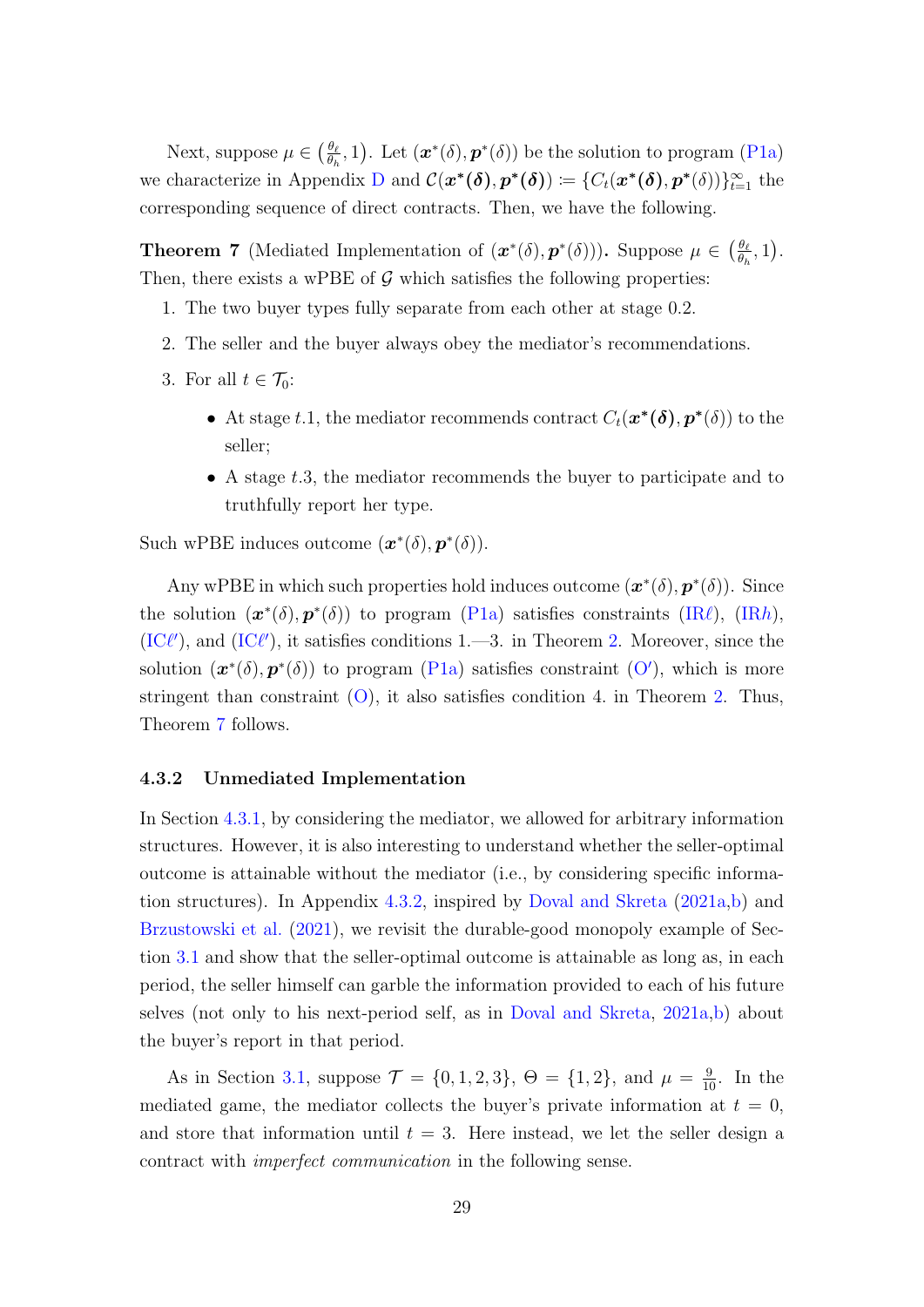Let the seller in period  $t = 1$  choose a direct contract  $C_1$  and a signaling device  $\beta_1: \Theta \to \Delta(S_1^2 \times S_1^3)$ . In particular, the direct contract  $C_1$  allocates

$$
(x_1, p_1) = \begin{cases} (1, \frac{59}{36}) & \text{with probability } \frac{17}{18} \\ (0, \frac{59}{36}) & \text{with probability } \frac{1}{18} \end{cases}
$$

if the input message is  $\theta = 2$ , and  $(x_1, p_1) = (0, 0)$  with probability 1 if the input message is  $\theta = 1$ . The signaling device, instead, is such that  $S_1^2 = \{s\}, S_1^3 = \Theta$ , and  $\beta_1$  sends signal

$$
(s_1^2, s_1^3) = (s, \theta)
$$

with probability 1 given the input message is  $\theta$ . The signaling device  $\beta_1$  is interpreted as follows. Although the buyer inputs her type to the contract at  $t = 1$ , the seller does not observe it directly, and he only observes the realized allocation. The signaling device, instead, generates a (possibly random) signal  $s_1^2 \in S_1^2$  to the seller at the beginning of period  $t = 2$  and another signal  $s_1^3 \in S_1^3$  (only) to the seller at the beginning of period  $t = 3$ . Note that signals are correlated to each other and to  $\theta$ . This is what [Doval and Skreta](#page-55-2) [\(2021a,](#page-55-2)[b\)](#page-55-3) consider, although they only allow for  $s_1^2$  but not  $s_1^3$ , that is, no information can be stored from period  $t = 1$  to period  $t = 3$  without being disclosed in period  $t = 2$ . In the current example,  $s_1^3$  is fully informative, while  $s_1^2$  is uninformative, and this combination is important to replicated the mediated outcome.

In principle, in period  $t = 2$ , the seller can also offer a contract with a signaling device. For simplicity, however, we let the seller to offer a direct contract  $C_2$  without a signaling device. In particular, the direct contract  $C_2$  allocates  $(x_2, p_2) = (1, 2)$  with probability 1 if the input message is  $\theta = 2$  and  $(x_2, p_2) = (0, 0)$ with probability 1 if the input message is  $\theta = 1$ . That is, in period  $t = 2$ , the seller trades with the high-value buyer with probability one, extracting her full surplus.

In period  $t = 3$ , the seller obtains a signal  $s_1^3$  which fully informs the buyer's true value. Therefore, the seller sets price  $s_1^3$ , extracting the buyer's full surplus.

Note that the same outcome as in the mediated case is obtain. We next explain why no one has a strict incentive to deviate. First, by the analysis in the mediated case, the buyer has no incentive to misreport her type in period  $t = 1$ , as long as she is truthful in period  $t = 2$  (and no report is made in period  $t = 3$ ). Since the buyer has no incentive to misreport her type in period  $t = 2$  regardless of her behavior in period  $t = 1$ , the buyer's truthfulness in period  $t = 1$  follows.

The seller, obviously, has no incentive to deviate in periods  $t = 1$  and  $t = 3$ . At the beginning of period  $t = 2$ , conditional on no trade in period  $t = 1$ , the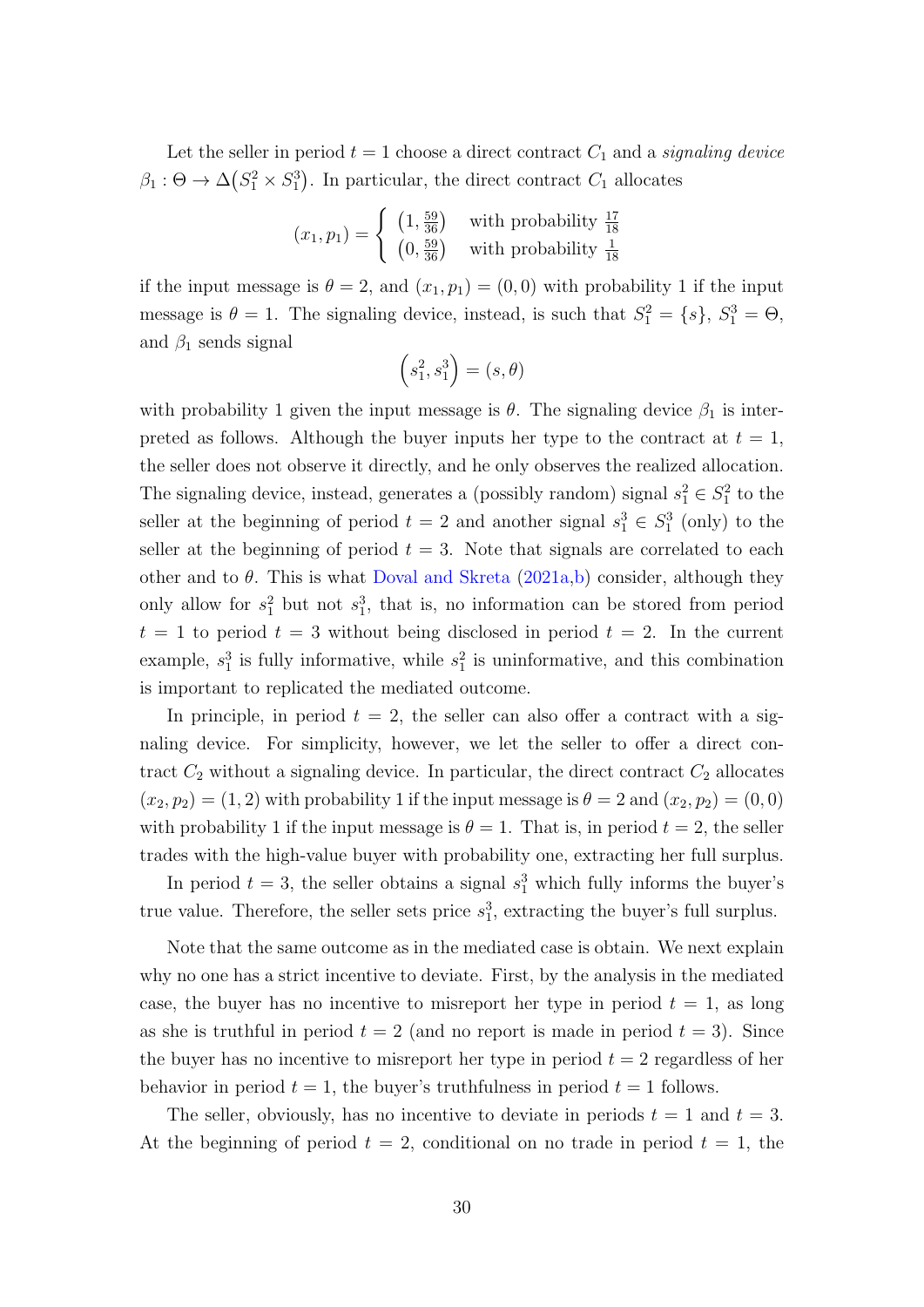seller's belief that  $\theta = 2$  is

$$
\frac{\frac{1}{18}\frac{9}{10}}{1\frac{1}{10} + \frac{1}{18}\frac{9}{10}} = \frac{1}{3} < \frac{1}{2}
$$

Therefore, even if the seller had full commitment power from that point on, the best he could do is to offer a posted-price contract with price 1, yielding payoff 1, which is lower than the on-path expected payoff.

The previous argument suggests that a similar unmediated implementation result is possible more generally. This is left for our next step.

### 4.4 Discussion

Our characterization of the seller-optimal information structure in the previous sections uncovers the following results of economic substance. First, in general, the seller finds it beneficial if the information input by the buyer arrives precisely (i.e., without garbling) but with delay. More formally, the optimal information structure specifies a time  $T(\delta, \mu)$  at which the buyer's private information report is made public; until then, no information—except whether a trade has happened or not—is revealed. Our result also implies that the seller's optimal information structure always makes the trade outcome inefficient, as the low-value buyer can trade with a significant delay (even in the limiting case of perfect patience).

Intuitively, delayed (but precise) information disclosure makes the seller's bargaining power stronger. Relative to the case in which no such information arrives, the seller's incentive to offer a more aggressive price is higher because even if the buyer did not buy at that aggressive price, full extraction would be possible once the time comes. Furthermore, once the seller of some period becomes aggressive, then the seller of the previous period can also be more aggressive because the buyer has less continuation payoff conditional on no trading. In this sense, the aggressiveness of each period's seller is a strategic complement to each other. Indeed, except for the initial period, the seller continues to offer the commitment price every period until the time of revelation. This price pattern is completely different from the classical Coase-conjecture pattern of decreasing prices: our case may rather be interpreted as the initial "fire sale" followed by the rigid high price.

# <span id="page-30-0"></span>5 Conclusion

We propose a mediator approach to mechanism design with limited commitment. Our approach builds on the communication equilibrium notion in multistage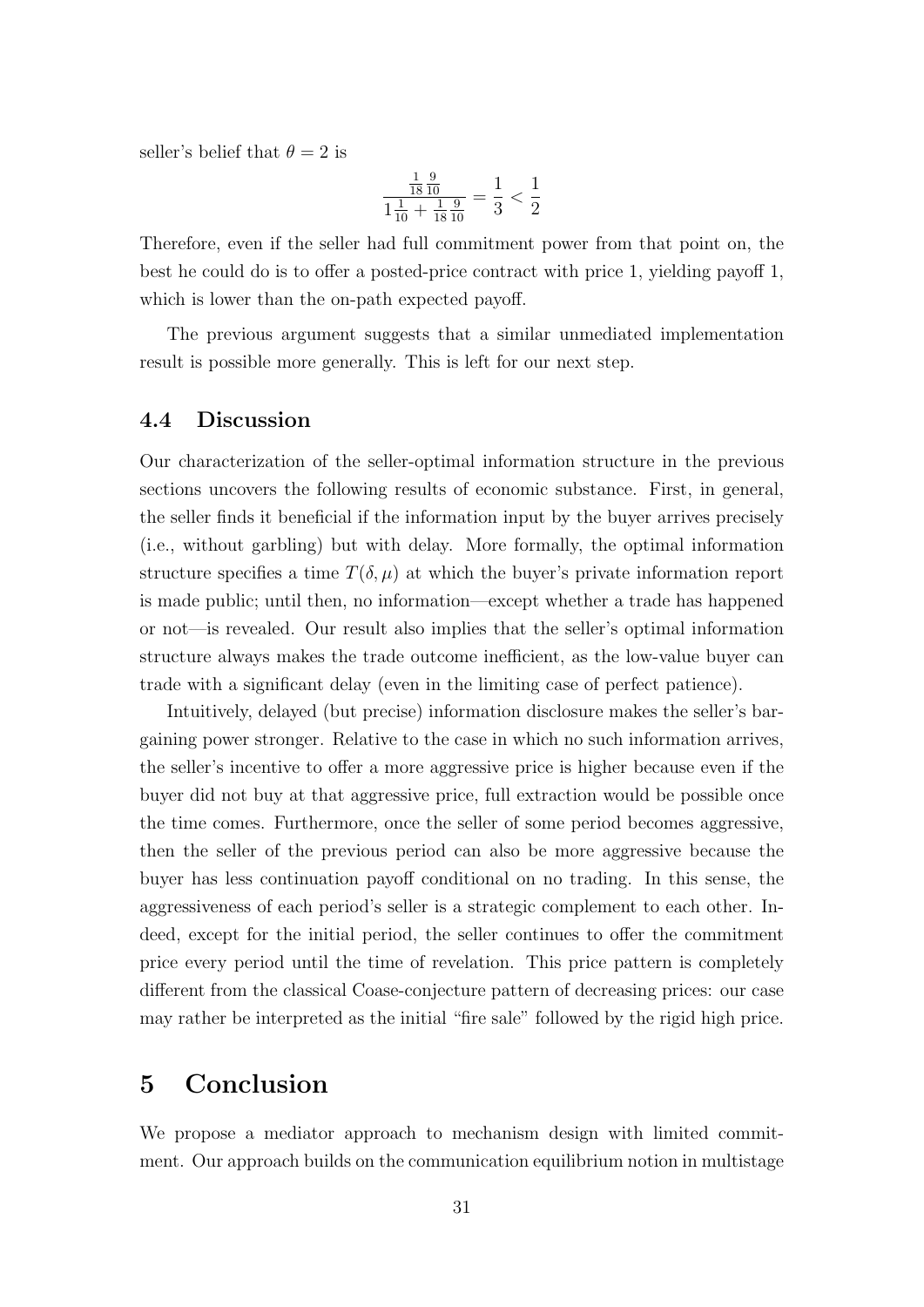games. The approach enables a systematic study of all equilibrium outcomes under all admissible information structures by representing the information structure as a fictitious mediator and re-interpreting the model as a mechanism design problem by the mediator with commitment. Using several examples, we show that new equilibrium outcomes arise when all admissible information structures are considered and identify why previous approaches fail to capture such outcomes.

In the durable-good monopoly application, we show that trading outcomes and welfare consequences can substantially differ from those in the classical model with a fixed information structure. In the seller-optimal mechanism, the seller offers a discounted price to the high-valuation buyer only in the first period, followed by the high, surplus-extracting price until an endogenous deadline, when the buyer's information is revealed and hence fully extracted. As a result, the Coase conjecture fails.

A key challenge we face is to deal with the complexity of the principal's contact space. To circumvent this challenge, we first take an outcome-based approach. Next, we propose two simpler auxiliary problems and show that the values of those problems provide an upper- and a lower-bound to the value of the original problem. We interpret the two problems as relaxed revelation principle and mediated implementation in direct contracts. In the durable-good monopoly application, those bounds suffice to characterize seller-optimal equilibrium outcomes. We also discuss the unmediated implementation of the seller-optimal outcome.

Our approach to mechanism design with limited commitment can be used to characterize robust predictions in bargaining games with one-sided incomplete information—i.e., to characterize the set of equilibrium outcomes that can arise under any admissible information structure. Moreover, our approach is potentially useful in other problems with a partially committed principal. A first example is mechanism design with an informed-principal—where the principal can perfectly commit to a mechanism, but only after observing a private signal, and so he is subject to sequential rationality given each signal realization. A second example is mechanism design with multiple principals—where each principal can perfectly commit to the mechanism he offers but cannot control other principals' mechanisms. We plan to explore these ideas in future work.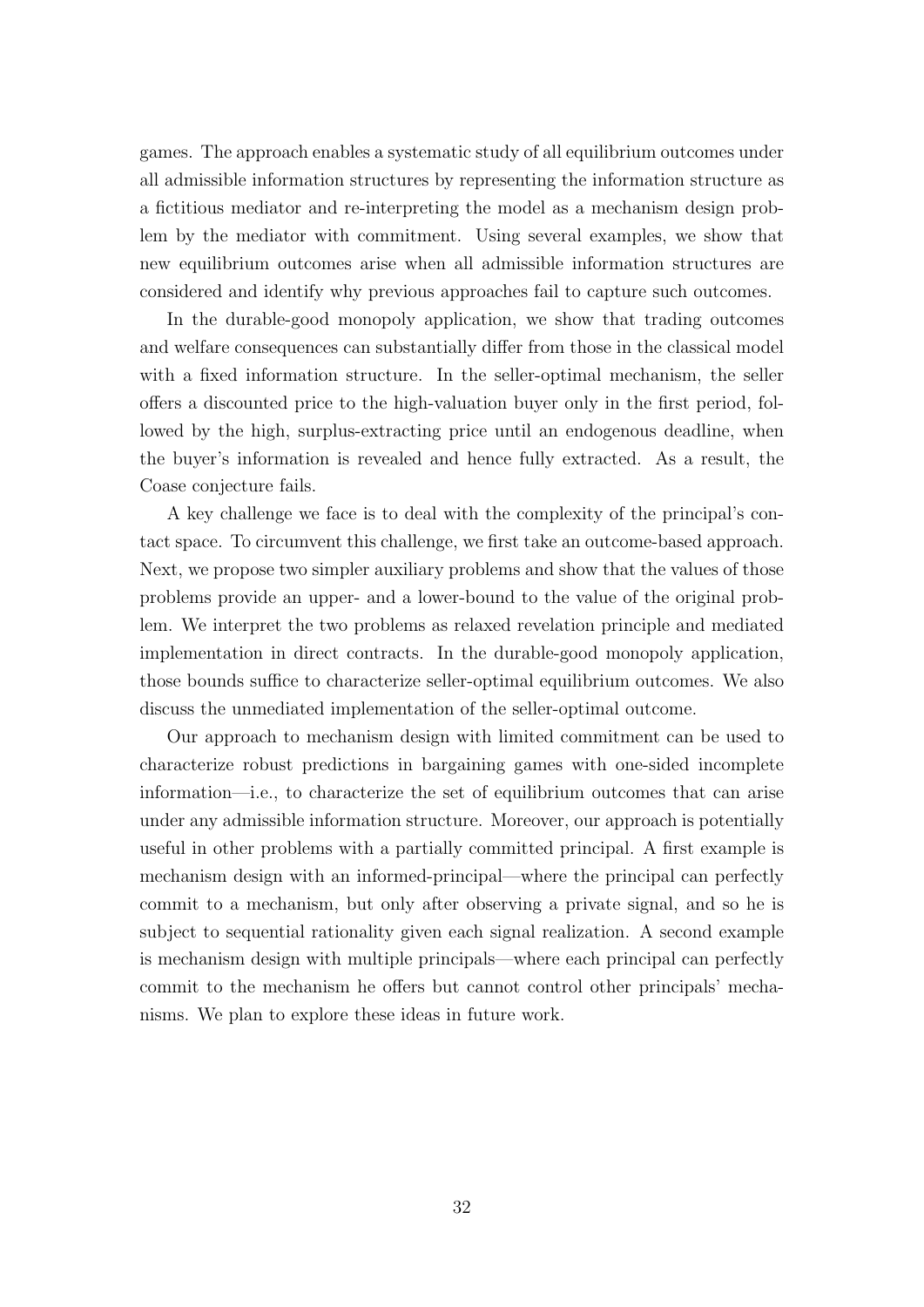# A Notation

Throughout the appendix, we use the following notation:

$$
\Delta \theta := \theta_h - \theta_\ell,\tag{1}
$$

<span id="page-32-8"></span>
$$
r := \frac{\theta_h - \delta \theta_\ell}{\delta \Delta \theta},\tag{2}
$$

<span id="page-32-3"></span><span id="page-32-2"></span>
$$
\rho \coloneqq \delta r. \tag{3}
$$

Note that  $\Delta\theta > 0$ ,  $r > 0$ , and  $\rho > 0$ . Moreover, note that

<span id="page-32-9"></span>
$$
(2) \Longrightarrow 1 - r = -\frac{(1 - \delta)\theta_h}{\delta \Delta \theta} \tag{4}
$$

and

<span id="page-32-10"></span>
$$
(3) \Longrightarrow 1 - \rho = -\frac{(1 - \delta)\theta_{\ell}}{\Delta \theta}.
$$
\n<sup>(5)</sup>

# <span id="page-32-0"></span>B Proof of Theorem [3](#page-25-0)

# B.1 Simplifying the Primal Linear Program [\(P1\)](#page-24-8)

In the primal linear program [\(P1\)](#page-24-8):

- We ignore constraint  $(IC\ell)$  $(IC\ell)$ ; we will verify in Step 1 of Section [B.5](#page-42-0) that it is satisfied by the solution to the relaxed version of the program.
- Constraints [\(IC](#page-24-4)h) and [\(IR](#page-24-5) $\ell$ ) for  $\tau = 1$ , together with the assumption that  $\theta_h > \theta_{\ell}$ , imply that constraint [\(IR](#page-24-6)h) holds for  $\tau = 1$ .
- That the seller's payoff in a seller-optimal wPBE must be at least  $\theta_{\ell}$  implies that constraint [\(O](#page-24-7) $\ell$ ) holds for  $\tau = 1$ .

As a result, the relaxed version of program [\(P1\)](#page-24-8) is the following:

$$
\max_{(\boldsymbol{x},\boldsymbol{p}) \in \mathbb{R}^{4}} \mu\left(\sum_{t=1}^{\infty} \delta^{t-1} p_{h,t}\right) + (1-\mu) \left(\sum_{t=1}^{\infty} \delta^{t-1} p_{\ell,t}\right) \tag{P1a}
$$

$$
\text{s.t.} \quad x_{\ell,t}, x_{h,t} \ge 0 \quad \text{for all } t \in \mathcal{T}_0 \tag{F1}
$$

<span id="page-32-1"></span>
$$
1 \ge \sum_{t=1}^{\infty} x_{\ell,t} \tag{F2}
$$

<span id="page-32-5"></span><span id="page-32-4"></span>
$$
1 \ge \sum_{t=1}^{\infty} x_{h,t} \tag{F3}
$$

<span id="page-32-6"></span>
$$
\sum_{t=1}^{\infty} \delta^{t-1}(\theta_h x_{h,t} - p_{h,t}) \ge \sum_{t=1}^{\infty} \delta^{t-1}(\theta_h x_{\ell,t} - p_{\ell,t})
$$
\n(ICh)

<span id="page-32-7"></span>
$$
\sum_{t=\tau}^{\infty} \delta^{t-\tau} (\theta_{\ell} x_{\ell,t} - p_{\ell,t}) \ge 0 \quad \text{for all } \tau \in \mathcal{T}_0
$$
\n(IR $\ell$ )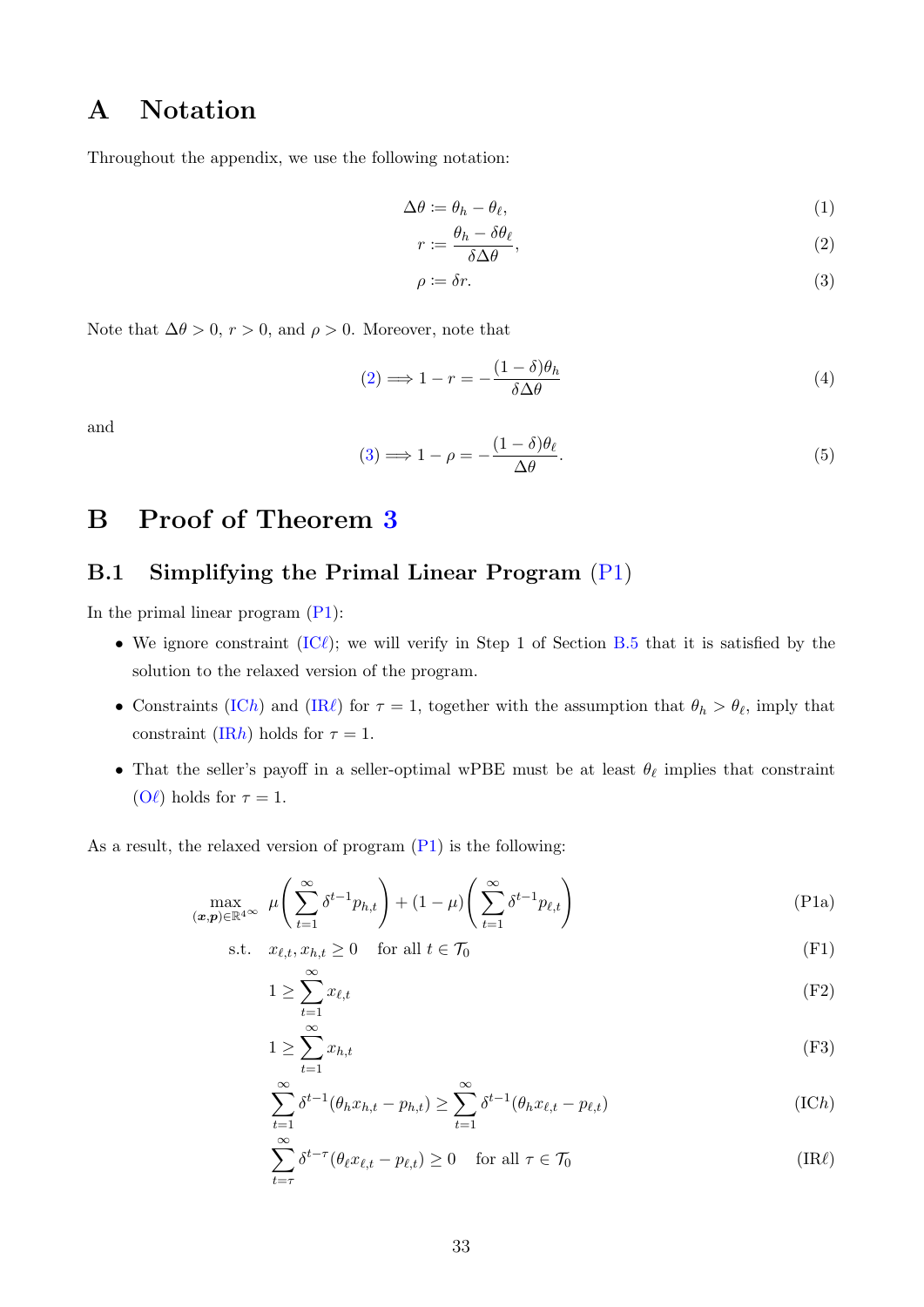<span id="page-33-0"></span>
$$
\sum_{t=\tau}^{\infty} \delta^{t-\tau} (\theta_h x_{h,t} - p_{h,t}) \ge 0 \quad \text{for all } \tau \in \mathcal{T}_1
$$
\n(IRh)

<span id="page-33-1"></span>
$$
\mu\left(\sum_{t=1}^{\tau-1} \theta_{\ell} x_{h,t} + \sum_{t=\tau}^{\infty} \delta^{t-\tau} p_{h,t}\right) \tag{Oell}
$$
\n
$$
+ (1-\mu)\left(\sum_{t=1}^{\tau-1} \theta_{\ell} x_{\ell,t} + \sum_{t=\tau}^{\infty} \delta^{t-\tau} p_{\ell,t}\right) \ge \theta_{\ell} \quad \text{for all } \tau \in \mathcal{T}_{1}.
$$

### B.2 The Dual Linear Program of Program [\(P1a\)](#page-32-1)

Let  $\boldsymbol{\xi} := (\alpha, \beta, \zeta, (\lambda_{\ell,\tau}, \lambda_{h,\tau+1}, \gamma_{\tau+1})_{t=1}^{\infty}) \in \mathbb{R}^3 \times \mathbb{R}^{3\infty}$ , where:  $\alpha$  (resp.,  $\beta$ ) is the Lagrange multiplier associated to constraint [\(F2\)](#page-32-4) (resp., [\(F3\)](#page-32-5)) in program [\(P1a\)](#page-32-1);  $\zeta$  is the Lagrange multiplier associated to constraint [\(IC](#page-32-6)h) in program [\(P1a\)](#page-32-1); for all  $\tau \in \mathcal{T}_0$ ,  $\lambda_{\ell,\tau}$  is the Lagrange multiplier associated to constraint [\(IR](#page-32-7) $\ell$ ) at time  $\tau$  in program [\(P1a\)](#page-32-1); for all  $\tau \in \mathcal{T}_0$ ,  $\lambda_{h,\tau+1}$  is the Lagrange multiplier associated to constraint [\(IR](#page-33-0)h) at time  $\tau + 1$  in program [\(P1a\)](#page-32-1); for all  $\tau \in \mathcal{T}_0$ ,  $\gamma_{\tau+1}$  is the Lagrange multiplier associated to constraint  $(O\ell)$  $(O\ell)$  at time  $\tau + 1$  in program [\(P1a\)](#page-32-1).

The dual linear program of program  $(Pla)$  is the following:

$$
\min_{\xi \in \mathbb{R}^3 \times \mathbb{R}^3} \alpha + \beta - \sum_{t=2}^{\infty} \theta_t \gamma_t
$$
 (P1b)

s.t. 
$$
\alpha \ge 0
$$
,  $\beta \ge 0$ ,  $\zeta \ge 0$ ,  $\lambda_{\ell,t}, \lambda_{h,t+1}, \gamma_{t+1} \ge 0$  for all  $t \in \mathcal{T}_0$  (6)

<span id="page-33-4"></span>
$$
\alpha \ge -\delta^{t-1}\theta_h \zeta + \sum_{\tau=1}^t \delta^{t-\tau}\theta_\ell \lambda_{\ell,\tau} + \sum_{\tau=t+1}^\infty (1-\mu)\theta_\ell \gamma_\tau \quad \text{for all } t \in \mathcal{T}_0,\tag{7}
$$

$$
\beta \ge \delta^{t-1} \theta_h \zeta + \sum_{\tau=2}^t \delta^{t-\tau} \theta_h \lambda_{h,\tau} + \sum_{\tau=t+1}^\infty \mu \theta_\ell \gamma_\tau \quad \text{for all } t \in \mathcal{T}_0,
$$
\n
$$
(8)
$$

$$
\delta^{t-1}\zeta - \sum_{\tau=1}^t \delta^{t-\tau} \lambda_{\ell,\tau} + \sum_{\tau=2}^t \delta^{t-\tau} (1-\mu)\gamma_\tau + \delta^{t-1} (1-\mu) = 0 \quad \text{for all } t \in \mathcal{T}_0,\tag{9}
$$

<span id="page-33-3"></span><span id="page-33-2"></span>
$$
-\delta^{t-1}\zeta - \sum_{\tau=2}^t \delta^{t-\tau}\lambda_{h,\tau} + \sum_{\tau=2}^t \delta^{t-\tau}\mu\gamma_\tau + \delta^{t-1}\mu = 0 \quad \text{for all } t \in \mathcal{T}_0,
$$
\n
$$
(10)
$$

where constraints [\(9\)](#page-33-2) and [\(10\)](#page-33-3) hold with equality because  $p_{\ell,t}$  and  $p_{h,t}$  are unrestricted (i.e., they can be positive or negative) for all  $t \in \mathcal{T}_0$  in the primal program [\(P1a\)](#page-32-1).

### <span id="page-33-5"></span>B.3 A Candidate Solution to the Dual Linear Program [\(P1b\)](#page-33-4)

In this section, we recover a candidate solution

$$
\boldsymbol{\xi}^* \coloneqq \left(\alpha^*, \beta^*, \zeta^*, \left(\lambda_{\ell,\tau}^*, \lambda_{h,\tau+1}^*, \gamma_{\tau+1}^*\right)_{t=1}^\infty\right) \in \mathbb{R}^2 \times \mathbb{R}^{3 \times 3}
$$

to program [\(P1b\)](#page-33-4).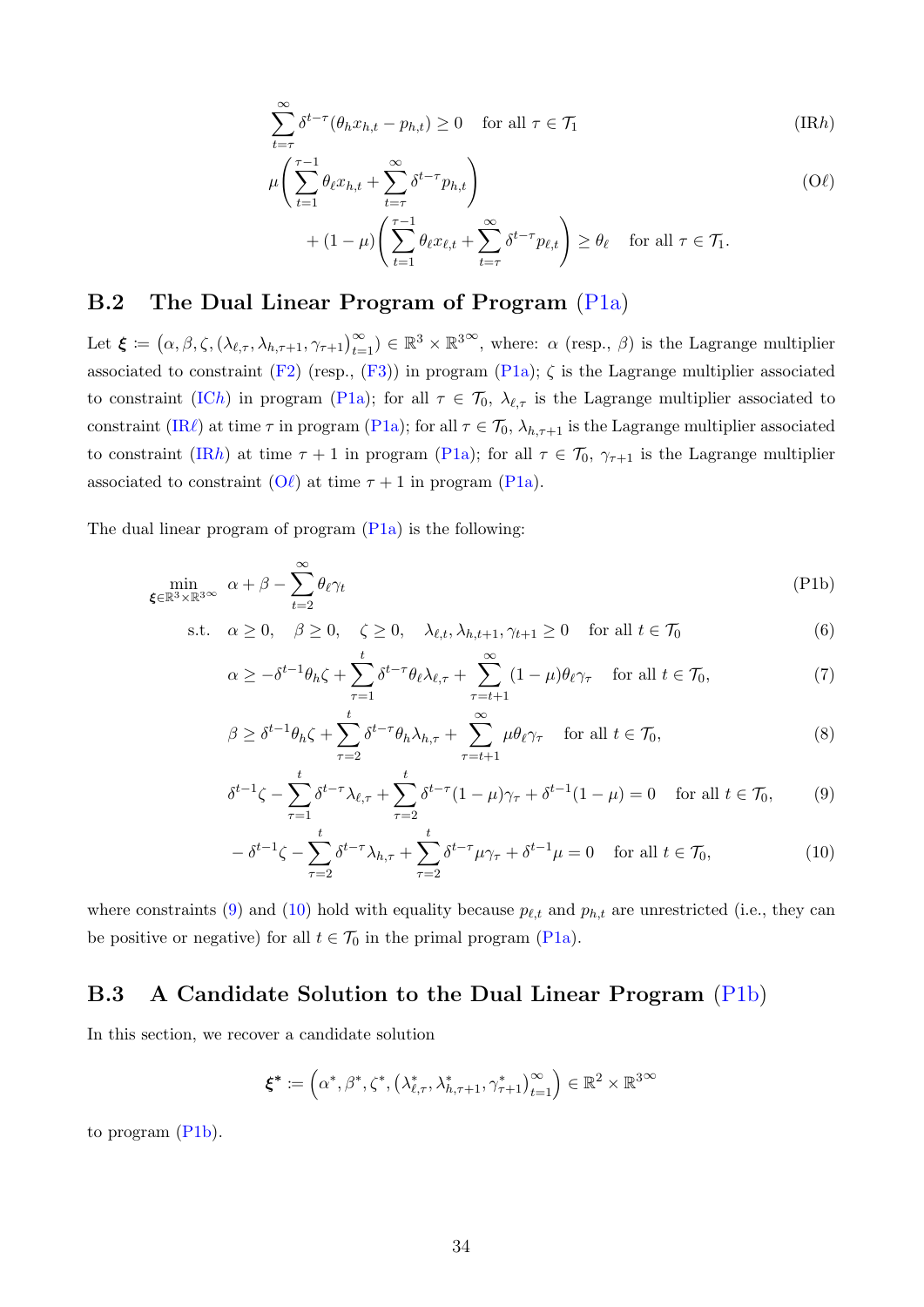**Step 1.** Solving equations [\(10\)](#page-33-3) at successive values of t, starting with  $t = 1$ , we obtain

<span id="page-34-0"></span>
$$
\zeta^* = \mu \qquad \text{and} \qquad \lambda^*_{h,t} = \mu \gamma^*_t \quad \text{for all } t \in \mathcal{T}_1. \tag{11}
$$

Next, solving equations [\(9\)](#page-33-2) at successive values of t, starting with  $t = 1$ , we obtain

<span id="page-34-2"></span><span id="page-34-1"></span>
$$
\lambda_{\ell,1}^* = 1 \qquad \text{and} \qquad \lambda_{\ell,t}^* = (1 - \mu)\gamma_t^* \quad \text{for all } t \in \mathcal{T}_1. \tag{12}
$$

Step 2. Given equations [\(11\)](#page-34-0) and [\(12\)](#page-34-1), the dual program [\(P1b\)](#page-33-4) simplifies as follows:

$$
\min_{(\alpha,\beta,(\gamma_t)_{t=2}^{\infty}) \in \mathbb{R}^2 \times \mathbb{R}^{\infty}} \alpha + \beta - \sum_{t=2}^{\infty} \theta_t \gamma_t
$$
\n(P1c)

$$
\text{s.t.} \quad \alpha \ge 0, \quad \beta \ge 0, \quad \gamma_t \ge 0 \quad \text{for all } t \in \mathcal{T}_1 \tag{13}
$$

$$
\alpha \ge \delta^{t-1}(\theta_{\ell} - \mu\theta_h) + (1 - \mu)\theta_{\ell} \left[ \sum_{\tau=2}^{t} \delta^{t-\tau} \gamma_{\tau} + \sum_{\tau=t+1}^{\infty} \gamma_{\tau} \right] \quad \text{for all } t \in \mathcal{T}_0, \tag{14}
$$

<span id="page-34-7"></span>
$$
\beta \ge \delta^{t-1} \mu \theta_h + \mu \left[ \sum_{\tau=2}^t \delta^{t-\tau} \theta_h \gamma_\tau + \sum_{\tau=t+1}^\infty \theta_\ell \gamma_\tau \right] \quad \text{for all } t \in \mathcal{T}_0. \tag{15}
$$

Step 3. Since program [\(P1c\)](#page-34-2) is a minimization problem, its solutions must satisfy

<span id="page-34-5"></span>
$$
\alpha^* = \max \left\{ 0, \max_{t \in \mathcal{T}_0} \left\{ \delta^{t-1} (\theta_\ell - \mu \theta_h) + (1 - \mu) \theta_\ell \left[ \sum_{\tau=2}^t \delta^{t-\tau} \gamma_\tau^* + \sum_{\tau=t+1}^\infty \gamma_\tau^* \right] \right\} \right\}
$$
(16)

and

<span id="page-34-4"></span>
$$
\beta^* = \max\left\{0, \max_{t \in \mathcal{T}_0} \left\{ \delta^{t-1} \mu \theta_h + \mu \left[ \sum_{\tau=2}^t \delta^{t-\tau} \theta_h \gamma_\tau^* + \sum_{\tau=t+1}^\infty \theta_\ell \gamma_\tau^* \right] \right\} \right\}.
$$
 (17)

**Step 4.** We guess that there exists  $T(\delta, \mu) \in \mathcal{T}_1$  such that  $\gamma_t^* = 0$  for all  $t > T(\delta, \mu)$ . Moreover, we guess that

<span id="page-34-3"></span>
$$
\delta^{t-1}\mu\theta_h + \mu \left[ \sum_{\tau=2}^t \delta^{t-\tau}\theta_h \gamma_\tau^* + \sum_{\tau=t+1}^\infty \theta_\ell \gamma_\tau^* \right] = \delta^t \mu\theta_h + \mu \left[ \sum_{\tau=2}^{t+1} \delta^{t+1-\tau}\theta_h \gamma_\tau^* + \sum_{\tau=t+2}^\infty \theta_\ell \gamma_\tau^* \right] \tag{18}
$$

for all  $t \in \{1, ..., T(\delta, \mu) - 1\}.$ 

**Step 5.** Solving equations [\(18\)](#page-34-3) for  $\gamma_t^*$  at successive values of t, starting with  $t = 1$ , we obtain

<span id="page-34-6"></span>
$$
\gamma_t^* = \frac{(1-\delta)\theta_h}{\theta_h - \theta_\ell} \left(\frac{\theta_h - \delta\theta_\ell}{\theta_h - \theta_\ell}\right)^{t-2} = \frac{(1-\delta)\theta_h}{\Delta\theta} \rho^{t-2} \quad \text{for all } t \in \{2, \dots, T(\delta, \mu)\},\tag{19}
$$

where the last equality holds by definitions [\(1\)](#page-32-8) and [\(3\)](#page-32-3).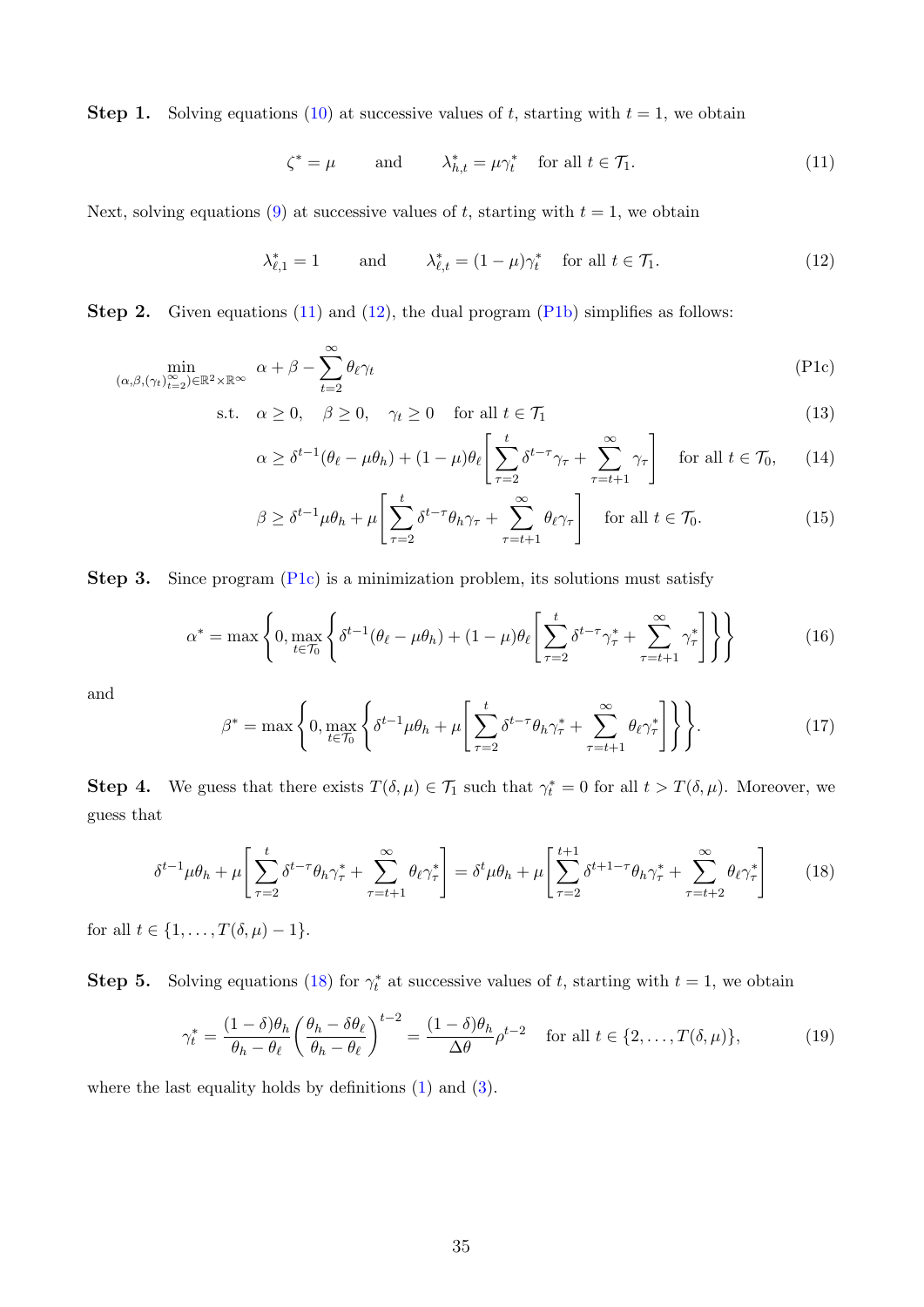**Step 6.** From equation [\(17\)](#page-34-4), the guess in equations [\(18\)](#page-34-3), and the guess that  $\gamma_t^* = 0$  for all  $t > T(\delta, \mu)$ , we obtain

<span id="page-35-4"></span>
$$
\beta^* = \mu \theta_h + \mu \theta_\ell \left( \sum_{t=2}^{T(\delta,\mu)} \gamma_t^* \right). \tag{20}
$$

**Step 7.** By using equation [\(16\)](#page-34-5) and [\(19\)](#page-34-6), definition [\(2\)](#page-32-2), and the guess that  $\gamma_t^* = 0$  for all  $t > T(\delta, \mu)$ , constraint [\(14\)](#page-34-7) becomes

<span id="page-35-0"></span>
$$
\alpha^* = \max_{t \in \{1, \dots, T(\delta, \mu)\}} \left\{ \delta^{t-1}(\theta_\ell - \mu \theta_h) + \frac{(1-\mu)\theta_\ell(1-\delta)\theta_h}{\Delta \theta} \left( \delta^{t-2} \frac{1-r^{t-1}}{1-r} + \frac{\rho^{t-1} - \rho^{T(\delta, \mu)-1}}{1-\rho} \right) \right\}, \quad (21)
$$

assuming that the right-hand side of equation [\(21\)](#page-35-0) is non-negative (which we will show to be the case in Step 9 of this section). The maximand on the right-hand side of equation of equation  $(21)$  simplifies as follows:

<span id="page-35-1"></span>
$$
\delta^{t-1}(\theta_{\ell} - \mu\theta_{h}) + \frac{(1-\mu)\theta_{\ell}(1-\delta)\theta_{h}}{\Delta\theta} \left( \delta^{t-2} \frac{1-r^{t-1}}{1-r} + \frac{\rho^{t-1} - \rho^{T(\delta,\mu)-1}}{1-\rho} \right)
$$
  
\n
$$
= \delta^{t-1}(\theta_{\ell} - \mu\theta_{h}) - \delta^{t-1}(1-\mu)\theta_{\ell}(1-r^{t-1}) - (1-\mu)\theta_{h} \left( \rho^{t-1} - \rho^{T(\delta,\mu)-1} \right)
$$
  
\n
$$
= (1-\mu)\theta_{h}\rho^{T(\delta,\mu)-1} - \delta^{t-1}\mu\Delta\theta - \delta^{t-1}(1-\mu)\Delta\theta r^{t-1}
$$
  
\n
$$
= (1-\mu)\theta_{h}\rho^{T(\delta,\mu)-1} - \delta^{t-1}\Delta\theta(\mu + (1-\mu)r^{t-1}),
$$
\n(22)

where the first equality holds by implications  $(4)$  and  $(5)$ , and the third equality holds by definition  $(3)$ . Thus, by equation  $(22)$ , equation  $(21)$  is equivalent to

<span id="page-35-2"></span>
$$
\alpha^* = \max_{t \in \{1, \dots, T(\delta, \mu)\}} \left\{ (1 - \mu)\theta_h \rho^{T(\delta, \mu) - 1} - \delta^{t-1} \Delta \theta (\mu + (1 - \mu) r^{t-1}) \right\}.
$$
 (23)

Let  $t^*$  denote the value of  $t \in \{1, \ldots, T(\delta, \mu)\}\$  that maximizes the maximand on the right-hand side of equation [\(23\)](#page-35-2). Moreover, let  $\underline{t}$  be such that

<span id="page-35-3"></span>
$$
\delta^{\underline{t}-1} \Delta \theta \left( \mu + (1 - \mu) r^{\underline{t}-1} \right) = \delta^{\underline{t}} \Delta \theta \left( \mu + (1 - \mu) r^{\underline{t}} \right). \tag{24}
$$

Since the maximand on the right-hand side of equation [\(23\)](#page-35-2) is concave in t and  $T(\delta,\mu)$  is yet to be determined (and so can be chosen arbitrarily large),  $t^* = \inf\{t \in \mathcal{T}_0 : t \geq t\}.$ 

Note that

$$
(24) \iff \mu + (1 - \mu)r^{\underline{t}-1} = \delta(\mu + (1 - \mu)r^{\underline{t}})
$$

$$
\iff \mu(1 - \delta) = -r^{\underline{t}-1}(1 - \mu)(1 - \delta r)
$$

$$
\iff \mu(1 - \delta) = r^{\underline{t}-1}(1 - \mu)\frac{(1 - \delta)\theta_{\ell}}{\Delta\theta}
$$

$$
\iff r^{\underline{t}-1} = \frac{\mu\Delta\theta}{(1 - \mu)\theta_{\ell}}
$$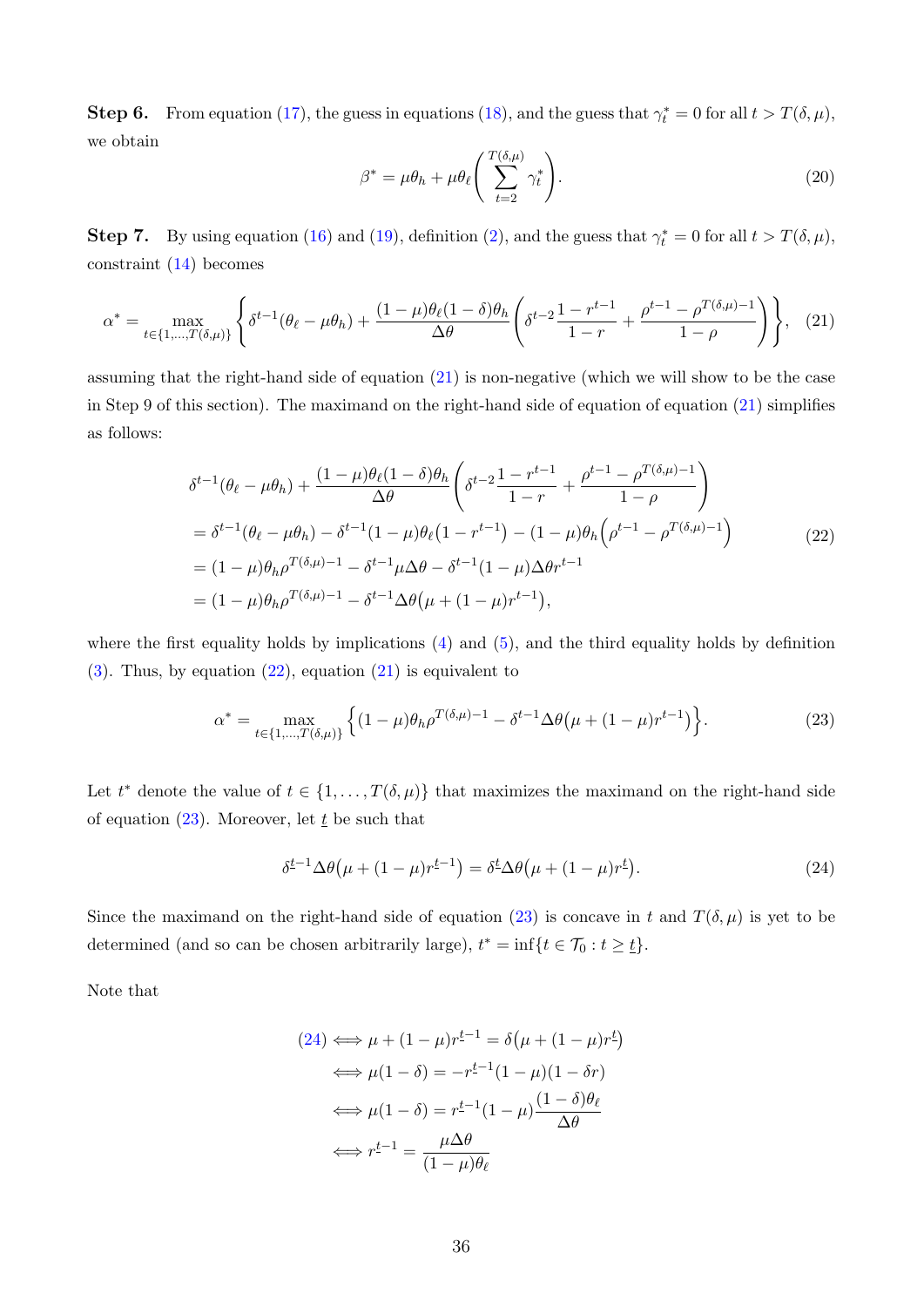<span id="page-36-0"></span>
$$
\iff \underline{t} = 1 + \frac{\log\left(\frac{\mu \Delta \theta}{(1 - \mu)\theta_{\ell}}\right)}{\log r},\tag{25}
$$

where the third equivalence follows from implication [\(5\)](#page-32-10). Since  $\mu \in \left(\frac{\theta_{\ell}}{a}\right)$  $\frac{\theta_{\ell}}{\theta_h}, 1$ ,  $\frac{\mu \Delta \theta}{(1-\mu)}$  $\frac{\mu \Delta \theta}{(1-\mu)\theta_{\ell}} > 1$ ; moreover,  $r > 1$ . Therefore,  $\underline{t} > 1$ , which implies that  $t^* = \inf\{t \in \mathcal{T}_0 : t \geq \underline{t}\} \geq 2$ .

**Step 8.** The choice of  $T(\delta,\mu)$  is part of the choice of the Lagrange multipliers (in particular, that of  $(\gamma_t^*)_{t=2}^{\infty}$ . Thus,  $T(\delta, \mu)$  must be chosen to minimize the objective function of program [\(P1b\)](#page-33-4).

Let  $V(PIb)$  denote the optimal value of program  $(PIb)$ . Note that

<span id="page-36-1"></span>
$$
V(\text{P1b}) = \alpha^* + \beta^* - \sum_{t=2}^{\infty} \theta_\ell \gamma_t^*
$$
  
\n
$$
= \alpha^* + \mu \theta_h + \mu \theta_\ell \left( \sum_{t=2}^{T(\delta,\mu)} \gamma_t^* \right) - \sum_{t=2}^{T(\delta,\mu)} \theta_\ell \gamma_t^*
$$
  
\n
$$
= \alpha^* + \mu \theta_h - (1 - \mu) \theta_\ell \left( \sum_{t=2}^{T(\delta,\mu)} \gamma_t^* \right)
$$
  
\n
$$
= \alpha^* + \mu \theta_h - (1 - \mu) \theta_\ell \left( \sum_{t=2}^{T(\delta,\mu)} \frac{(1 - \delta) \theta_h}{\Delta \theta} \rho^{t-2} \right)
$$
  
\n
$$
= \alpha^* + \mu \theta_h - \frac{(1 - \mu) \theta_\ell (1 - \delta) \theta_h}{\Delta \theta} \left( \sum_{t=2}^{T(\delta,\mu)} \rho^{t-2} \right)
$$
  
\n
$$
= \alpha^* + \mu \theta_h - \frac{(1 - \mu) \theta_\ell (1 - \delta) \theta_h}{\Delta \theta} \frac{1 - \rho^{T(\delta,\mu)-1}}{1 - \rho}
$$
  
\n
$$
= \alpha^* + \mu \theta_h + \frac{(1 - \mu) \theta_\ell (1 - \delta) \theta_h}{\Delta \theta} \frac{\Delta \theta}{\theta_\ell (1 - \delta)} \left( 1 - \rho^{T(\delta,\mu)-1} \right)
$$
  
\n
$$
= \alpha^* + \mu \theta_h + (1 - \mu) \theta_h \left( 1 - \rho^{T(\delta,\mu)-1} \right)
$$
  
\n
$$
= (1 - \mu) \theta_h \rho^{T(\delta,\mu)-1} - \delta^{t^* - 1} \Delta \theta (\mu + (1 - \mu) r^{t^* - 1}),
$$
  
\n
$$
= \theta_h - \delta^{t^* - 1} \Delta \theta (\mu + (1 - \mu) r^{t^* - 1}),
$$

where: the second equality follows from equation [\(20\)](#page-35-4) and the guess that  $\gamma_t^* = 0$  for all  $t > T(\delta, \mu)$ ; the fourth equality follows from equation  $(19)$ ; the seventh equality follows from implication  $(5)$ ; the second-to-last equality follows from equation  $(23)$  and the definition of  $t^*$ .

Since  $V($ P1b) does not depend on  $T(\delta, \mu)$ , we take

<span id="page-36-2"></span>
$$
T(\delta, \mu) = t^*.
$$
\n<sup>(27)</sup>

Step 9. Summing up, a candidate solution

$$
\pmb{\xi}^* \coloneqq (\alpha^*, \beta^*, \zeta^*, (\lambda_{\ell, \tau}^*, \lambda_{h, \tau+1}^*, \gamma_{\tau+1}^*)_{t=1}^\infty) \in \mathbb{R}^2 \times \mathbb{R}^{3 \times 3}
$$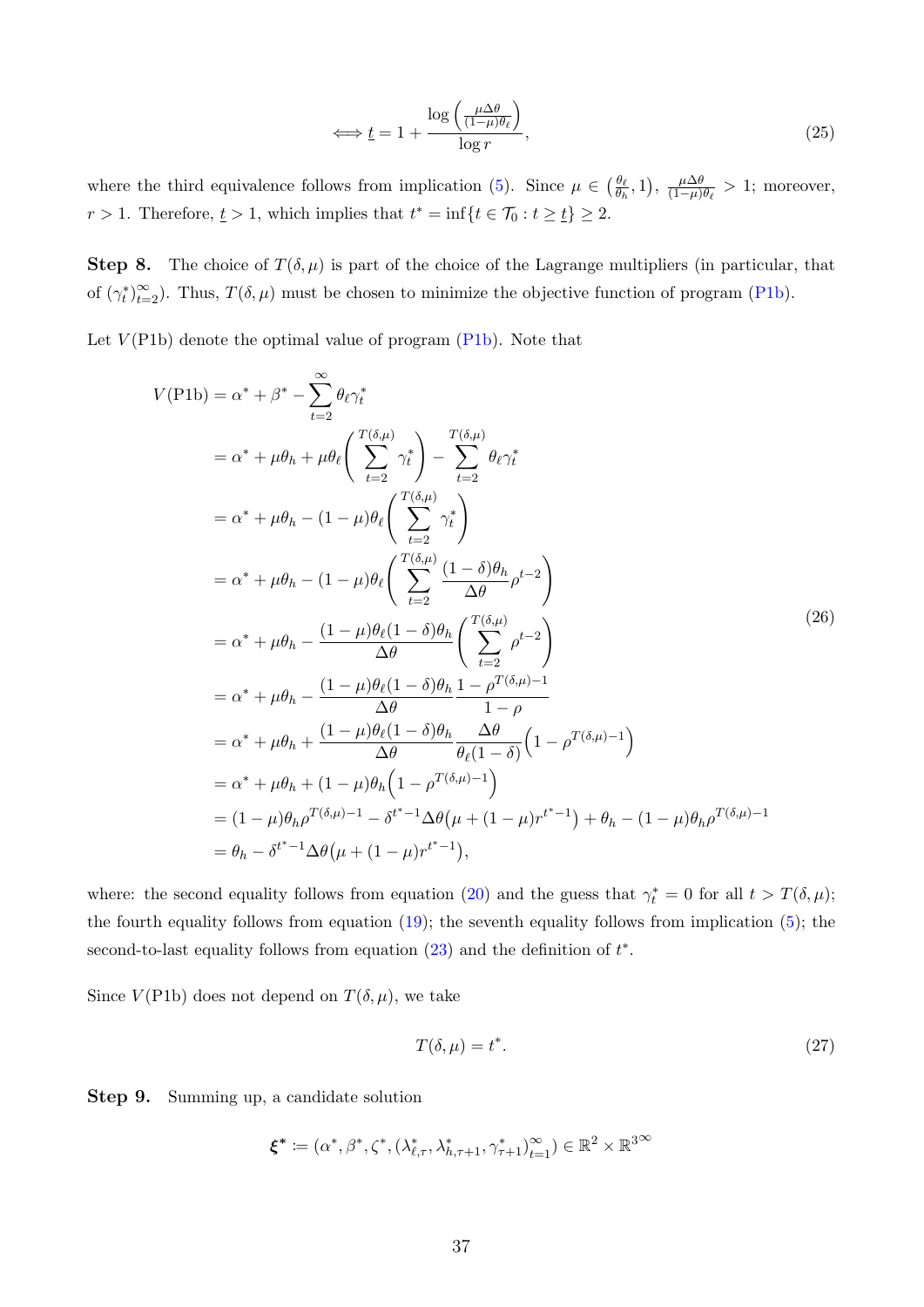to program [\(P1b\)](#page-33-4) is as follows. For

$$
T(\delta,\mu)=\inf\{t\in\mathcal{T}_1:t\geq\underline{t}\},\
$$

where

<span id="page-37-4"></span><span id="page-37-2"></span>
$$
\underline{t} = 1 + \frac{\log\left(\frac{\mu \Delta \theta}{(1-\mu)\theta_{\ell}}\right)}{\log r},
$$

we have:

$$
\alpha^* = \delta^{T(\delta,\mu)-1} \Big[ (1-\mu)\theta_{\ell} r^{T(\delta,\mu)-1} - \mu \Delta \theta \Big],\tag{28}
$$

$$
\beta^* = \mu \theta_h + \mu \theta_\ell \left( \sum_{t=2}^{T(\delta,\mu)} \gamma_t^* \right) \tag{29}
$$

$$
\zeta^* = \mu \tag{30}
$$

$$
\lambda_{\ell,t}^* = \begin{cases} 1 & \text{if } t = 1 \\ (1 - \mu)\gamma_t^* & \text{otherwise} \end{cases} \tag{31}
$$

$$
\lambda_{h,t}^* = \mu \gamma_t^*,\tag{32}
$$

<span id="page-37-3"></span>
$$
\gamma_t^* = \begin{cases} \frac{(1-\delta)\theta_h}{\Delta \theta} \rho^{t-2} & \text{if } t \in \{2, \dots, T(\delta, \mu)\} \\ 0 & \text{if } t > T(\delta, \mu) \end{cases}
$$
(33)

Except for  $\alpha^*$ , all elements of  $\xi^*$  are clearly non-negative. To see that  $\alpha^*$  is also non-negative, note that

<span id="page-37-5"></span>
$$
\alpha^* \ge \delta^{\underline{t}-1} \Big[ (1-\mu)\theta_\ell r^{\underline{t}-1} - \mu \Delta \theta \Big] = 0
$$

where the inequality holds by definition of  $\underline{t}$  and the equality holds by equation [\(25\)](#page-36-0).

Hereafter, for simplicity, we take

<span id="page-37-0"></span>
$$
T(\delta, \mu) = \underline{t} = 1 + \frac{\log\left(\frac{\mu \Delta \theta}{(1 - \mu)\theta_{\ell}}\right)}{\log r}
$$
\n(34)

or, equivalently,

<span id="page-37-1"></span>
$$
r^{T(\delta,\mu)-1} = \frac{\mu \Delta \theta}{(1-\mu)\theta_{\ell}}.\tag{35}
$$

<span id="page-37-6"></span>From equations  $(26)$ ,  $(27)$ ,  $(34)$ , and  $(35)$ , we obtain

$$
V(\text{P1b}) = \theta_h - \delta^{t^* - 1} \Delta \theta \left( \mu + (1 - \mu) r^{t^* - 1} \right)
$$
  
=  $\theta_h - \delta^{T(\delta, \mu) - 1} \left( \mu + \frac{\mu \Delta \theta}{\theta_\ell} \right)$   
=  $\theta_h - \delta^{T(\delta, \mu) - 1} \frac{\mu \Delta \theta \theta_h}{\theta_\ell}$   
=  $\theta_h \left( 1 - \delta^{T(\delta, \mu) - 1} \frac{\mu \Delta \theta}{\theta_\ell} \right).$  (36)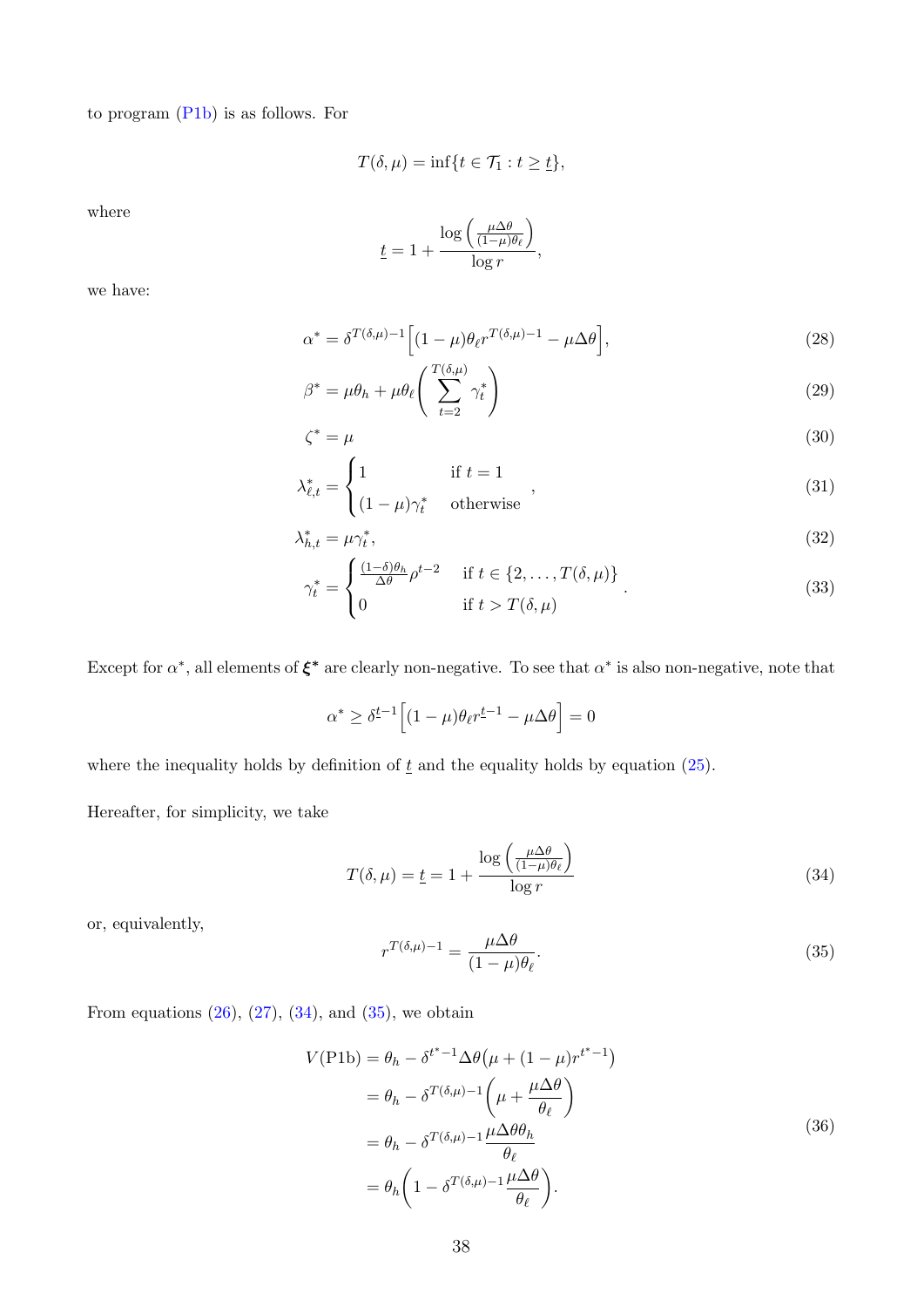# <span id="page-38-4"></span>B.4 A Candidate Solution to the Primal Linear Program [\(P1a\)](#page-32-1)

In this section, we recover a candidate solution

$$
(\boldsymbol{x}^*, \boldsymbol{p}^*) \coloneqq (x_{\ell,t}^*, x_{h,t}^*, p_{\ell,t}^*, p_{h,t}^*)_{t=1}^\infty
$$

to program [\(P1a\)](#page-32-1).

**Step 1.** Since  $\lambda_{\ell,t}^* > 0$  for all  $t \in \{1, \ldots, T(\delta, \mu)\}\$  (see equation [\(31\)](#page-37-2)), constraint [\(IR](#page-32-7) $\ell$ ) is binding for all such  $t$ . Thus,

<span id="page-38-0"></span>
$$
p_{\ell,t}^* = \theta_{\ell} x_{\ell,t}^* \quad \text{ for all } t \in \{1, \dots, T(\delta, \mu)\}.
$$
 (37)

Since  $\lambda_{h,t}^* > 0$  for all  $t \in \{2,\ldots,T(\delta,\mu)\}\$  (see equation [\(32\)](#page-37-3)), constraint [\(IR](#page-33-0)h) is binding for all such t. Thus,

<span id="page-38-2"></span>
$$
p_{h,t}^* = \theta_h x_{h,t}^* \quad \text{ for all } t \in \{2, ..., T(\delta, \mu)\}.
$$
 (38)

Moreover, we conjecture that the solution to program  $(Pla)$  is such that

<span id="page-38-1"></span>
$$
x_{\ell,t}^* = \begin{cases} 1 & \text{if } t = T(\delta, \mu) \\ 0 & \text{otherwise} \end{cases} . \tag{39}
$$

From equation [\(37\)](#page-38-0) and the conjecture in equation [\(39\)](#page-38-1), we have that

$$
p_{\ell,t}^* = \begin{cases} 0 & \text{if } t \in \{1, \dots, T(\delta, \mu) - 1\} \\ \theta_\ell & \text{if } t = T(\delta, \mu) \end{cases} \tag{40}
$$

Finally, we conjecture that

$$
p_{\ell,t}^* = 0 \quad \text{ for all } t > T(\delta, \mu). \tag{41}
$$

and

<span id="page-38-3"></span>
$$
x_{h,t}^* = p_{h,t}^* = 0 \quad \text{ for all } t \ge T(\delta, \mu). \tag{42}
$$

Step 2. Since  $\zeta^* > 0$  (see equation [\(30\)](#page-37-4)), constraint [\(IC](#page-32-6)h) is binding. This, together with equations  $(38)–(42)$  $(38)–(42)$  $(38)–(42)$ , implies that

$$
\theta_h x_{h,1}^* - p_{h,1}^* = \delta^{T(\delta,\mu)-1} \Delta \theta
$$

or, equivalently,

<span id="page-38-5"></span>
$$
p_{h,1}^* = \theta_h x_{h,1}^* - \delta^{T(\delta,\mu)-1} \Delta \theta.
$$
\n(43)

**Step 3.** To find  $x_{h,t}^*$  for all  $t \in \{2,\ldots,T(\delta,\mu)-1\}$ , we use that constraint  $(O\ell)$  $(O\ell)$  is binding for all such t (as  $\gamma_t^* > 0$  for all such t, see equation [\(33\)](#page-37-5)). From constraint  $(O\ell)$  $(O\ell)$  binding at  $t = T(\delta, \mu) - 1$ , we obtain

$$
\mu\Big[\theta_{\ell}\Big(1-x_{h,T(\delta,\mu)-1}^*\Big)+\theta_hx_{h,T(\delta,\mu)-1}^*\Big]+(1-\mu)\delta\theta_{\ell}=\theta_{\ell},
$$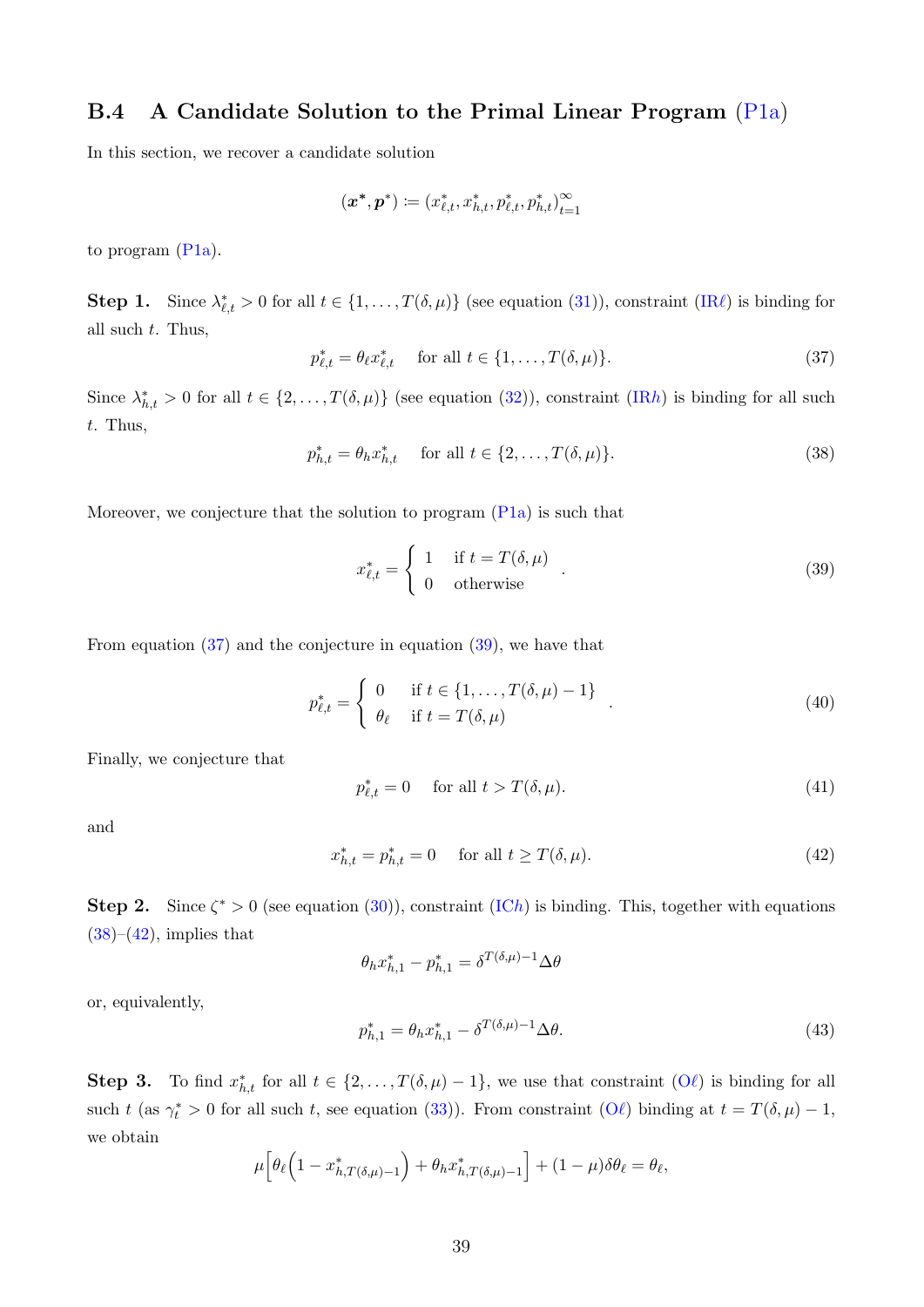or, equivalently

$$
x_{h,T(\delta,\mu)-1}^* = \frac{(1-\delta)(1-\mu)\theta_\ell}{\mu\Delta\theta}.
$$

Similarly, for all  $t \in \{2, ..., T(\delta, \mu) - 2\}$ , we have

$$
x_{h,t}^* = \frac{(1 - \delta)(1 - \mu)\theta_\ell}{\mu \Delta \theta} \left(\frac{\theta_h - \delta \theta_\ell}{\Delta \theta}\right)^{T(\delta,\mu)-t-1}
$$

$$
= \frac{(1 - \delta)(1 - \mu)\theta_\ell}{\mu \Delta \theta} \rho^{T(\delta,\mu)-t-1},
$$

<span id="page-39-1"></span>where the second equality holds by definition  $(3)$ . Finally, we have

$$
x_{h,1}^{*} = 1 - \sum_{t=2}^{T(\delta,\mu)-1} x_{h,t}^{*}
$$
  
=  $1 - \sum_{t=2}^{T(\delta,\mu)-1} \frac{(1-\delta)(1-\mu)\theta_{\ell}}{\mu\Delta\theta} \rho^{T(\delta,\mu)-t-1}$   
=  $1 - \frac{(1-\delta)(1-\mu)\theta_{\ell}}{\mu\Delta\theta} \frac{1-\rho^{T(\delta,\mu)-2}}{1-\rho}$   
=  $1 + \frac{1-\mu}{\mu} \left(1 - \rho^{T(\delta,\mu)-2}\right)$   
=  $\frac{1}{\mu} \left(1 - (1-\mu)\rho^{T(\delta,\mu)-2}\right)$   
=  $\frac{1}{\mu} \left(1 - (1-\mu)\frac{1}{\rho}r^{T(\delta,\mu)-1}\delta^{T(\delta,\mu)-1}\right)$   
=  $\frac{1}{\mu} \left(1 - \frac{\Delta\theta}{\theta_h - \delta\theta_{\ell}} \frac{\mu\Delta\theta}{\theta_{\ell}} \delta^{T(\delta,\mu)-1}\right),$  (44)

where: the second-to-last equality holds by definition  $(3)$ ; the last equality holds by definitions  $(2)$ and  $(3)$  and equation  $(35)$ .

**Step 4.** It remains to show that  $x_{h,1}^* > 0$  or, equivalently, that

<span id="page-39-0"></span>
$$
\frac{\Delta\theta}{\theta_h - \delta\theta_\ell} \frac{\mu \Delta\theta}{\theta_\ell} \delta^{T(\delta,\mu)-1} < 1 \quad \text{for all } \mu \in \left(\frac{\theta_\ell}{\theta_h}, 1\right). \tag{45}
$$

The left-hand side of inequality [\(45\)](#page-39-0) evaluated at  $\mu = \frac{\theta_{\ell}}{\theta_{\ell}}$  $\frac{\theta_{\ell}}{\theta_h}$  is equal to

$$
\frac{\Delta \theta}{\theta_h - \delta \theta_\ell} \frac{\Delta \theta}{\theta_h} \delta^{T(\delta,\mu)-1},
$$

which is less than 1 because each term of the product is less than 1. Thus, it suffices to show that  $\mu \delta^{T(\delta,\mu)-1}$  is decreasing in  $\mu$ . Since

$$
\frac{\partial}{\partial \mu} \left[ \mu \delta^{T(\delta,\mu)-1} \right] = \delta^{T(\delta,\mu)-1} \left( 1 + \frac{\log \delta}{(1-\mu)\log r} \right),
$$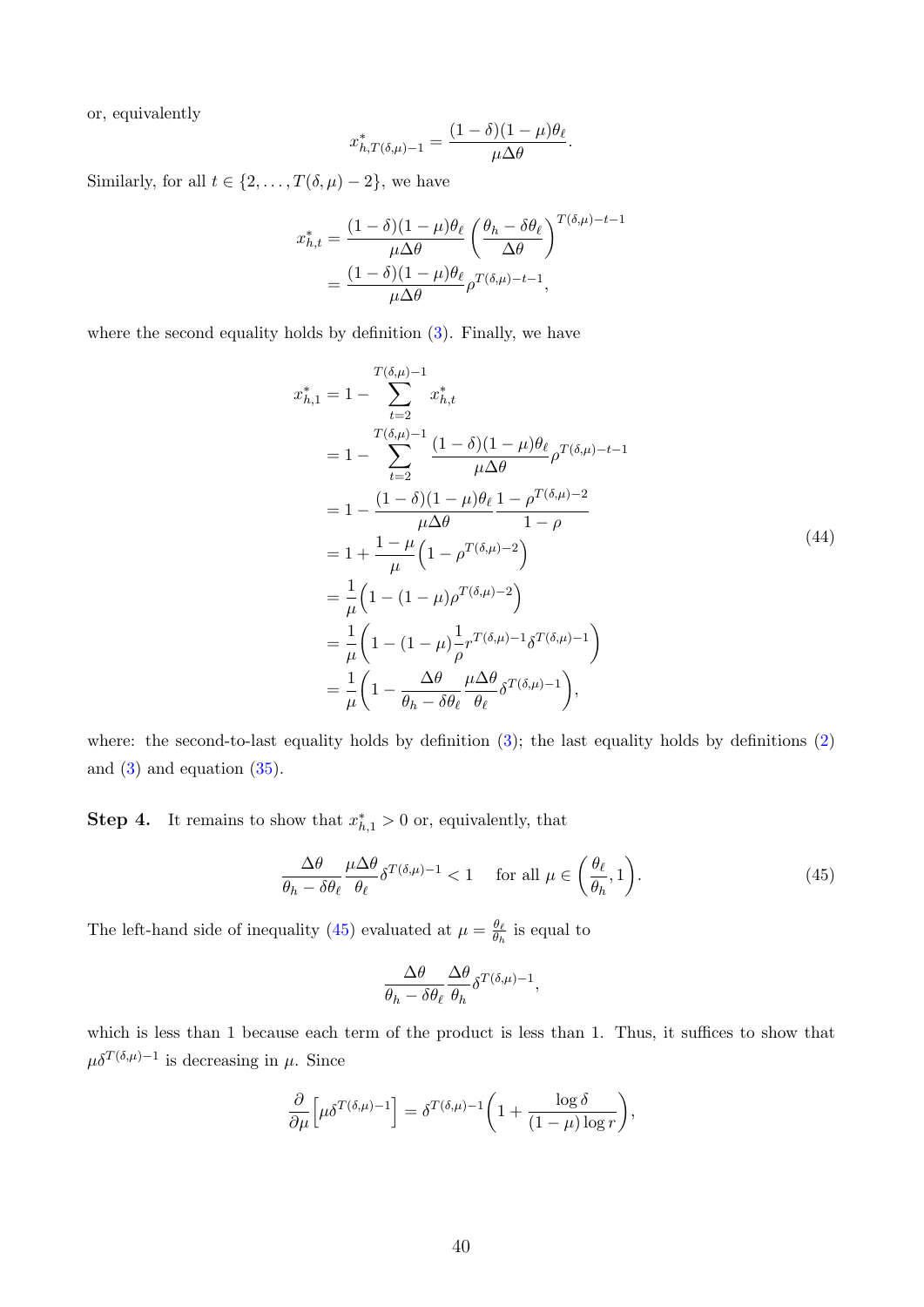to show that  $\mu \delta^{T(\delta,\mu)-1}$  is decreasing in  $\mu$ , it suffices to show that

<span id="page-40-0"></span>
$$
1 + \frac{\log \delta}{(1 - \mu)\log r} \le 0. \tag{46}
$$

Since the left-hand side of inequality [\(46\)](#page-40-0) is decreasing in  $\mu$  (as  $\delta \in (0,1)$ , and so log  $\delta < 0$ ), it suffices to show that inequality [\(46\)](#page-40-0) is satisfied for  $\mu = \frac{\theta_{\ell}}{\theta_{\ell}}$  $\frac{\theta_{\ell}}{\theta_h}$ , i.e., that

$$
1+\frac{\log\delta}{\frac{\Delta\theta}{\theta_h}\log r}\leq 0
$$

or, equivalently,

<span id="page-40-1"></span>
$$
\frac{\Delta\theta}{\theta_h}\log r + \log \delta \le 0. \tag{47}
$$

Since inequality [\(47\)](#page-40-1) is satisfied with equality if  $\delta = 1$  (as  $r = 1$  if  $\delta = 1$ , see [\(2\)](#page-32-2)), it suffices to show that its left-hand side is increasing in  $\delta$  (so that, for  $\delta < 1$ , the left-hand side is negative). To see this, it suffices to note that

$$
\frac{\partial}{\partial \delta} \left[ \frac{\Delta \theta}{\theta_h} \log r + \log \delta \right] = \frac{\Delta \theta}{\theta_h} \frac{1}{r} \frac{\partial r}{\partial \delta} + \frac{1}{\delta}
$$

$$
= -\frac{\Delta \theta}{\theta_h} \frac{\delta \Delta \theta}{\theta_h - \delta \theta_\ell} \frac{\theta_h}{\delta^2 \Delta \theta} + \frac{1}{\delta}
$$

$$
\propto 1 - \frac{\delta \Delta \theta}{\theta_h - \delta \theta_\ell}
$$

$$
= \frac{(1 - \delta)\theta_h}{\theta_h - \delta \theta_\ell} > 0,
$$

where the second equality holds by recalling definition [\(2\)](#page-32-2).

Step 5. Summing up, a candidate solution

$$
(\boldsymbol{x}^*, \boldsymbol{p}^*) \coloneqq (x_{\ell,t}^*, x_{h,t}^*, p_{\ell,t}^*, p_{h,t}^*)_{t=1}^\infty
$$

to program [\(P1a\)](#page-32-1) is as follows. For

<span id="page-40-3"></span>
$$
T(\delta, \mu) = \inf\{t \in \mathcal{T} : t \ge \underline{t}\} \quad \text{or} \quad T(\delta, \mu) = \sup\{t \in \mathcal{T} : t \le \underline{t}\},\tag{48}
$$

where

<span id="page-40-4"></span><span id="page-40-2"></span>
$$
\underline{t} = 1 + \frac{\log\left(\frac{\mu \Delta \theta}{(1-\mu)\theta_{\ell}}\right)}{\log r},\tag{49}
$$

we have:

$$
x_{\ell,t}^* = \begin{cases} 1 & \text{if } t = T(\delta, \mu) \\ 0 & \text{otherwise} \end{cases} \tag{50}
$$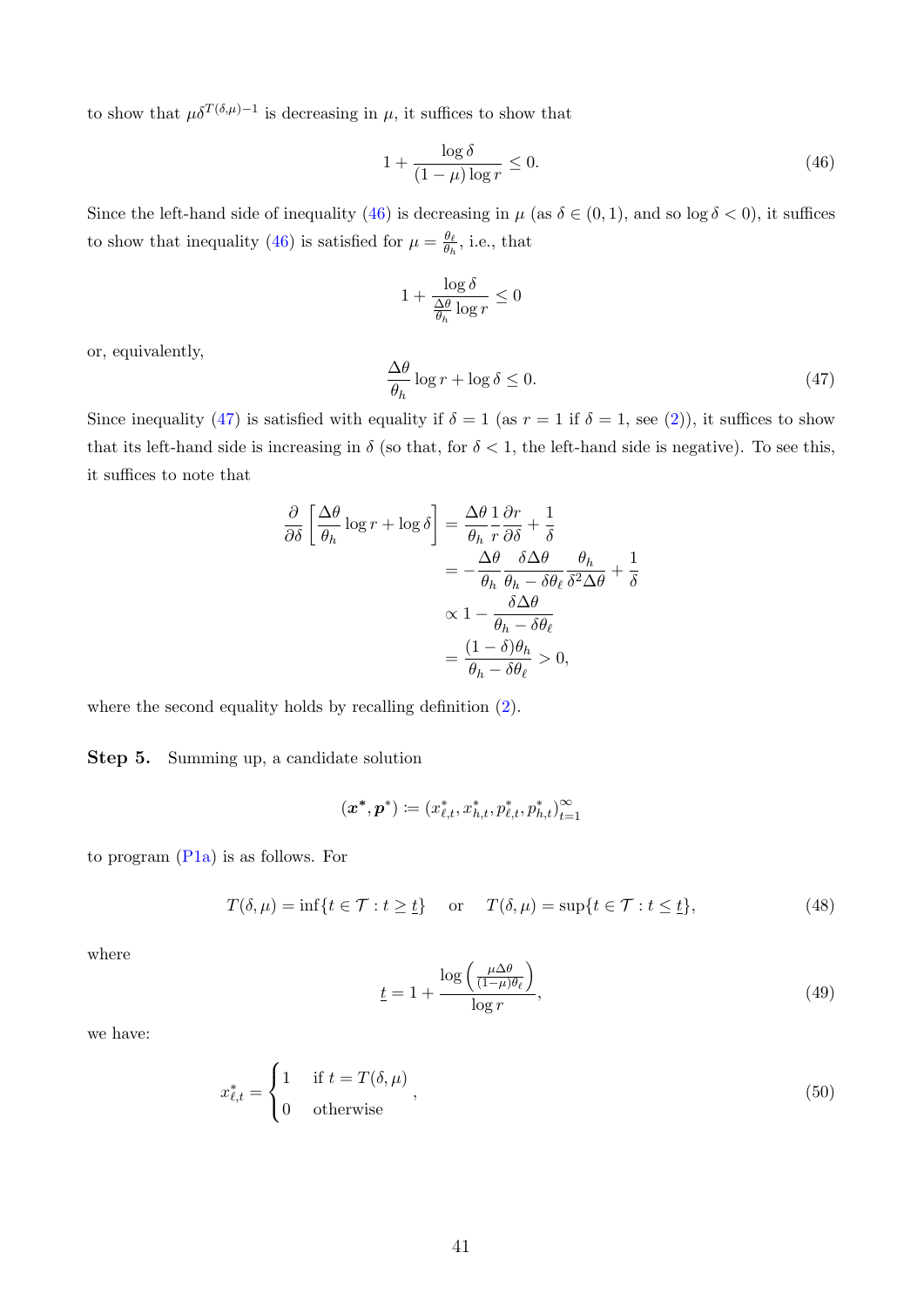<span id="page-41-3"></span><span id="page-41-2"></span><span id="page-41-0"></span>
$$
x_{h,t}^{*} = \begin{cases} \frac{1}{\mu} \left( 1 - \frac{\Delta \theta}{\theta_{\ell}} \frac{\Delta \theta}{\theta_{h} - \delta \theta_{\ell}} \mu \delta^{T(\delta,\mu)-1} \right) & \text{if } t = 1\\ \frac{(1-\delta)(1-\mu)\theta_{\ell}}{\mu\Delta \theta} \rho^{T(\delta,\mu)-t-1} & \text{if } t \in \{2,\ldots,T(\delta,\mu)-1\} \end{cases},
$$
\n
$$
p_{\ell,t}^{*} = \begin{cases} \theta_{\ell} x_{\ell,t}^{*} & \text{if } t \in \{1,\ldots,T(\delta,\mu)\} \\ 0 & \text{otherwise} \end{cases},
$$
\n
$$
p_{h,t}^{*} = \begin{cases} \theta_{h} x_{h,1}^{*} - \delta^{T(\delta,\mu)-1} \Delta \theta & \text{if } t = 1 \\ \theta_{h} x_{h,t}^{*} & \text{if } t \in \{2,\ldots,T(\delta,\mu)\} \\ 0 & \text{otherwise} \end{cases}
$$
\n(53)\n
$$
0
$$

Clearly, all elements of  $x^*$  are non-negative.

**Step 6.** Le  $V(\text{P1a})$  be the optimal value of the primal linear program  $(\text{P1a})$ . In this step, we show that  $V(\text{P1a}) = V(\text{P1b})$ , so that, by weak duality, the candidate solution to program [\(P1a\)](#page-32-1) is indeed a solution to the program.

Note that

<span id="page-41-1"></span>
$$
V(\text{P1a}) = \mu \left( \sum_{t=1}^{\infty} \delta^{t-1} p_{h,t}^{*} \right) + (1 - \mu) \left( \sum_{t=1}^{\infty} \delta^{t-1} p_{\ell,t}^{*} \right)
$$
  
\n
$$
= \mu \left( \sum_{t=1}^{T(\delta,\mu)-1} \delta^{t-1} p_{h,t}^{*} \right) + (1 - \mu) \delta^{T(\delta,\mu)-1} p_{\ell,T(\delta,\mu)}^{*}
$$
  
\n
$$
= \mu \left[ \frac{\theta_h}{\mu} \left( 1 - \frac{\Delta \theta}{\theta_{\ell}} \frac{\Delta \theta}{\theta_h - \delta \theta_{\ell}} \mu \delta^{T(\delta,\mu)-1} \right) - \delta^{T(\delta,\mu)-1} \Delta \theta \right]
$$
  
\n
$$
+ \mu \left[ \sum_{t=2}^{T(\delta,\mu)-1} \delta^{t-1} \frac{(1 - \delta)(1 - \mu) \theta_{\ell} \theta_h}{\mu \Delta \theta} \rho^{T(\delta,\mu)-t-1} \right]
$$
  
\n
$$
+ (1 - \mu) \delta^{T(\delta,\mu)-1} \theta_{\ell}
$$
  
\n
$$
= \theta_h \left( 1 - \frac{\Delta \theta}{\theta_{\ell}} \frac{\Delta \theta}{\theta_h - \delta \theta_{\ell}} \mu \delta^{T(\delta,\mu)-1} \right) - \mu \delta^{T(\delta,\mu)-1} \Delta \theta
$$
  
\n
$$
+ \frac{(1 - \delta)(1 - \mu) \theta_{\ell} \theta_h}{\Delta \theta} \delta^{T(\delta,\mu)-2} \frac{1 - r^{T(\delta,\mu)-2}}{1 - r} + (1 - \mu) \delta^{T(\delta,\mu)-1} \theta_{\ell}
$$
  
\n
$$
= \theta_h \left( 1 - \frac{\Delta \theta}{\theta_{\ell}} \frac{\Delta \theta}{\theta_h - \delta \theta_{\ell}} \mu \delta^{T(\delta,\mu)-1} \right) - \mu \delta^{T(\delta,\mu)-1} \Delta \theta
$$
  
\n
$$
- (1 - \mu) \delta^{T(\delta,\mu)-1} \theta_{\ell} \left( 1 - r^{T(\delta,\mu)-2} \right) + (1 - \mu) \delta^{T(\delta,\mu)-1} \theta_{\ell}
$$
  
\n
$$
= \theta_h \left( 1 - \frac
$$

where: the second and third equalities hold by equations  $(50)$ – $(53)$ ; the fourth equality holds because, by definition [\(3\)](#page-32-3),  $\delta^{t-1} \rho^{T(\delta,\mu)-t-1} = \delta^{T(\delta,\mu)-2} r^{T(\delta,\mu)-t-1}$ ; the second-to-last equality holds by using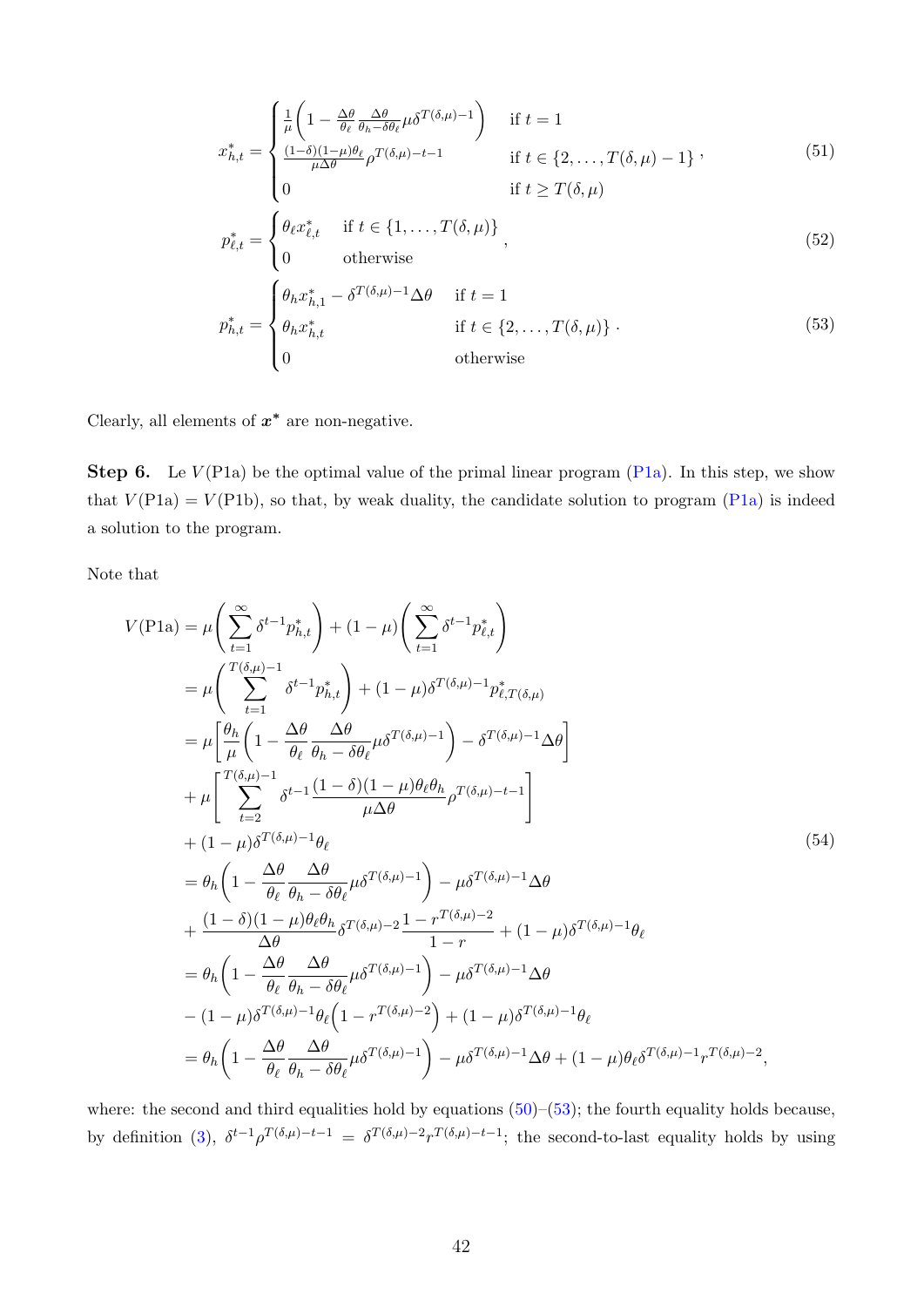implication [\(4\)](#page-32-9). Therefore,

$$
V(\text{P1a}) - V(\text{P1b}) = \theta_h \left( 1 - \frac{\Delta \theta}{\theta_\ell} \frac{\Delta \theta}{\theta_h - \delta \theta_\ell} \mu \delta^{T(\delta, \mu) - 1} \right) - \mu \delta^{T(\delta, \mu) - 1} \Delta \theta + (1 - \mu) \theta_\ell \delta^{T(\delta, \mu) - 1} r^{T(\delta, \mu) - 2}
$$
  
\n
$$
- \theta_h \left( 1 - \delta^{T(\delta, \mu) - 1} \frac{\mu \Delta \theta}{\theta_\ell} \right)
$$
  
\n
$$
= -\frac{\Delta \theta \delta^{T(\delta, \mu)}}{\theta_h - \delta \theta_\ell} + (1 - \mu) \theta_\ell \delta^{T(\delta, \mu) - 1} r^{T(\delta, \mu) - 2}
$$
  
\n
$$
\propto -\frac{\delta \Delta \theta}{\theta_h - \delta \theta_\ell} \mu \Delta \theta + (1 - \mu) \theta_\ell r^{T(\delta, \mu) - 2}
$$
  
\n
$$
= -\frac{1}{r} \mu \Delta \theta + \frac{1}{r} (1 - \mu) \theta_\ell r^{T(\delta, \mu) - 1}
$$
  
\n
$$
= -\frac{1}{r} \mu \Delta \theta + \frac{1}{r} \mu \Delta \theta
$$
  
\n= 0.

where: the first equality holds by equations  $(36)$  and  $(54)$ ; the second-to-last equality holds by equation  $(35).$  $(35).$ 

### <span id="page-42-0"></span>B.5 A Solution to the Primal Linear Program [\(P1\)](#page-24-8)

**Step 1.** In this step, we show that the sequence  $(\boldsymbol{x}^*, \boldsymbol{p}^*) \coloneqq (x_{\ell,t}^*, x_{h,t}^*, p_{\ell,t}^*, p_{h,t}^*)_{t=0}^\infty$  $\sum_{t=1}^{\infty}$  described in Step 5 of Section [B.4](#page-38-4) satisfies constraint [\(IC](#page-24-3) $\ell$ ) in the primal linear program [\(P1\)](#page-24-8), so that  $(x^*, p^*)$  is also a solution to program  $(P1)$ .

By equations [\(50\)](#page-40-2) and [\(52\)](#page-41-2), the left-hand side of constraint [\(IC](#page-24-3) $\ell$ ) evaluated at  $(x^*, p^*)$  is equal to 0. By equations [\(51\)](#page-41-3) and [\(53\)](#page-41-0), and since  $\theta_h > \theta_{\ell}$ , the right-hand side of constraint [\(IC](#page-24-3) $\ell$ ) evaluated at  $(x^*, p^*)$  is smaller than

$$
\theta_{\ell} x_{h,1}^{*} - p_{h,1}^{*} = \theta_{h} x_{h,1}^{*} - p_{h,1}^{*} - \Delta \theta x_{h,1}^{*}
$$

$$
= \delta^{T(\delta,\mu)-1} \Delta \theta - \Delta \theta x_{h,1}^{*},
$$

where the second equality holds by equation [\(43\)](#page-38-5). Thus, to show that  $(x^*, p^*)$  satisfies constraint  $(IC\ell)$  $(IC\ell)$ , it suffices to show that

<span id="page-42-1"></span>
$$
x_{h,1}^* \ge \delta^{T(\delta,\mu)-1}.
$$

Note that

$$
x_{h,1}^{*} \ge \delta^{T(\delta,\mu)-1} \Longleftrightarrow \frac{1}{\mu} \left( 1 - \frac{\Delta\theta}{\theta_{\ell}} \frac{\Delta\theta}{\theta_{h} - \delta\theta_{\ell}} \mu \delta^{T(\delta,\mu)-1} \right) - \delta^{T(\delta,\mu)-1} \ge 0
$$

$$
\Longleftrightarrow 1 - \left( 1 + \frac{\Delta\theta}{\theta_{\ell}} \frac{\Delta\theta}{\theta_{h} - \delta\theta_{\ell}} \right) \mu \delta^{T(\delta,\mu)-1} \ge 0,
$$
(55)

where the first equivalence holds by equation [\(51\)](#page-41-3). Since  $\mu \delta^{T(\delta,\mu)-1}$  is decreasing in  $\mu$  (see step 11), it suffices to show that inequality [\(55\)](#page-42-1) is satisfied at  $\mu = \frac{\theta_{\ell}}{\theta_{\ell}}$  $\frac{\theta_{\ell}}{\theta_h}$ . By equation [\(34\)](#page-37-0), if  $\mu = \frac{\theta_{\ell}}{\theta_h}$  $\frac{\theta_{\ell}}{\theta_h}$ , then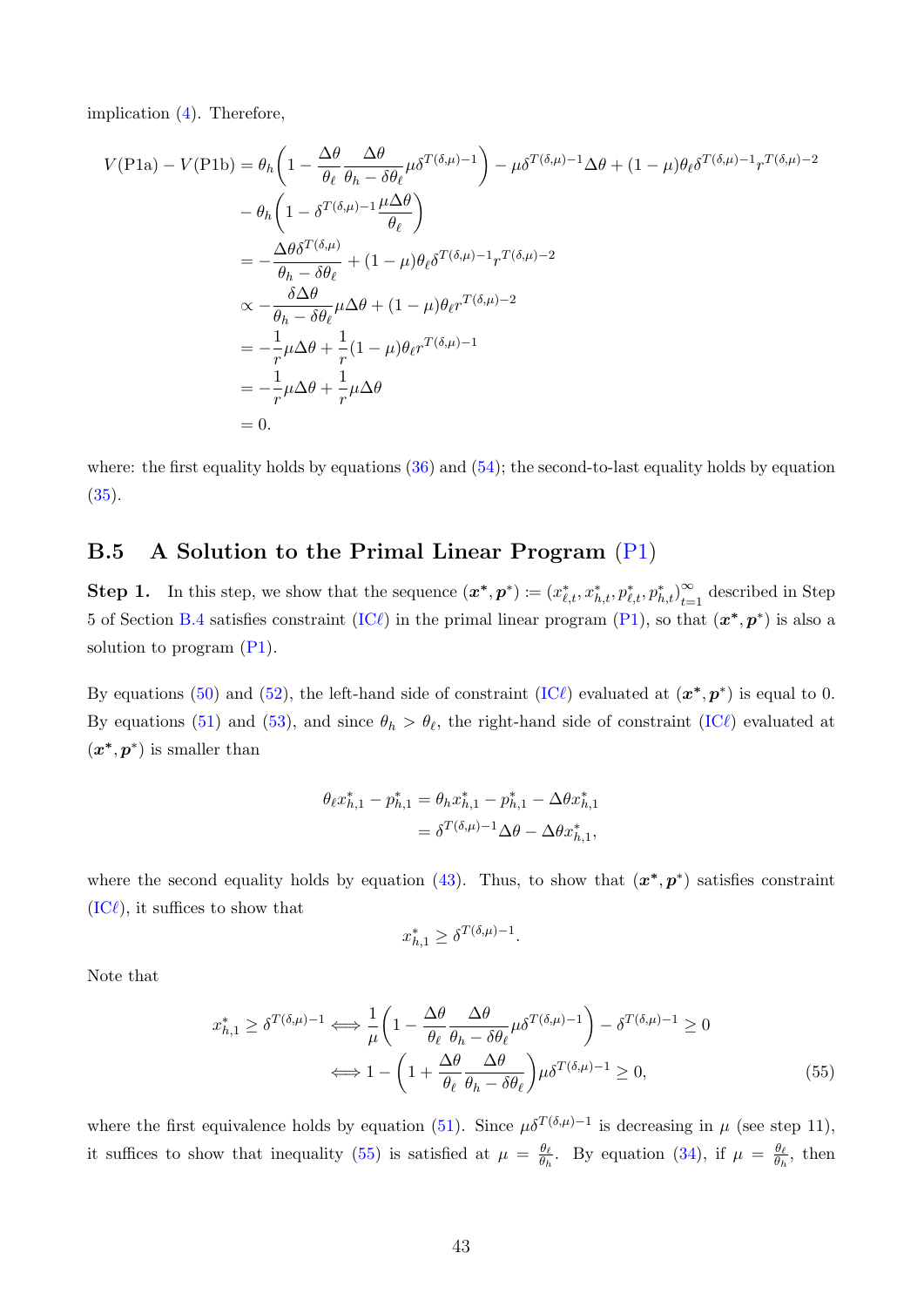$T(\delta, \mu) = 1$ . Therefore, it suffices to show that

$$
1 - \left(1 + \frac{\Delta\theta}{\theta_{\ell}} \frac{\Delta\theta}{\theta_h - \delta\theta_{\ell}}\right) \frac{\theta_{\ell}}{\theta_h} \ge 0.
$$

The desired result follows by observing that

$$
1 - \left(1 + \frac{\Delta\theta}{\theta_{\ell}} \frac{\Delta\theta}{\theta_{h} - \delta\theta_{\ell}}\right) \frac{\theta_{\ell}}{\theta_{h}} \propto \theta_{h} - \left(\theta_{\ell} + \Delta\theta \frac{\Delta\theta}{\theta_{h} - \delta\theta_{\ell}}\right)
$$

$$
\propto 1 - \frac{\Delta\theta}{\theta_{h} - \delta\theta_{\ell}}
$$

$$
\propto (1 - \delta)\theta_{\ell}
$$

$$
\geq 0.
$$

**Step 2.** At the solution  $(x^*, p^*) \coloneqq (x_{\ell,t}^*, x_{h,t}^*, p_{\ell,t}^*, p_{h,t}^*)_{t=0}^\infty$  $\sum_{t=1}^{\infty}$  to the primal linear program [\(P1\)](#page-24-8) de-scribed in Step 5 of Section [B.4,](#page-38-4) properties (a), (b), and (c) in Theorem [3](#page-25-0) hold true.

**Step 3.** From equations [\(48\)](#page-40-3) and [\(49\)](#page-40-4), we have that  $T(\delta, \mu)$  is finite for any  $\delta \in (0, 1)$ , and

$$
\lim_{\delta \to 1} T(\delta, \mu) \ge \lim_{\delta \to 1} \frac{\log \left( \frac{\mu \Delta \theta}{(1 - \mu)\theta_{\ell}} \right)}{\log r}
$$

$$
= \lim_{\delta \to 1} \frac{\log \left( \frac{\mu \Delta \theta}{(1 - \mu)\theta_{\ell}} \right)}{\log \left( \frac{\theta_h - \delta \theta_{\ell}}{\delta(\theta_h - \theta_{\ell})} \right)}
$$

$$
= \infty,
$$

where: the inequality holds by equations  $(48)$  and  $(49)$ ; the first equality holds by definitions  $(1)$  and [\(2\)](#page-32-2). Thus, also property (d) in Theorem [3](#page-25-0) holds true at the solution to the primal linear program  $(P1)$  described in Step 5 of Section [B.4.](#page-38-4) This concludes the proof of Theorem [3.](#page-25-0)

# <span id="page-43-0"></span>C Proof of Theorem [4](#page-26-0)

Let  $(\bm{x}^*,\bm{p}^*)\coloneqq(x^*_{\ell,t},x^*_{h,t},p^*_{\ell,t},p^*_{h,t})_{t=0}^\infty$  $\sum_{t=1}^{\infty}$  denote the solution to program [\(P1\)](#page-24-8) we characterize in Appendix [B](#page-32-0) (and describe in Theorem [3\)](#page-25-0). By Theorem [2,](#page-22-1) a sufficient condition for  $(x^*, p^*)$  to wPBE outcome of G is that  $\mu_2(\boldsymbol{x}^*, \boldsymbol{p}^*) \leq \frac{\theta_{\ell}}{\theta_h}$  $\frac{\theta_{\ell}}{\theta_h}$ .

To begin, note that

$$
\mu_2(\mathbf{x}^*, \mathbf{p}^*) \leq \frac{\theta_\ell}{\theta_h} \Longleftrightarrow \frac{(1 - x_{h,1}^*)\mu}{(1 - x_{h,1}^*)\mu + (1 - \mu)} \leq \frac{\theta_\ell}{\theta_h}
$$

$$
\Longleftrightarrow \frac{-(1 - \mu)(1 - \rho^{T(\delta,\mu)-2})}{-(1 - \mu)(1 - \rho^{T(\delta,\mu)-2}) + (1 - \mu)} \leq \frac{\theta_\ell}{\theta_h}
$$

$$
\Longleftrightarrow -\frac{1 - \rho^{T(\delta,\mu)-2}}{\rho^{T(\delta,\mu)-2}} \leq \frac{\theta_\ell}{\theta_h}
$$

$$
\Longleftrightarrow -\theta_h + \theta_h \rho^{T(\delta,\mu)-2} \leq \theta_\ell \rho^{T(\delta,\mu)-2}
$$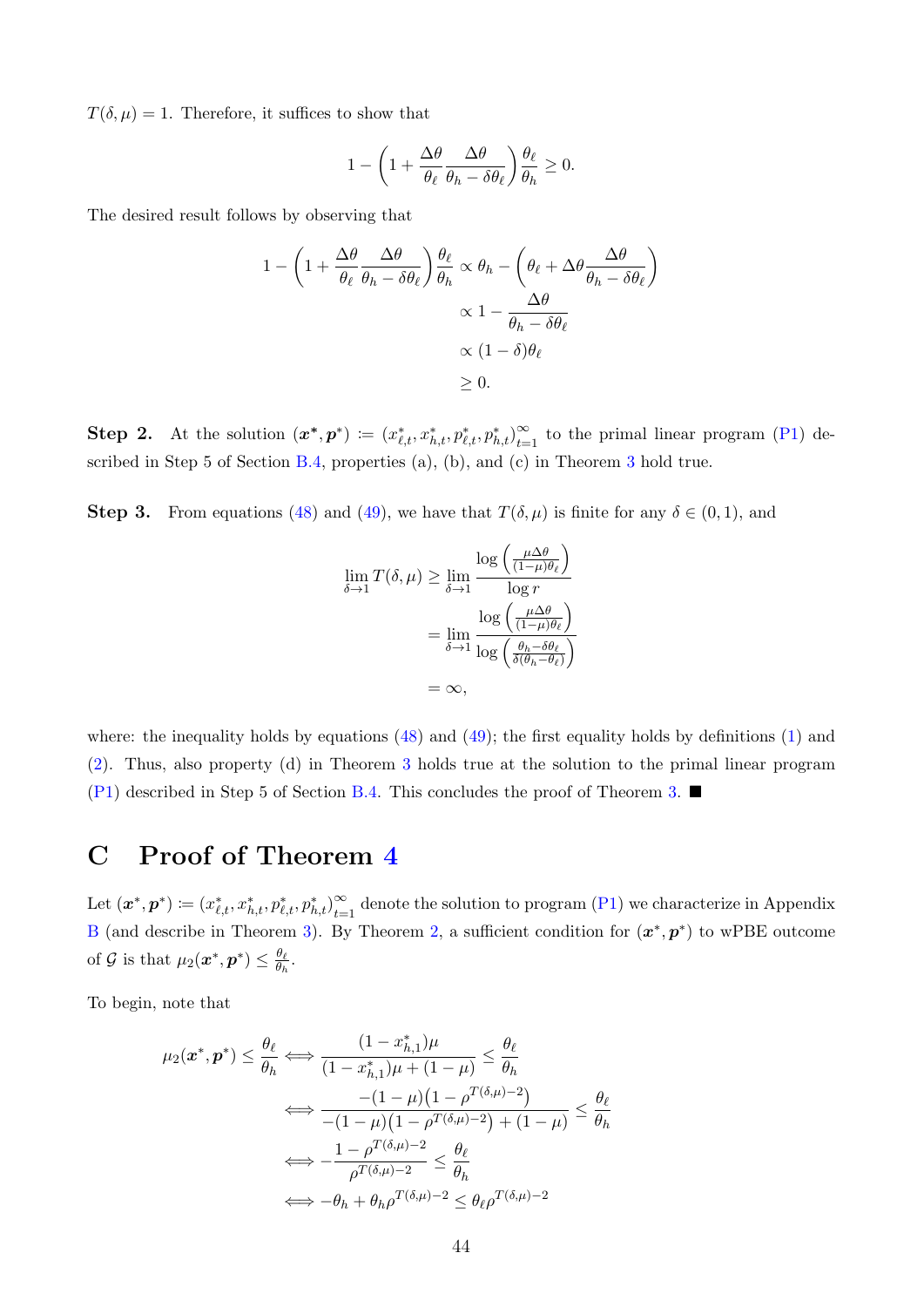<span id="page-44-0"></span>
$$
\iff \frac{\Delta\theta}{\theta_h} \rho^{T(\delta,\mu)-2} \le 1
$$
\n
$$
\iff \log\left(\frac{\Delta\theta}{\theta_h}\right) + (T(\delta,\mu)-2)\log\rho \le 0
$$
\n
$$
\iff \log\left(\frac{\Delta\theta}{\theta_h}\right) + \left(\frac{\log\left(\frac{\mu\Delta\theta}{(1-\mu)\theta_\ell}\right)}{\log r} - 1\right)\log(\delta r) \le 0
$$
\n
$$
\iff \log\left(\frac{\Delta\theta}{\theta_h}\right) + \left[\log(\mu\Delta\theta) - \log((1-\mu)\theta_\ell) - \log r\right]\frac{\log(\delta r)}{\log r} \le 0,\tag{56}
$$

where: the second equivalence follows from the fourth equality in equation  $(44)$ ; the seventh inequality follows from equation [\(34\)](#page-37-0) and definition [\(3\)](#page-32-3).

Next, note that the left-hand side of [\(56\)](#page-44-0) is increasing in  $\frac{\log(\delta r)}{\log r}$ . In turn, the first derivative of  $\frac{\log(\delta r)}{\log r}$ with respect to  $\delta$ ,

$$
\frac{\partial}{\partial \delta} \left[ \frac{\log(\delta r)}{\log r} \right] = \log \left( \frac{\theta_h - \delta \theta_\ell}{\Delta \theta} \right) + \frac{\delta \theta_\ell}{\theta_h - \delta \theta_\ell} \log \delta,
$$

approaches 0 as  $\delta \to 1$ . Moreover, the second derivative of  $\frac{\log(\delta r)}{\log r}$  with respect to  $\delta$ ,

$$
\frac{\partial^2}{\partial \delta^2} \left[ \frac{\log(\delta r)}{\log r} \right] = \frac{\theta_\ell \theta_h}{(\theta_h - \delta \theta_\ell)^2} \log \delta,
$$

is negative (as  $\delta < 1$ ). Thus,  $\frac{\log(\delta r)}{\log r}$  is increasing in  $\delta$ . Hence, to show that  $\mu_2(\boldsymbol{x}^*, \boldsymbol{p}^*) \leq \frac{\theta_{\ell}}{\theta_{\ell}}$  $\frac{\theta_{\ell}}{\theta_h}$ , it suffices to show the inequality in inequality [\(56\)](#page-44-0) is satisfied for  $\delta \simeq 1$ .

Since

$$
\lim_{\delta \to 1} \frac{\log(\delta r)}{\log r} = \lim_{\delta \to 1} \frac{\frac{\partial}{\partial \delta} (\log(\delta r))}{\frac{\partial}{\partial \delta} (\log r)}
$$

$$
= \lim_{\delta \to 1} \frac{\delta \theta_{\ell} - (1 - \delta) \theta_h}{\delta \theta_h}
$$

$$
= \frac{\theta_{\ell}}{\theta_h},
$$

where the first equality holds by de L'Hôpital's rule, for  $\delta \simeq 1$  we have:

$$
(56) \iff \log\left(\frac{\theta_h}{\Delta\theta}\right) \geq [\log(\mu\Delta\theta) - \log((1-\mu)\theta_{\ell}) - \log r]\frac{\theta_{\ell}}{\theta_h}
$$

$$
\iff \left(\frac{\theta_h}{\Delta\theta}\right)^{\frac{\theta_h}{\theta_{\ell}}} \geq \frac{\mu\Delta\theta}{(1-\mu)\theta_{\ell}r}
$$

$$
\iff \mu \leq \frac{\left(\frac{\theta_h}{\Delta\theta}\right)^{\frac{\theta_h}{\theta_{\ell}}}}{\frac{\Delta\theta}{\theta_{\ell}r} + \left(\frac{\theta_h}{\Delta\theta}\right)^{\frac{\theta_h}{\theta_{\ell}}}} := \overline{\mu}(\delta).
$$

Note that  $\lim_{\delta \to 0} \overline{\mu}(\delta) = 1$ . Moreover,  $\overline{\mu}(\delta)$  is decreasing in  $\frac{\Delta \theta}{\theta_{\ell}r}$  which, in turn, is decreasing in r.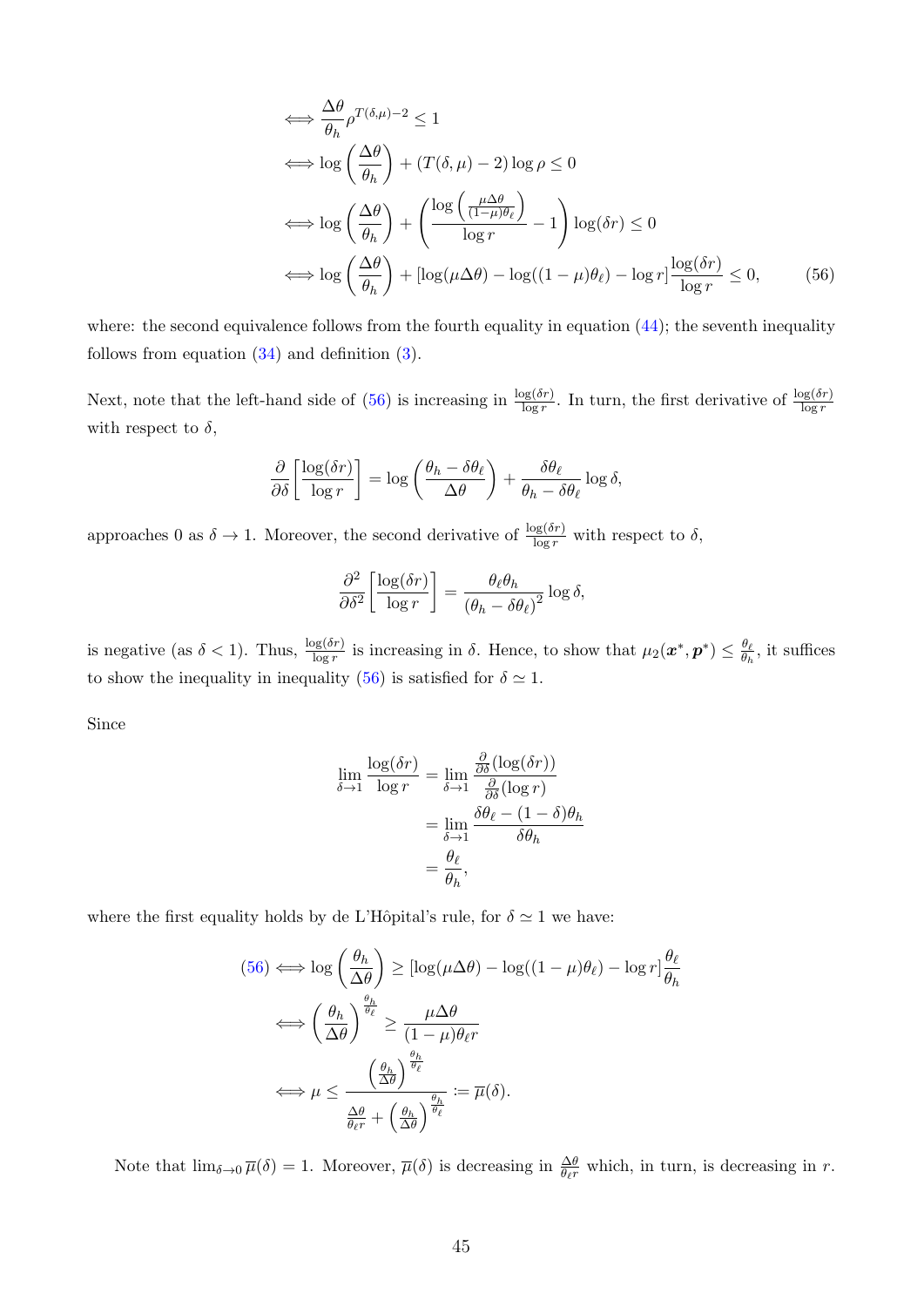Moreover, r is decreasing in  $\delta$ , and so  $\bar{\mu}(\delta)$  is decreasing in  $\delta$ . Finally, note that

$$
\lim_{\delta \to 1} \overline{\mu}(\delta) = \frac{\left(\frac{\theta_h}{\Delta \theta}\right)^{\frac{\theta_h}{\theta_\ell}}}{\frac{\Delta \theta}{\theta_\ell} + \left(\frac{\theta_h}{\Delta \theta}\right)^{\frac{\theta_h}{\theta_\ell}}}.
$$

Since

<span id="page-45-1"></span>
$$
\frac{\left(\frac{\theta_h}{\Delta \theta}\right)^{\frac{\theta_h}{\theta_\ell}}}{\frac{\Delta \theta}{\theta_\ell} + \left(\frac{\theta_h}{\Delta \theta}\right)^{\frac{\theta_h}{\theta_\ell}}} > \frac{\theta_\ell}{\theta_h} \Longleftrightarrow \left(\frac{\theta_h}{\Delta \theta}\right)^{\frac{\theta_h}{\theta_\ell}} > 1,
$$

that  $\lim_{\delta \to 1} \overline{\mu}(\delta)$  is bounded away from  $\frac{\theta_{\ell}}{\theta_h}$  follows. This completes the proof of Theorem [4.](#page-26-0)

# <span id="page-45-0"></span>D Proof of Theorem [5](#page-27-1)

Consider the following relaxation of the linear program [\(P2\)](#page-26-2):

$$
\max_{(\boldsymbol{x},\boldsymbol{p}) \in \mathbb{R}^{4}} \mu\left(\sum_{t=1}^{\infty} \delta^{t-1} p_{h,t}\right) + (1-\mu) \left(\sum_{t=1}^{\infty} \delta^{t-1} p_{\ell,t}\right)
$$
(P2a)

$$
\text{s.t.} \quad x_{\ell,t}, x_{h,t} \ge 0 \quad \text{ for all } t \in \mathcal{T}_0 \tag{F1}
$$

$$
1 \ge \sum_{t=1}^{\infty} x_{\ell,t} \tag{F2}
$$

$$
1 \ge \sum_{t=1}^{\infty} x_{h,t} \tag{F3}
$$

<span id="page-45-2"></span>
$$
\sum_{t=1}^{\infty} \delta^{t-1} (\theta_{\ell} x_{\ell,t} - p_{\ell,t}) \ge \sum_{t=1}^{\infty} \delta^{t-1} (\theta_{\ell} x_{h,t} - p_{h,t})
$$
\n(IC $\ell$ )

<span id="page-45-3"></span>
$$
\sum_{t=1}^{\infty} \delta^{t-1}(\theta_h x_{h,t} - p_{h,t}) \ge \sum_{t=1}^{\infty} \delta^{t-1}(\theta_h x_{\ell,t} - p_{\ell,t})
$$
\n(IC*h*)

$$
\sum_{t=\tau}^{\infty} \delta^{t-\tau} (\theta_{\ell} x_{\ell,t} - p_{\ell,t}) \ge 0 \quad \text{for all } \tau \in \mathcal{T}_0
$$
\n(IR $\ell$ )

$$
\sum_{t=\tau}^{\infty} \delta^{t-\tau} (\theta_h x_{h,t} - p_{h,t}) \ge 0 \quad \text{for all } \tau \in \mathcal{T}_0
$$
\n(IRh)

$$
\mu\left(\sum_{t=1}^{\tau-1} \theta_{\ell} x_{h,t} + \sum_{t=\tau}^{\infty} \delta^{t-\tau} p_{h,t}\right) \tag{O'}
$$

<span id="page-45-6"></span><span id="page-45-5"></span><span id="page-45-4"></span>
$$
+ (1 - \mu) \left( \sum_{t=1}^{\tau - 1} \theta_{\ell} x_{\ell,t} + \sum_{t=\tau}^{\infty} \delta^{t-\tau} p_{\ell,t} \right) \geq \theta_{\ell} + \varepsilon(\delta) \quad \text{ for all } \tau \in \mathcal{T}_{0}.
$$

The linear program  $(P2a)$  is obtained from program  $(P2)$  by ignoring the buyer's incentive compatibility constraints at all  $\tau \in \mathcal{T}_1$ .

In this section, we solve program  $(P2a)$  and show that its solution satisfies the omitted constraint of program [\(P2\)](#page-26-2). The approach to solve program [\(P2a\)](#page-45-1) mimics that to solve program [\(P1\)](#page-24-8) in Appendix [B.](#page-32-0)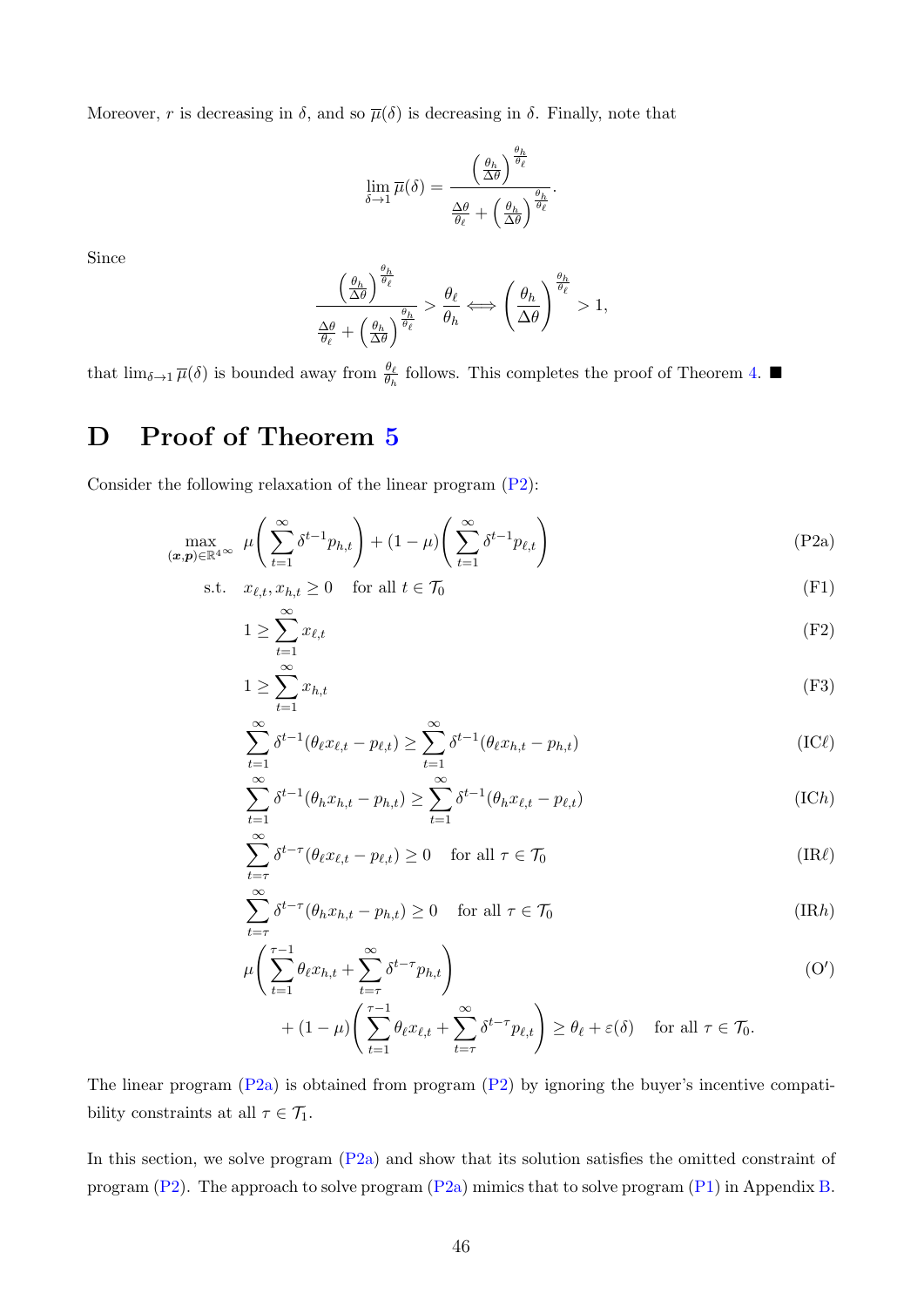### D.1 Simplifying the Primal Linear Program [\(P2a\)](#page-45-1)

In the primal linear program  $(P2a)$ :

- We ignore constraints [\(IC](#page-45-2) $\ell$ ); we will verify in Step 1 of Section [B.5](#page-42-0) that it is satisfied by the solution to the relaxed version of the program.
- Constraints [\(IC](#page-45-3)h) and [\(IR](#page-45-4) $\ell$ ) for  $\tau = 1$ , together with the assumption that  $\theta_h > \theta_{\ell}$ , imply that constraint [\(IR](#page-45-5)h) holds for  $\tau = 1$ .
- That the seller's payoff in a seller-optimal wPBE must be at least  $V^c(\mu; \delta)$  implies that constraint  $(O\ell)$  $(O\ell)$  holds for  $\tau = 1$ .

As a result, the relaxed version of program  $(P2a)$  is the following:

$$
\max_{(\boldsymbol{x},\boldsymbol{p}) \in \mathbb{R}^{4}} \mu\left(\sum_{t=1}^{\infty} \delta^{t-1} p_{h,t}\right) + (1-\mu) \left(\sum_{t=1}^{\infty} \delta^{t-1} p_{\ell,t}\right) \tag{P2b}
$$

$$
\text{s.t.} \quad x_{\ell,t}, x_{h,t} \ge 0 \quad \text{for all } \tau \in \mathcal{T}_0 \tag{F1}
$$

<span id="page-46-0"></span>
$$
1 \ge \sum_{t=1}^{\infty} x_{\ell,t} \tag{F2}
$$

<span id="page-46-2"></span><span id="page-46-1"></span>
$$
1 \ge \sum_{t=1}^{\infty} x_{h,t} \tag{F3}
$$

<span id="page-46-3"></span>
$$
\sum_{t=1}^{\infty} \delta^{t-1}(\theta_h x_{h,t} - p_{h,t}) \ge \sum_{t=1}^{\infty} \delta^{t-1}(\theta_h x_{\ell,t} - p_{\ell,t})
$$
\n(IC*h*)

$$
\sum_{t=\tau}^{\infty} \delta^{t-\tau} (\theta_{\ell} x_{\ell,t} - p_{\ell,t}) \ge 0 \quad \text{for all } \tau \in \mathcal{T}_0
$$
\n(IR $\ell$ )

$$
\sum_{t=\tau}^{\infty} \delta^{t-\tau} (\theta_h x_{h,t} - p_{h,t}) \ge 0 \quad \text{for all } \tau \in \mathcal{T}_1
$$
\n(IRh)

$$
\mu\left(\sum_{t=1}^{\tau-1} \theta_t x_{h,t} + \sum_{t=\tau}^{\infty} \delta^{t-\tau} p_{h,t}\right) \tag{O'}
$$

<span id="page-46-6"></span><span id="page-46-5"></span><span id="page-46-4"></span>
$$
+ (1 - \mu) \left( \sum_{t=1}^{\tau - 1} \theta_{\ell} x_{\ell,t} + \sum_{t=\tau}^{\infty} \delta^{t-\tau} p_{\ell,t} \right) \ge \theta_{\ell} + \varepsilon(\delta) \quad \text{for all } \tau \in \mathcal{T}_1.
$$

# D.2 The Dual Program of Program [\(P2b\)](#page-46-0)

Let  $\boldsymbol{\xi} := (\alpha, \beta, \zeta, (\lambda_{\ell,\tau}, \lambda_{h,\tau+1}, \gamma_{\tau+1})_{t=1}^{\infty}) \in \mathbb{R}^{3} \times \mathbb{R}^{3}$ , where:  $\alpha$  (resp.,  $\beta$ ) is the Lagrange multiplier associated to constraint [\(F2\)](#page-46-1) (resp.,  $(F3)$ ) in program [\(P2b\)](#page-46-0);  $\zeta$  is the Lagrange multiplier associated to constraint [\(IC](#page-46-3)h) in program [\(P2b\)](#page-46-0); for all  $\tau \in \mathcal{T}_0$ ,  $\lambda_{\ell,\tau}$  is the Lagrange multiplier associated to constraint [\(IR](#page-46-4) $\ell$ ) at time  $\tau$  in program [\(P2b\)](#page-46-0); for all  $\tau \in \mathcal{T}_0$ ,  $\lambda_{h,\tau+1}$  is the Lagrange multiplier associated to constraint [\(IR](#page-46-5)h) at time  $\tau + 1$  in program [\(P2b\)](#page-46-0); for all  $\tau \in \mathcal{T}_0$ ,  $\gamma_{\tau+1}$  is the Lagrange multiplier associated to constraint  $(O')$  $(O')$  at time  $\tau + 1$  in program [\(P2b\)](#page-46-0).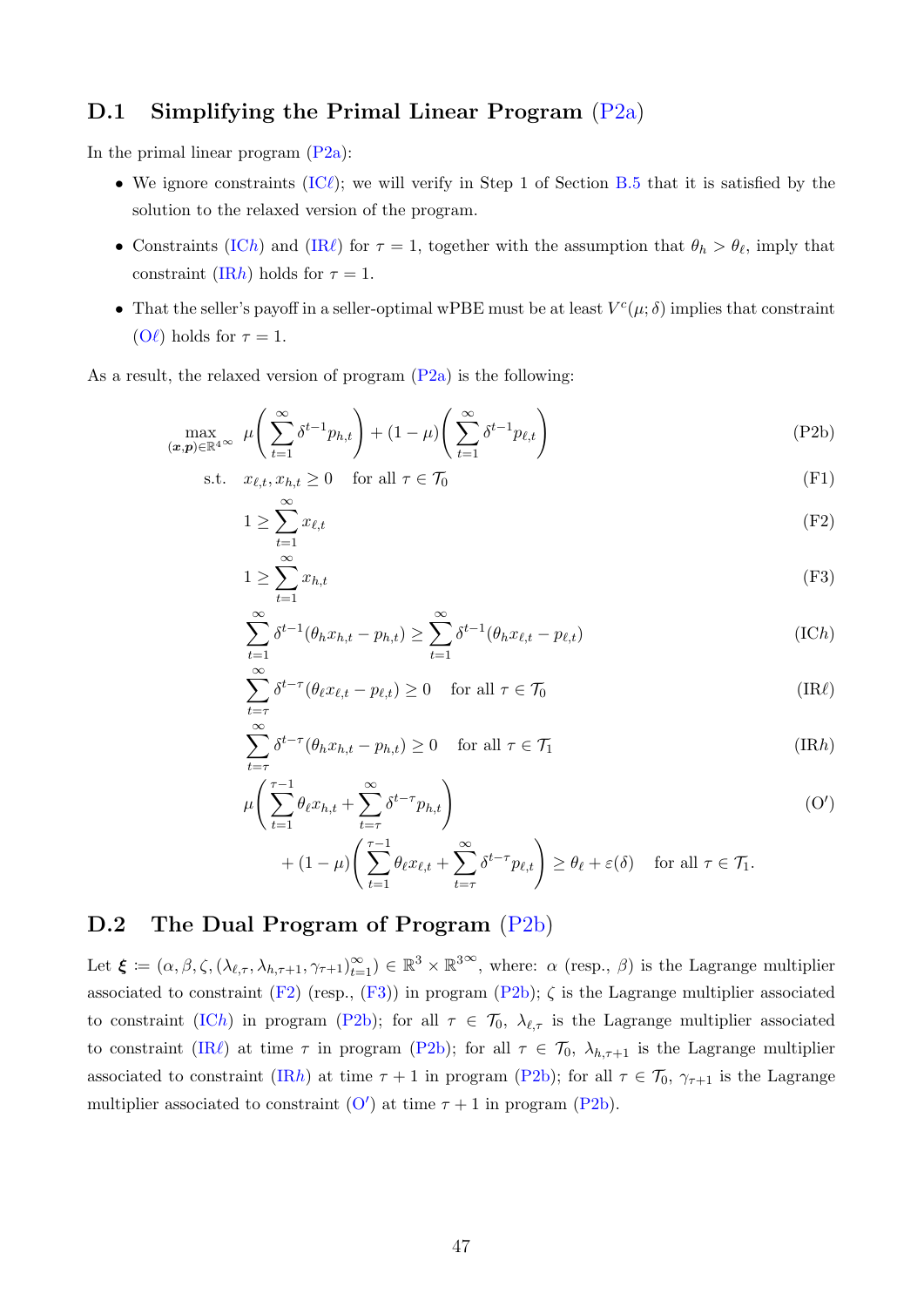The dual linear program of program [\(P2b\)](#page-46-0) is the following:

$$
\min_{\xi \in \mathbb{R}^3 \times \mathbb{R}^3} \alpha + \beta - \sum_{t=2}^{\infty} (\theta_\ell + \varepsilon(\delta)) \gamma_t
$$
 (P2c)

s.t. 
$$
\alpha \ge 0
$$
,  $\beta \ge 0$ ,  $\gamma_t \ge 0$  for all  $t \in \mathcal{T}_1$  (57)

<span id="page-47-2"></span>
$$
\alpha \ge -\delta^{t-1}\theta_h \zeta + \sum_{\tau=1}^t \delta^{t-\tau}\theta_\ell \lambda_{\ell,\tau} + \sum_{\tau=t+1}^\infty (1-\mu)\theta_\ell \gamma_\tau \quad \text{for all } t \in \mathcal{T}_0,\tag{58}
$$

$$
\beta \ge \delta^{t-1}\theta_h \zeta + \sum_{\tau=2}^t \delta^{t-\tau}\theta_h \lambda_{h,\tau} + \sum_{\tau=t+1}^\infty \mu \theta_\ell \gamma_\tau \quad \text{for all } t \in \mathcal{T}_0,
$$
\n
$$
(59)
$$

<span id="page-47-0"></span>
$$
\delta^{t-1}\zeta - \sum_{\tau=1}^t \delta^{t-\tau} \lambda_{\ell,\tau} + \sum_{\tau=2}^t \delta^{t-\tau} (1-\mu)\gamma_\tau + \delta^{t-1} (1-\mu) = 0 \quad \text{for all } t \in \mathcal{T}_0,\qquad(60)
$$

$$
-\delta^{t-1}\zeta - \sum_{\tau=2}^t \delta^{t-\tau}\lambda_{h,\tau} + \sum_{\tau=2}^t \delta^{t-\tau}\mu\gamma_\tau + \delta^{t-1}\mu = 0 \quad \text{for all } t \in \mathcal{T}_0,\tag{61}
$$

where constraints [\(60\)](#page-47-0) and [\(61\)](#page-47-1) hold with equality because  $p_{\ell,t}$  and  $p_{h,t}$  are unrestricted (i.e., they can be positive or negative) for all  $t \in \mathcal{T}_0$  in the primal program [\(P2b\)](#page-46-0).

Let

<span id="page-47-1"></span>
$$
\boldsymbol{\xi}^* \coloneqq \left(\alpha^*, \beta^*, \zeta^*, \left(\lambda_{\ell,\tau}^*, \lambda_{h,\tau+1}^*, \gamma_{\tau+1}^*\right)_{t=1}^\infty\right) \in \mathbb{R}^2 \times \mathbb{R}^{3 \times 3}
$$

denote a candidate solution to program [\(P2c\)](#page-47-2).

# D.3 A Candidate Solution to the Dual Linear Program [\(P2c\)](#page-47-2)

**Step 1.** Solving equations  $(60)$  at successive values of t, we obtain

<span id="page-47-3"></span>
$$
\zeta^* = \mu \qquad \text{and} \qquad \lambda^*_{h,t} = \mu \gamma^*_t \quad \text{for all } t \in \mathcal{T}_1. \tag{62}
$$

Next, solving equations  $(61)$  at successive values of t, we obtain

<span id="page-47-5"></span><span id="page-47-4"></span>
$$
\lambda_{\ell,1}^* = 1 \qquad \text{and} \qquad \lambda_{\ell,t}^* = (1 - \mu)\gamma_t^* \quad \text{for all } t \in \mathcal{T}_1. \tag{63}
$$

Step 2. Given equations [\(62\)](#page-47-3) and [\(63\)](#page-47-4), the dual program [\(P1b\)](#page-33-4) simplifies as follows:

$$
\min_{(\alpha,\beta,(\gamma_t)_{t=2}^\infty)\in\mathbb{R}^2\times\mathbb{R}^\infty} \ \alpha+\beta-\sum_{t=2}^\infty (\theta_\ell+\varepsilon(\delta))\gamma_t\tag{P2d}
$$

s.t.  $\alpha \geq 0$ ,  $\beta \geq 0$ ,  $\gamma_t \geq 0$  for all  $t \in \mathcal{T}_1$  (64)

$$
\alpha \ge \delta^{t-1}(\theta_\ell - \mu \theta_h) + (1 - \mu)\theta_\ell \left[ \sum_{\tau=2}^t \delta^{t-\tau} \gamma_\tau + \sum_{\tau=t+1}^\infty \gamma_\tau \right] \quad \text{for all } t \in \mathcal{T}_0,\tag{65}
$$

<span id="page-47-6"></span>
$$
\beta \ge \delta^{t-1} \mu \theta_h + \mu \left[ \sum_{\tau=2}^t \delta^{t-\tau} \theta_h \gamma_\tau + \sum_{\tau=t+1}^\infty \theta_\ell \gamma_\tau \right] \quad \text{for all } t \in \mathcal{T}_0.
$$
 (66)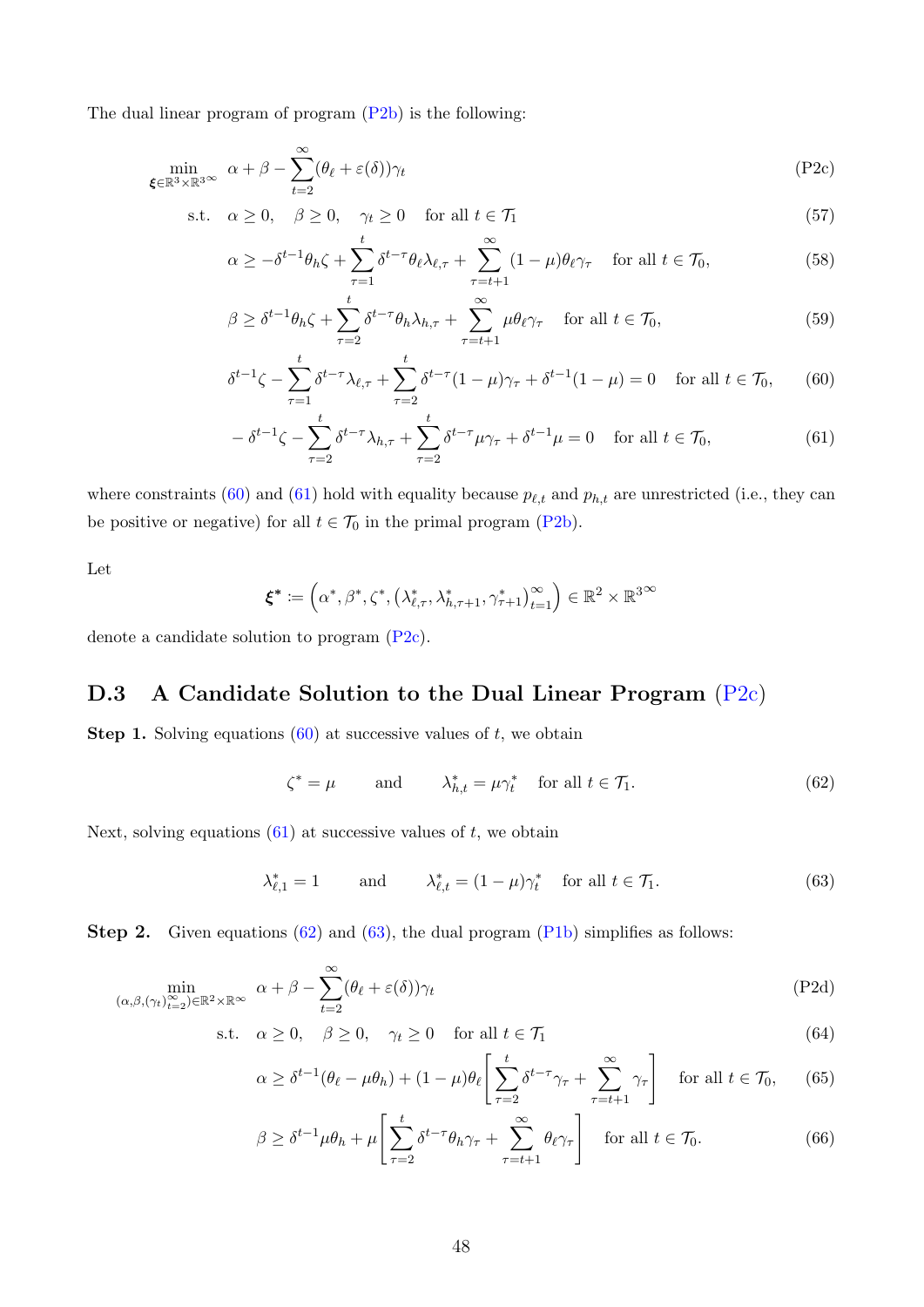**Step 3.** Since  $(P2d)$  is a minimization problem, its solutions must satisfy

<span id="page-48-2"></span>
$$
\alpha^* = \max \left\{ 0, \max_{t \in \mathcal{T}_0} \left\{ \delta^{t-1} (\theta_\ell - \mu \theta_h) + (1 - \mu) \theta_\ell \left[ \sum_{\tau=2}^t \delta^{t-\tau} \gamma_\tau^* + \sum_{\tau=t+1}^\infty \gamma_\tau^* \right] \right\} \right\} \tag{67}
$$

and

<span id="page-48-1"></span>
$$
\beta^* = \max\left\{0, \max_{t \in \mathcal{T}_0} \left\{ \delta^{t-1} \mu \theta_h + \mu \left[ \sum_{\tau=2}^t \delta^{t-\tau} \theta_h \gamma_\tau^* + \sum_{\tau=t+1}^\infty \theta_\ell \gamma_\tau^* \right] \right\} \right\}.
$$
 (68)

**Step 4.** We guess that there exists  $T(\delta, \mu) \in \mathcal{T}_1$  such that  $\gamma_t^* = 0$  for all  $t > T(\delta, \mu)$ . Moreover, we guess that

<span id="page-48-0"></span>
$$
\delta^{t-1}\mu\theta_h + \mu \left[ \sum_{\tau=2}^t \delta^{t-\tau}\theta_h \gamma_\tau^* + \sum_{\tau=t+1}^\infty \theta_\ell \gamma_\tau^* \right] = \delta^t \mu \theta_h + \mu \left[ \sum_{\tau=2}^{t+1} \delta^{t+1-\tau}\theta_h \gamma_\tau^* + \sum_{\tau=t+2}^\infty \theta_\ell \gamma_\tau^* \right] \tag{69}
$$

for all  $t \in \{1, ..., T(\delta, \mu) - 1\}.$ 

Step 5. From the guess in equation  $(69)$ , we obtain that

<span id="page-48-3"></span>
$$
\gamma_t^* = \frac{\theta_h (1 - \delta)}{\theta_h - \theta_\ell} \left( \frac{\theta_h - \delta \theta_\ell}{\theta_h - \theta_\ell} \right)^{t-2} = \frac{\theta_h (1 - \delta)}{\Delta \theta} \rho^{t-2} \quad \text{for all } t \in \{2, \dots, T(\delta, \mu)\},\tag{70}
$$

where the last equality holds by definitions [\(1\)](#page-32-8) and [\(3\)](#page-32-3).

**Step 6.** From equation [\(68\)](#page-48-1), the guess in equation [\(69\)](#page-48-0), and the guess that  $\gamma_t^* = 0$  for all  $t > T(\delta, \mu)$ we obtain

$$
\beta^* = \mu \theta_h + \mu \theta_\ell \left( \sum_{t=2}^{T(\delta,\mu)} \gamma_t^* \right). \tag{71}
$$

**Step 7.** By using equations [\(67\)](#page-48-2) and [\(70\)](#page-48-3), definition [\(2\)](#page-32-2), and the guess that  $\gamma_t^* = 0$  for all  $t > T(\delta, \mu)$ , constraint [\(65\)](#page-47-6) becomes

<span id="page-48-4"></span>
$$
\alpha^* = \max_{t \in \{1, \dots, T(\delta, \mu)\}} \left\{ \delta^{t-1} (\theta_\ell - \mu \theta_h) + \frac{(1-\mu)\theta_\ell \theta_h (1-\delta)}{\Delta \theta} \left( \delta^{t-2} \frac{1-r^{t-1}}{1-r} + \frac{\rho^{t-1} - \rho^{T(\delta, \mu)-1}}{1-\rho} \right) \right\}, \tag{72}
$$

assuming that the right-hand side of equation [\(72\)](#page-48-4) is non-negative (which we will show to be the case in Step 9). The maximand on the right-hand side of equation of equation [\(72\)](#page-48-4) simplifies as follows:

<span id="page-48-5"></span>
$$
\delta^{t-1}(\theta_{\ell} - \mu\theta_{h}) + \frac{(1-\mu)\theta_{\ell}\theta_{h}(1-\delta)}{\Delta\theta} \left(\delta^{t-2}\frac{1-r^{t-1}}{1-r} + \frac{\rho^{t-1} - \rho^{T(\delta,\mu)-1}}{1-\rho}\right)
$$
  
\n
$$
= \delta^{t-1}(\theta_{\ell} - \mu\theta_{h}) - \delta^{t-1}(1-\mu)\theta_{\ell}(1-r^{t-1}) - (1-\mu)\theta_{h}\left(\rho^{t-1} - \rho^{T(\delta,\mu)-1}\right)
$$
  
\n
$$
= (1-\mu)\theta_{h}\rho^{T(\delta,\mu)-1} - \delta^{t-1}\mu\Delta\theta - \delta^{t-1}(1-\mu)\Delta\theta r^{t-1}
$$
  
\n
$$
= (1-\mu)\theta_{h}\rho^{T(\delta,\mu)-1} - \delta^{t-1}\Delta\theta(\mu + (1-\mu)r^{t-1}),
$$
\n(73)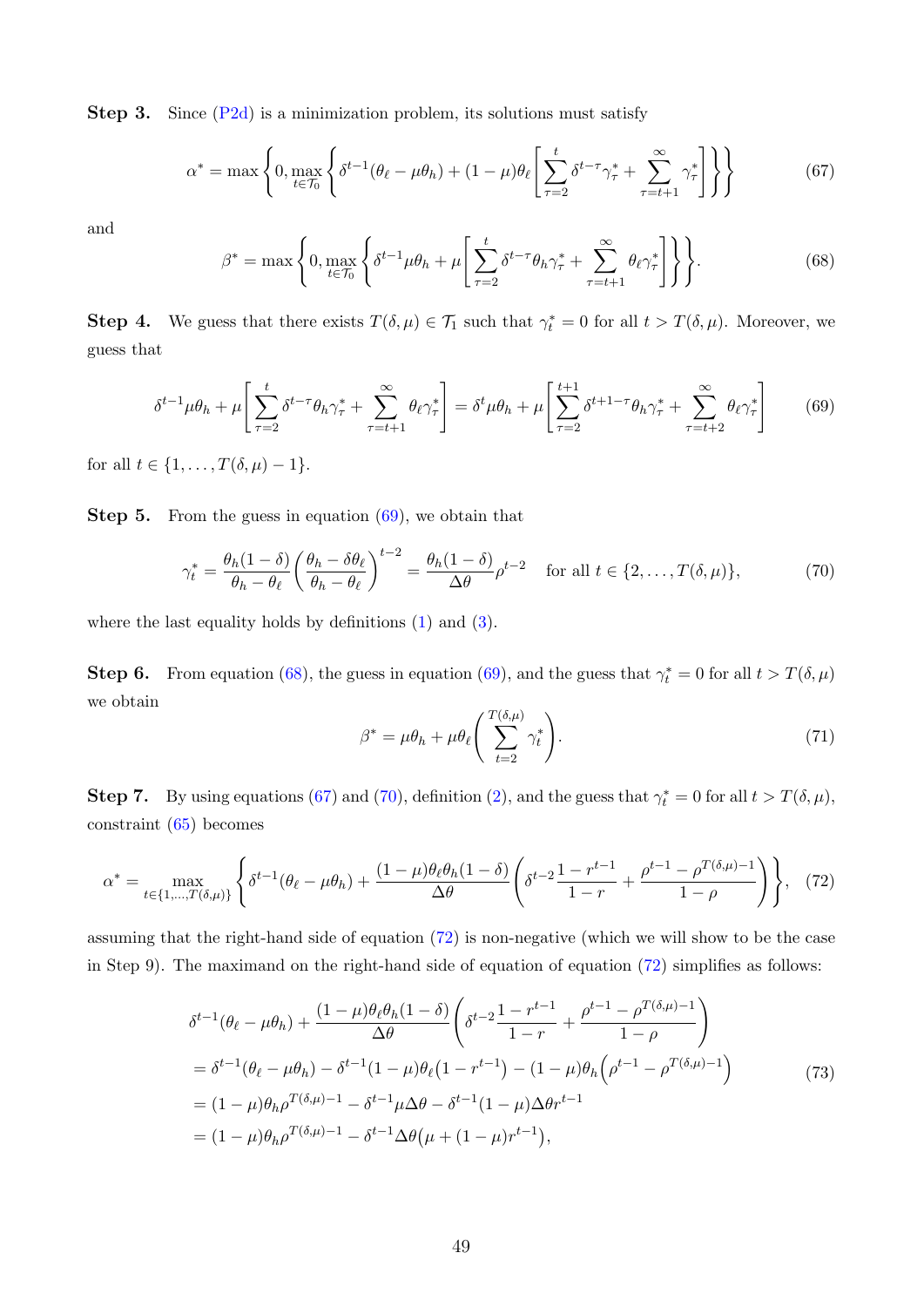where the first equality holds by implications  $(4)$  and  $(5)$ , and the third equality holds by definition [\(3\)](#page-32-3). Thus, by equation [\(73\)](#page-48-5), equation [\(72\)](#page-48-4) is equivalent to

<span id="page-49-0"></span>
$$
\alpha^* = \max_{t \in \{1, \dots, T(\delta, \mu)\}} \left\{ (1 - \mu)\theta_h \rho^{T(\delta, \mu) - 1} - \delta^{t-1} \Delta \theta \left( \mu + (1 - \mu)r^{t-1} \right) \right\}.
$$
 (74)

Let  $t^*$  denote the value of  $t \in \{1, \ldots, T(\delta, \mu)\}\$  that maximizes the maximand on the right-hand side of equation [\(74\)](#page-49-0). Moreover, let  $\underline{t}$  be such that

<span id="page-49-1"></span>
$$
\delta^{\underline{t}-1} \Delta \theta \left( \mu + (1 - \mu) r^{\underline{t}-1} \right) = \delta^{\underline{t}} \Delta \theta \left( \mu + (1 - \mu) r^{\underline{t}} \right). \tag{75}
$$

Since the maximand on the right-hand side of equation [\(74\)](#page-49-0) is concave in t and  $T(\delta,\mu)$  is yet to be determined (and so can be chosen arbitrarily large),  $t^* = \inf\{t \in \mathcal{T}_0 : t \geq t\}.$ 

Note that

$$
(75) \iff \mu + (1 - \mu)r^{t-1} = \delta(\mu + (1 - \mu)r^t)
$$
  
\n
$$
\iff \mu(1 - \delta) = -r^{t-1}(1 - \mu)(1 - \delta r)
$$
  
\n
$$
\iff \mu(1 - \delta) = r^{t-1}(1 - \mu)\frac{(1 - \delta)\theta_\ell}{\Delta\theta}
$$
  
\n
$$
\iff r^{t-1} = \frac{\mu\Delta\theta}{(1 - \mu)\theta_\ell}
$$
  
\n
$$
\iff t = 1 + \frac{\log\left(\frac{\mu\Delta\theta}{(1 - \mu)\theta_\ell}\right)}{\log r}, \tag{76}
$$

where the third equivalence follows from implication [\(5\)](#page-32-10). Since  $\mu \in \left(\frac{\theta_{\ell}}{a}\right)$  $\frac{\theta_{\ell}}{\theta_h}, 1$ ,  $\frac{\mu \Delta \theta}{(1-\mu)}$  $\frac{\mu \Delta \theta}{(1-\mu)\theta_{\ell}} > 1$ ; moreover,  $r > 1$ . Therefore,  $\underline{t} > 1$ , which implies that  $t^* = \inf\{t \in \mathcal{T}_0 : t \geq \underline{t}\} \geq 2$ .

**Step 8.** The choice of  $T(\delta,\mu)$  is part of the choice of the Lagrange multipliers (in particular, that of  $(\gamma_t^*)_{t=2}^{\infty}$ . Thus,  $T(\delta, \mu)$  must be chosen to minimize the objective function of program [\(P2c\)](#page-47-2).

<span id="page-49-2"></span>Let  $V(P2c;\delta)$  denote the optimal value of program  $(P2c)$ . Note that

$$
V(\text{P2c};\delta) = \alpha^* + \beta^* - \sum_{t=2}^{\infty} (\theta_\ell + \varepsilon(\delta)) \gamma_t^*
$$
  
\n
$$
= \alpha^* + \beta^* - \sum_{t=2}^{\infty} \theta_\ell \gamma_t^* - \sum_{t=2}^{\infty} \varepsilon(\delta) \gamma_t^*
$$
  
\n
$$
= \theta_h - \delta^{t^* - 1} \Delta \theta \big( \mu + (1 - \mu) r^{t^* - 1} \big) - \frac{\theta_h (1 - \delta) \varepsilon(\delta)}{\Delta \theta} \frac{1 - \rho^{T(\delta, \mu)}}{1 - \rho},
$$
\n(77)

where the third equality holds by the parallels with the analysis in Section [B.3,](#page-33-5) the guess that  $\gamma_t^* = 0$ for all  $t > T(\delta, \mu)$ , and equation [\(70\)](#page-48-3).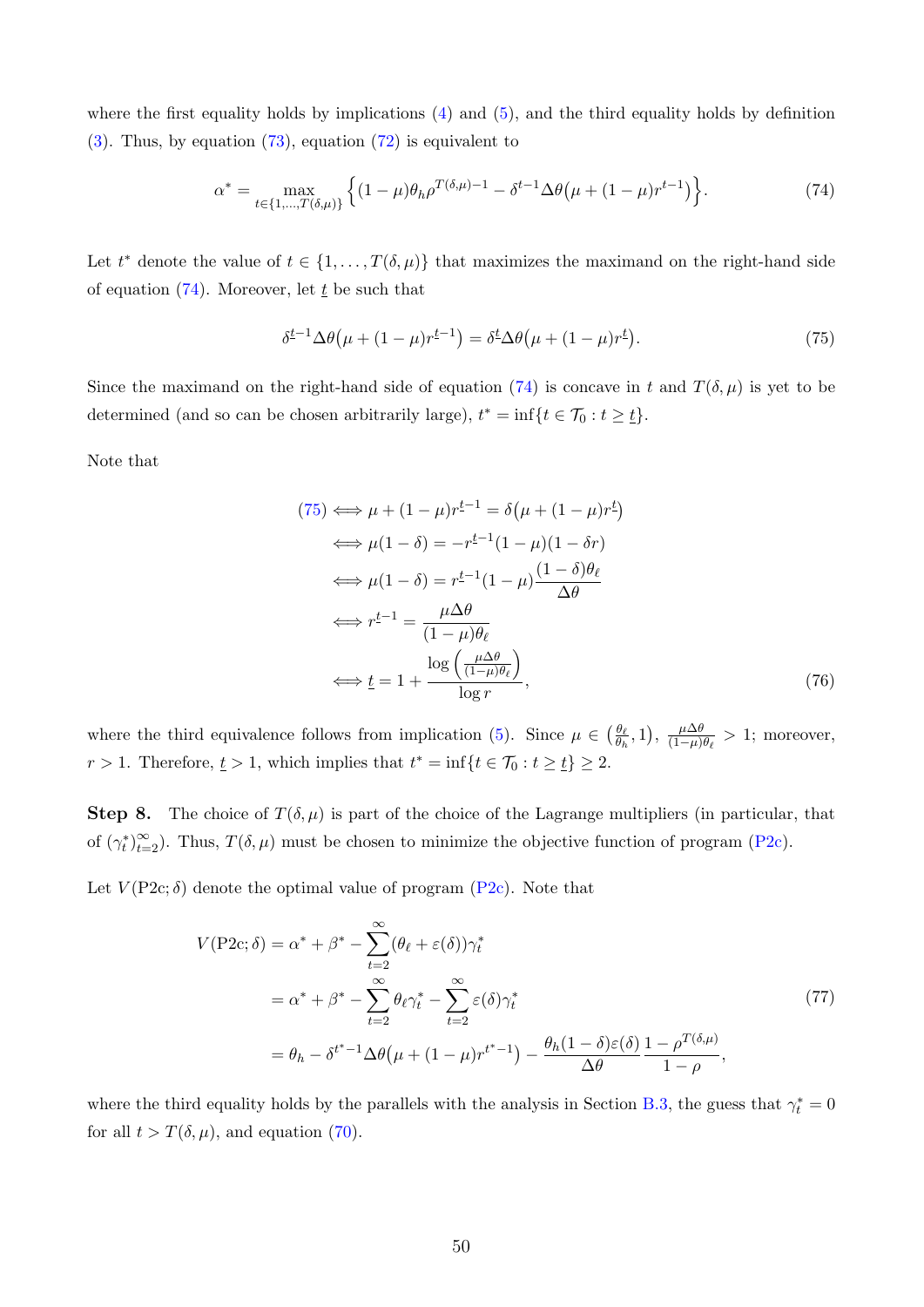Note that  $V(P2c;\delta)$  is decreasing in

$$
\frac{\theta_h(1-\delta)\varepsilon(\delta)}{\Delta\theta} \frac{1-\rho^{T(\delta,\mu)}}{1-\rho}
$$

which, in turn, is increasing in  $T(\delta, \mu)$ . Thus,  $V(P2c; \delta)$  is decreasing in  $T(\delta, \mu)$ . Since  $T(\delta, \mu)$  must be chosen in order to minimize the objective function of program  $(P2c)$ , we set it as large as possible; that is

<span id="page-50-0"></span>
$$
T(\delta, \mu) = t^*.
$$
\n<sup>(78)</sup>

Step 9. Summing up, a candidate solution

$$
\pmb{\xi}^* \coloneqq (\alpha^*, \beta^*, \zeta^*, (\lambda_{\ell, \tau}^*, \lambda_{h, \tau+1}^*, \gamma_{\tau+1}^*)_{t=1}^\infty) \in \mathbb{R}^2 \times \mathbb{R}^{3 \infty}
$$

to program [\(P2c\)](#page-47-2) is as follows. For

$$
T(\delta,\mu)=\inf\{t\in\mathcal{T}_1:t\geq\underline{t}\},
$$

where

$$
\underline{t} = 1 + \frac{\log\left(\frac{\mu \Delta \theta}{(1-\mu)\theta_{\ell}}\right)}{\log r},
$$

we have:

$$
\alpha^* = \delta^{T(\delta,\mu)-1} \Big[ (1-\mu)\theta_{\ell} r^{T(\delta,\mu)-1} - \mu \Delta \theta \Big],\tag{79}
$$

$$
\beta^* = \mu \theta_h + \mu \theta_\ell \left( \sum_{t=2}^{T(\delta,\mu)} \gamma_t^* \right) \tag{80}
$$

$$
\zeta^* = \mu \tag{81}
$$

$$
\lambda_{\ell,t}^* = \begin{cases} 1 & \text{if } t = 1 \\ (1 - \mu)\gamma_t^* & \text{otherwise} \end{cases} \tag{82}
$$

$$
\lambda_{h,t}^* = \mu \gamma_t^*,\tag{83}
$$

$$
\gamma_t^* = \begin{cases} \frac{\theta_h(1-\delta)}{\Delta \theta} \rho^{t-2} & \text{if } t \in \{2, \dots, T(\delta, \mu)\} \\ 0 & \text{if } t > T(\delta, \mu) \end{cases}
$$
 (84)

Except for  $\alpha^*$ , all elements of  $\xi^*$  are clearly non-negative. To see that  $\alpha^*$  is also non-negative, note that

$$
\alpha^* \ge \delta^{\underline{t}-1} \Big[ (1-\mu)\theta_\ell r^{\underline{t}-1} - \mu \Delta \theta \Big] = 0
$$

where the inequality holds by definition of  $\underline{t}$  and the equality holds by equation [\(25\)](#page-36-0).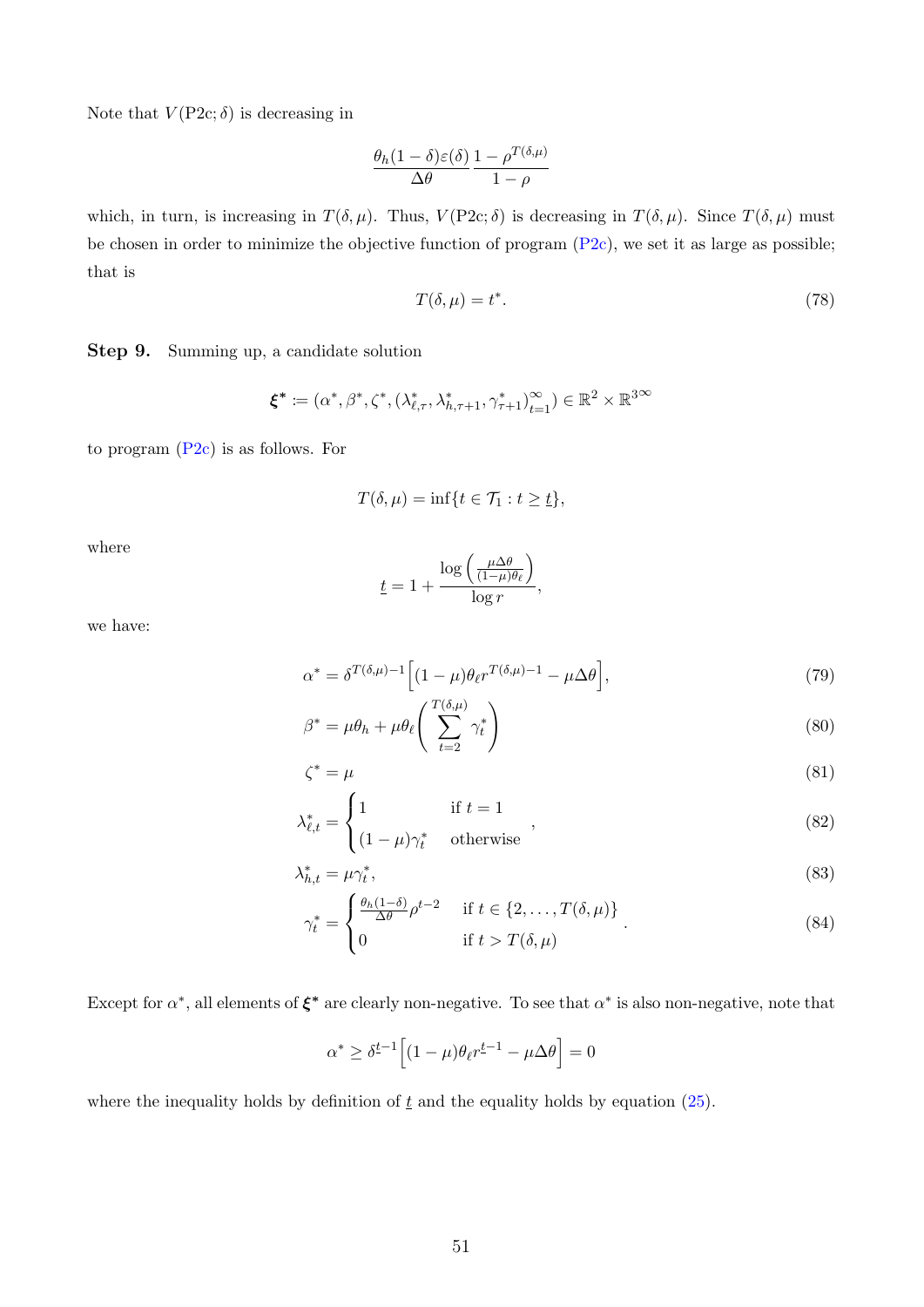Hereafter, for simplicity, we take

<span id="page-51-0"></span>
$$
T(\delta, \mu) = \underline{t} = 1 + \frac{\log\left(\frac{\mu \Delta \theta}{(1 - \mu)\theta_{\ell}}\right)}{\log r}
$$
\n(85)

or, equivalently,

<span id="page-51-1"></span>
$$
r^{T(\delta,\mu)-1} = \frac{\mu \Delta \theta}{(1-\mu)\theta_{\ell}}.\tag{86}
$$

From equations [\(77\)](#page-49-2), [\(78\)](#page-50-0), [\(85\)](#page-51-0), and [\(86\)](#page-51-1), and the parallels with the analysis in Section [B.3,](#page-33-5) we obtain

$$
V(\text{P2c}) = \theta_h \left( 1 - \delta^{T(\delta,\mu)-1} \frac{\mu \Delta \theta}{\theta_{\ell}} \right) - \frac{\theta_h (1 - \delta) \varepsilon(\delta)}{\Delta \theta} \frac{1 - \rho^{T(\delta,\mu)}}{1 - \rho}.
$$
 (87)

# D.4 A Solution to Programs  $(P2a)$  and  $(P2)$

Step 11. In this step, we recover a candidate solution

$$
(\boldsymbol{x}^*(\delta),\boldsymbol{p}^*(\delta))\coloneqq(x^*_{\ell,t}(\delta),x^*_{h,t}(\delta),p^*_{\ell,t}(\delta),p^*_{h,t}(\delta))_{t=1}^\infty
$$

to program [\(P2a\)](#page-45-1) and show that  $x_{h,1}^*(\delta) > 0$  as  $\delta \to 1$ .

Since  $\lambda_{\ell,t}^* > 0$  for all  $t \in \{1, \ldots, t^*\}$ ,  $\text{(IR}\ell)$  $\text{(IR}\ell)$  $\text{(IR}\ell)$  is binding for all such t. Thus,

<span id="page-51-2"></span>
$$
p_{\ell,t}^*(\delta) = \theta_\ell x_{\ell,t}^*(\delta) \quad \text{ for all } t \in \{1, \dots, t^*\}. \tag{88}
$$

Similarly, since  $\lambda_{h,t}^* > 0$  for all  $t \in \{2, \ldots, t^*\}$ ,  $(\text{IR}h)$  is binding for all such t. Thus,

<span id="page-51-4"></span>
$$
p_{h,t}^{*}(\delta) = \theta_h x_{h,t}^{*}(\delta) \quad \text{ for all } t \in \{2, ..., t^*\}.
$$
 (89)

Moreover, we conjecture that the solution to program  $(P2a)$  is as follows:

<span id="page-51-3"></span>
$$
x_{\ell,t}^*(\delta) = \begin{cases} 1 & \text{if } t = t^* \\ 0 & \text{otherwise} \end{cases}
$$
 (90)

and

<span id="page-51-5"></span>
$$
x_{h,t}^*(\delta) = 0 \quad \text{ for all } t \ge t^*.
$$
 (91)

From  $(88)$  and  $(90)$ , we have

<span id="page-51-6"></span>
$$
p_{\ell,t}^*(\delta) = \begin{cases} \theta_\ell & \text{if } t = t^* \\ 0 & \text{otherwise} \end{cases} . \tag{92}
$$

From  $(89)$  and  $(91)$ , we have

$$
p_{h,t}^*(\delta) = 0 \quad \text{ for all } t \ge t^*.
$$

Since  $\lambda_{h,1}^* > 0$ , [\(IC](#page-45-3)h) is binding. This, together with [\(89\)](#page-51-4), [\(90\)](#page-51-3), and [\(92\)](#page-51-6), implies that

$$
\theta_h x_{h,1}^*(\delta) - p_{h,1}^*(\delta) = \delta^{t^*-1} \Delta \theta
$$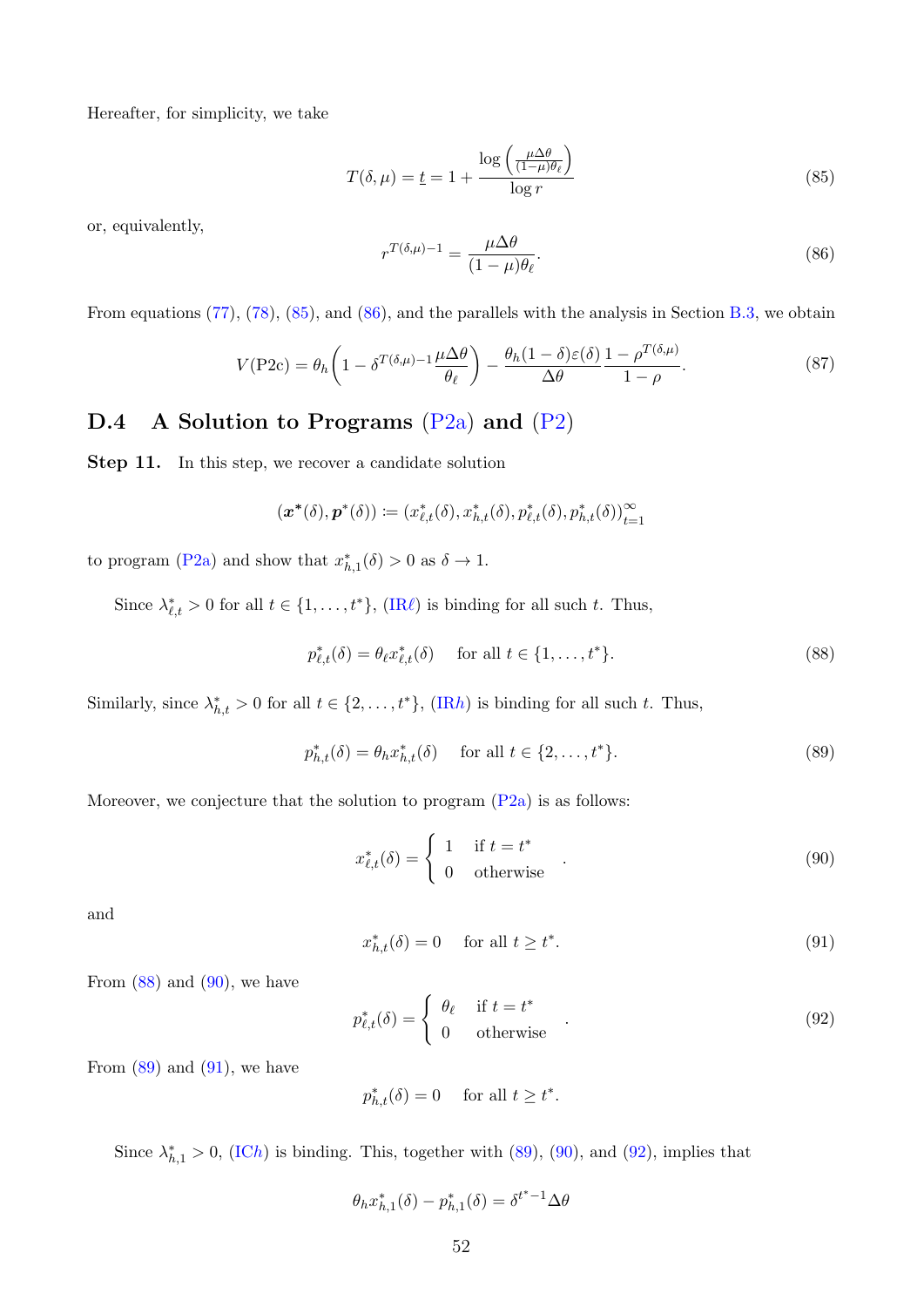or, equivalently,

$$
p_{h,1}^*(\delta) = \theta_h x_{h,1}^*(\delta) - \delta^{t^*-1} \Delta \theta,
$$

where  $x_{h,1}^*(\delta)$  is yet to be determined.

To find  $x_{h,t}^*(\delta)$  for all  $t \in \{2,\ldots,t^*-1\}$ , we use that constraint  $(O')$  $(O')$  is binding for all  $t \in$  $\{2,\ldots,t^*-1\}$  (as  $\gamma_t^*>0$  for all such t). From constraint  $(O')$  $(O')$  binding at  $\tau=t^*-1$ , we obtain

$$
\mu[\theta_{\ell}(1-x_{h,t^*-1}^*)+\theta_h x_{h,t^*-1}^*]+(1-\mu)\delta\theta_{\ell}=\theta_{\ell}+\varepsilon(\delta),
$$

or, equivalently

$$
x_{h,t^*-1}^*(\delta) = \frac{\theta_\ell}{\mu \Delta \theta} (1 - \delta)(1 - \mu) + \frac{\varepsilon(\delta)}{\mu \Delta \theta}.
$$

Similarly, for all  $t \in \{2, \ldots, t^* - 2\}$ , we obtain

$$
x_{h,t}^*(\delta) = \frac{\theta_\ell}{\mu \Delta \theta} (1 - \delta)(1 - \mu) \left( \frac{\theta_h - \delta \theta_\ell}{\Delta \theta} \right)^{t^* - t - 1}
$$
  
= 
$$
\frac{\theta_\ell}{\mu \Delta \theta} (1 - \delta)(1 - \mu)(\delta r)^{t^* - t - 1}.
$$

Note that, for all  $t \in \{2, \ldots, t^* - 2\}$ ,  $x_{h,t}^*(\delta)$  does not depend  $\varepsilon(\delta)$ . Finally, we have

$$
x_{h,1}^*(\delta) = 1 - \sum_{t=2}^{t^*-1} x_{h,t}^* = \frac{1}{\mu} \left( 1 - \frac{\Delta \theta}{\theta_\ell} \frac{\Delta \theta}{\theta_h - \delta \theta_\ell} \mu \delta^{t^*-1} \right) - \frac{\varepsilon(\delta)}{\mu \Delta \theta}.
$$
(93)

Let  $(\boldsymbol{x}^*, \boldsymbol{p}^*) \coloneqq (x_{\ell,t}^*, x_{h,t}^*, p_{\ell,t}^*, p_{h,t}^*)_{t=0}^\infty$  $\sum_{t=1}^{\infty}$  denote the solution to program [\(P1\)](#page-24-8) we characterize in Appendix [B.](#page-32-0) Note that

$$
x_{h,1}^*(\delta) = x_{h,1}^* - \frac{\varepsilon(\delta)}{\mu \Delta \theta}.
$$

Since  $x_{h,1}^* > 0$  and  $\varepsilon(\delta) \to 0$  as  $\delta \to 1$ ,  $x_{h,1}^*(\delta)$  is bounded away from 0 as  $\delta \to 1$ .

**Step 11.** Since for all  $t \in \mathcal{T}_0$  we have, as  $\delta \to 1$ ,

$$
x^*_{\ell,t}(\delta) \to x^*_{\ell,t}, \qquad x^*_{h,t}(\delta) \to x^*_{h,t}, \qquad p^*_{\ell,t}(\delta) \to p^*_{\ell,t}, \qquad p^*_{h,t}(\delta) \to p^*_{h,t},
$$

it follows that the candidate solution to program  $(P2a)$  satisfies all constraints in program  $(P2)$  as  $\delta \rightarrow 1.$ 

**Step 12.** Summing up, we have that, as  $\delta \rightarrow 1$ ,

$$
V(P2c; \delta) \to V(P1c)
$$
 and  $V(P2; \delta) \to V(P1)$ 

Since  $V(\text{Plc}) = V(\text{Pl})$ , we have that, as  $\delta \to 1$ ,  $V(\text{P2c}; \delta) = V(\text{P2}; \delta)$ . Thus,  $(\mathbf{x}^*(\delta), \mathbf{p}^*(\delta))$  is an approximate solution to program [\(P2\)](#page-26-2) as  $\delta \to 1$ .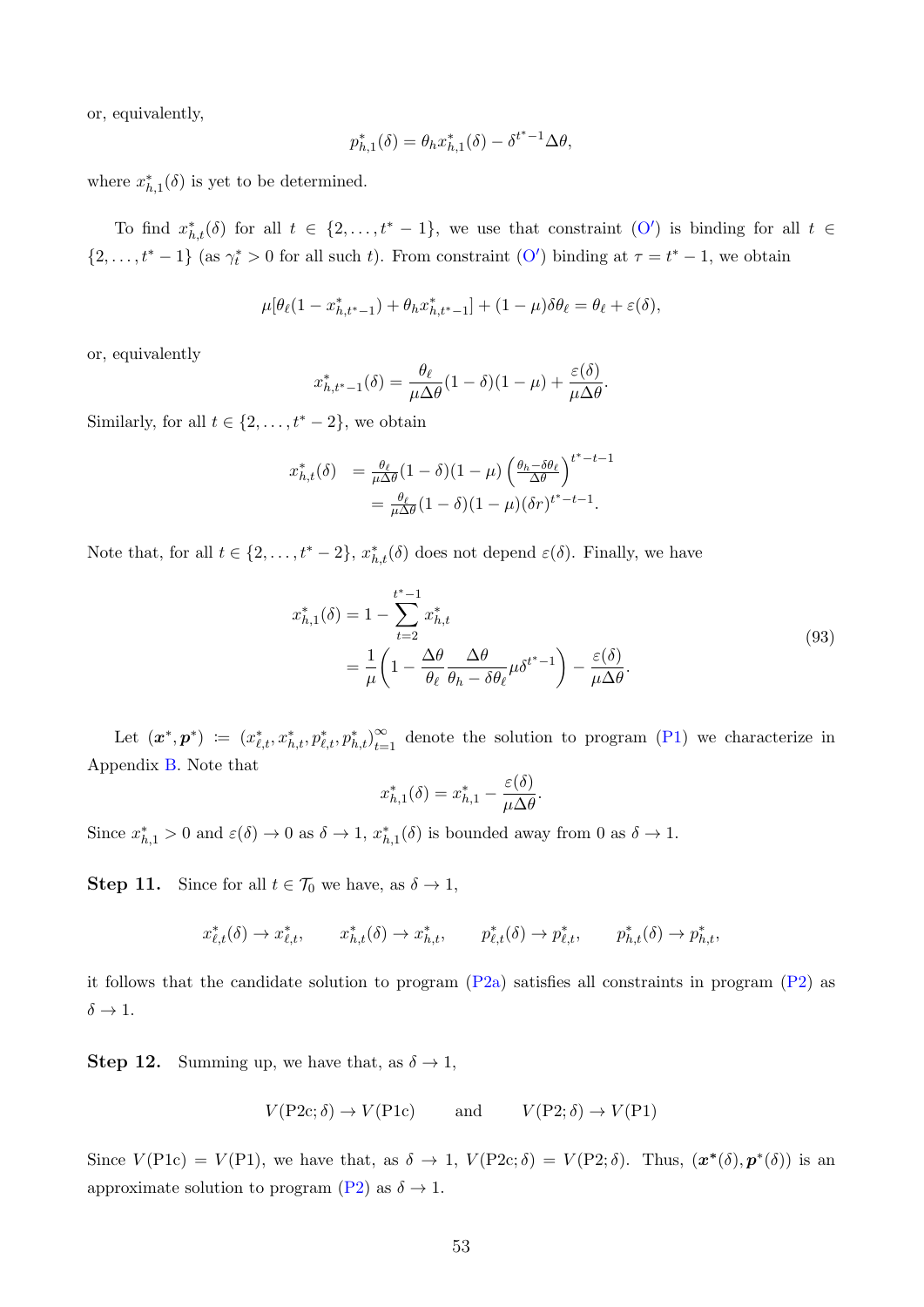Finally, since  $V(P2;\delta) \leq U_P^* \leq V(P1)$  and  $V(P2;\delta) \rightarrow V(P1)$ , as  $\delta \rightarrow 1$ , it follows that  $(\mathbf{x}^*(\delta), \mathbf{p}^*(\delta))$  approximates a seller-optimal wPBE outcome of  $\mathcal{G}$ , establishing part (a) of Theorem [\(5\)](#page-27-1).

**Step 13.** We find the buyer's payoff and the total surplus. For type  $\theta_{\ell}$ , obviously her payoff is 0. For type  $\theta_h$ , her information rent is positive, but only comes from the initial period. From the second period on, her continuation payoff is 0. By the truth-telling constraint (binding), the payoff of the buyer of type  $\theta_h$  is  $\theta_\ell \delta^{t^* - 1}$ . Thus, the payoff of the buyer is

$$
\mu\theta_\ell {\delta^{t^*}}^{-1}.
$$

Therefore, the total surplus, denoted by  $S(\mu, \delta)$  is

$$
S(\mu,\delta) = V(\text{P1}) + \mu \theta_{\ell} \delta^{t^{*}-1} = \theta_{h} - \mu \delta^{t^{*}-1} \left( \frac{\Delta \theta}{\theta_{\ell}} + \theta_{\ell} \right).
$$

**Step 14.** By taking  $\delta \rightarrow 1$ , we obtain

$$
\delta^{t^*-1} \approx \left(\frac{\mu \Delta \theta}{(1-\mu)\theta_\ell}\right)^{-\frac{\Delta \theta}{\theta_h}},
$$

and so

$$
V(\text{P1}) \approx \theta_h \left( 1 - \left( \frac{\mu \Delta \theta}{(1 - \mu) \theta_{\ell}} \right)^{-\frac{\Delta \theta}{\theta_h}} \mu \left( \frac{\Delta \theta}{\theta_{\ell}} \right) \right) > \theta_{\ell},
$$

establishing part (c) of Theorem [\(5\)](#page-27-1). Similarly,  $\lim_{\delta \to 1} S(\mu, \delta) < \mu \theta_h + (1 - \mu) \theta_{\ell}$ , establishing part (b) of Theorem [\(5\)](#page-27-1).

**Step 15.** Let  $\theta_{\ell} = \frac{\theta_h}{k}$  for some  $k \ge 1$ . Then,  $\Delta \theta = \theta_h \frac{k-1}{k}$  $\frac{-1}{k}$ . As  $k \to \infty$ , we have:

$$
v(\text{P1}) = \approx \theta_h \left( 1 - \left( \frac{\mu \Delta \theta}{(1-\mu)\theta_\ell} \right)^{-\frac{\Delta \theta}{\theta_h}} \mu \left( \frac{\Delta \theta}{\theta_\ell} \right) \right)
$$
  
=  $\theta_h \left( 1 - \left( \frac{\mu \theta_h \frac{k-1}{k}}{(1-\mu)\theta_h \frac{1}{k}} \right)^{-\frac{k-1}{k}} \mu(k-1) \right)$   
=  $\theta_h \left( 1 - \left( \frac{\mu(k-1)}{(1-\mu)} \right)^{-\frac{k-1}{k}} \mu(k-1) \right)$   
=  $\theta_h \left( 1 - \left( \frac{\mu(k-1)}{(1-\mu)} \right)^{\frac{1}{k}} (1-\mu) \right),$ 

where

$$
\left(\frac{\mu(k-1)}{(1-\mu)}\right)^{\frac{1}{k}} = \exp\left(\frac{1}{k}\log\frac{\mu(k-1)}{(1-\mu)}\right) \approx \exp(0) = 1,
$$

and thus

$$
v(\text{P1}) = \approx \theta_h \left( 1 - \left( \frac{\mu(k-1)}{(1-\mu)} \right)^{\frac{1}{k}} (1-\mu) \right) \approx \mu \theta_h,
$$

which is the commitment payoff, establishing part (d) of Theorem  $(5)$ .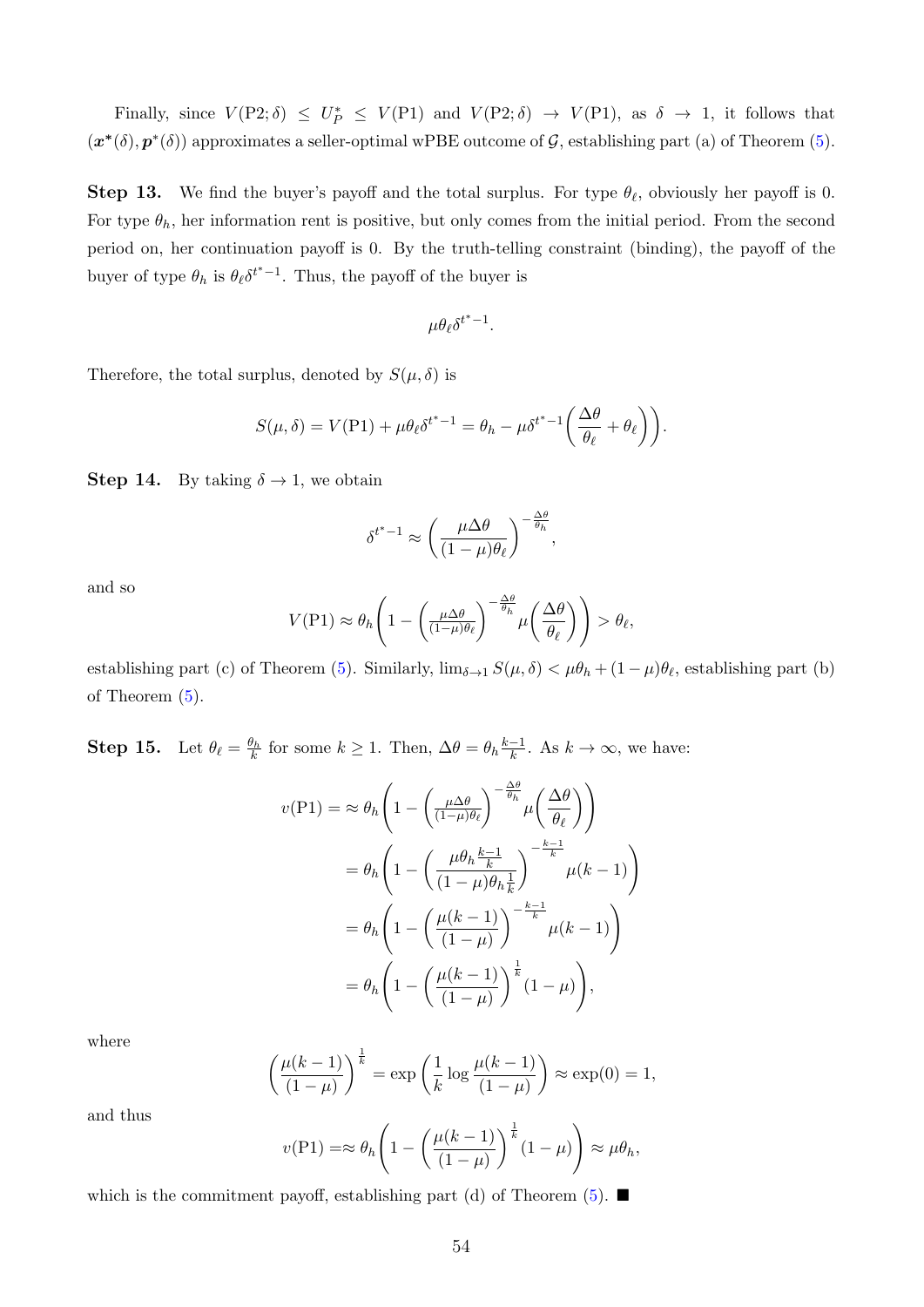# E Calculations for Section [3.1](#page-12-0)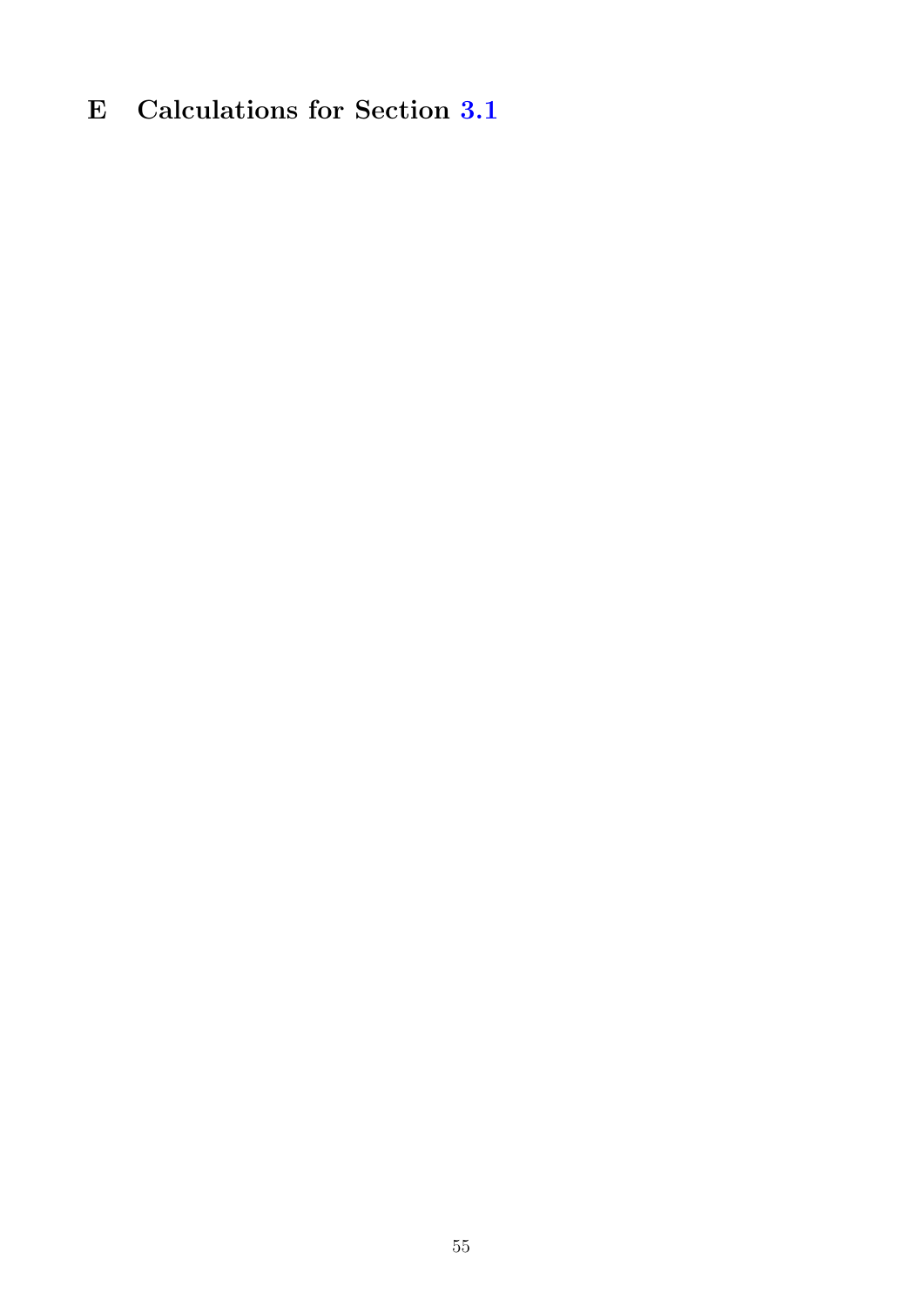# References

- <span id="page-55-7"></span>Ausubel, L. M. and R. J. Deneckere (1989): "Reputation in Bargaining and Durable Goods Monopoly," Econometrica, 57, 511–531.
- <span id="page-55-17"></span>Bagnoli, M., S. W. Salant, and J. E. Swierzbinski (1989): "Durable-Goods Monopoly with Discrete Demand," Journal of Political Economy, 97, 1459–1478.
- <span id="page-55-0"></span>Baron, D. P. and D. Besanko (1984): "Regulation and Information in a Continuing Relationship," Information Economics and Policy, 1, 267–302.
- <span id="page-55-8"></span>Bester, H. and R. Strausz (2000): "Imperfect Commitment and the Revelation Principle: The Multi-Agent Case," Economics Letters, 69, 165–171.
- <span id="page-55-4"></span>- (2001): "Contracting with Imperfect Commitment and the Revelation Principle: The Single Agent Case," Econometrica, 69, 1077–1098.
- <span id="page-55-5"></span>——— (2007): "Contracting with Imperfect Commitment and Noisy Communication," Journal of Economic Theory, 136, 236–259.
- <span id="page-55-13"></span>Biehl, A. R. (2001): "Durable-Good Monopoly with Stochastic Values," The RAND Journal of Economics, 32, 565–577.
- <span id="page-55-15"></span>Board, S. and M. Pycia (2014): "Outside Options and the Failure of the Coase Conjecture," The American Economic Review, 104, 656–671.
- <span id="page-55-16"></span>Bond, E. W. and L. Samuelson (1987): "Durable Goods, Market Structure and the Incentives to Innovate," Economica, 54, 57–67.
- <span id="page-55-6"></span>BRZUSTOWSKI, T., A. GEORGIADIS, AND B. SZENTES (2021): "Smart Contracts and the Coase Conjecture," Working Paper.
- <span id="page-55-9"></span>Bulow, J. I. (1982): "Durable-Goods Monopolists," Journal of Political Economy, 90, 1062–1076.
- <span id="page-55-10"></span>Butz, D. A. (1990): "Durable-Good Monopoly and Best-Price Provision," The American Economic Review, 80, 314–32.
- <span id="page-55-11"></span>Choi, J. P. (1994): "Network Externality, Compatibility Choice, and Planned Obsolescence," The Journal of Industrial Economics, 42, 167–182.
- <span id="page-55-1"></span>Coase, R. H. (1972): "Durability and Monopoly," Journal of Law and Economics, 15, 143–149.
- <span id="page-55-12"></span>DALEY, B. AND B. GREEN (2019): "Bargaining and News," American Economic Review (forthcoming).
- <span id="page-55-14"></span>Deb, R. (2014): "Intertemporal Price Discrimination with Stochastic Values," Working Paper.
- <span id="page-55-2"></span>DOVAL, L. AND V. SKRETA (2021a): "Mechanism Design with Limited Commitment," Working Paper.
- <span id="page-55-3"></span> $-$  (2021b): "Optimal Mechanism for the Sale of a Durable Good," Working Paper.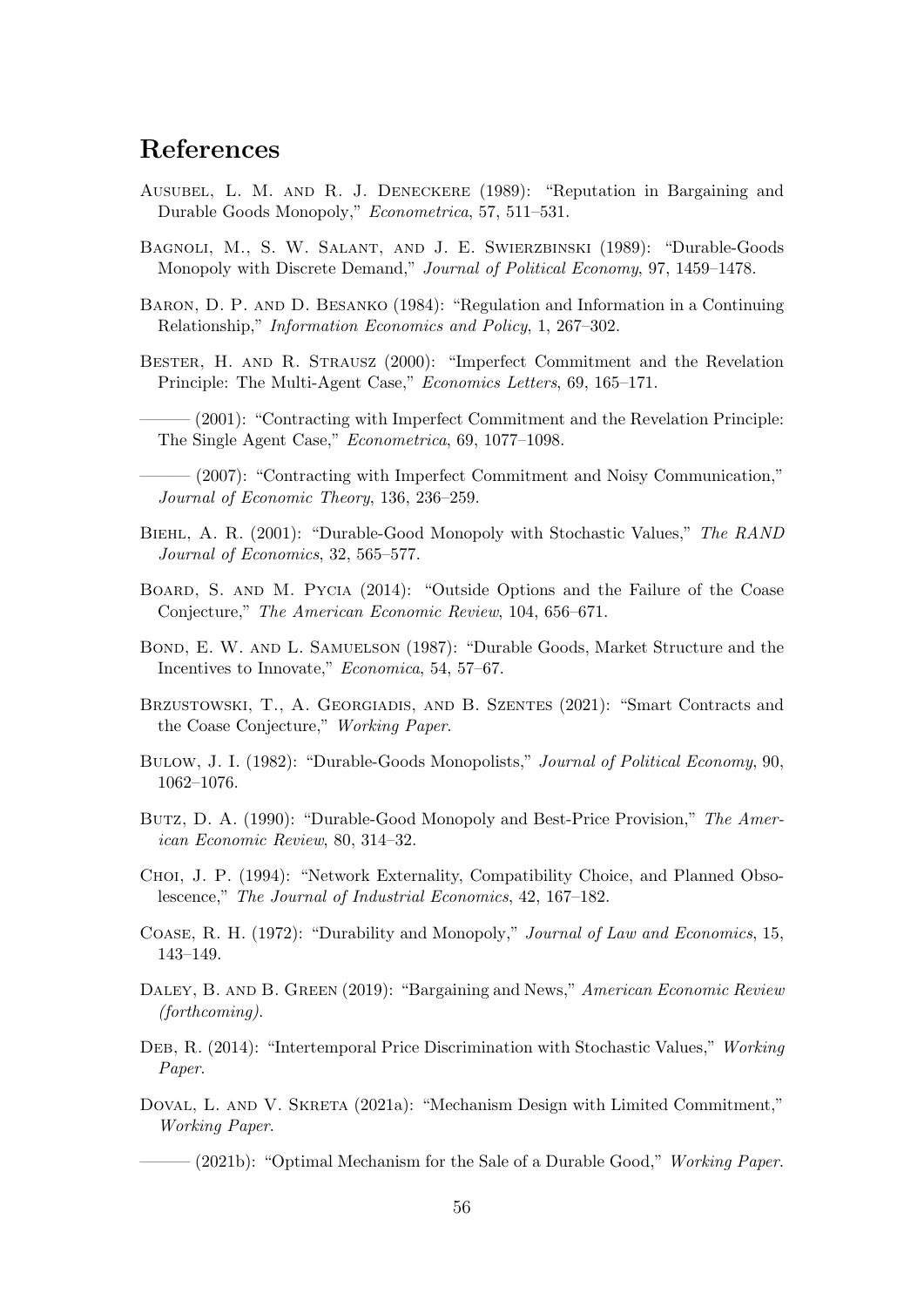<span id="page-56-14"></span>DURAJ, J. (2020): "Bargaining With Endogenous Learning," Working Paper.

- <span id="page-56-2"></span>Forges, F. (1986): "An Approach to Communication Equilibria," Econometrica, 54, 705–731.
- <span id="page-56-13"></span>Fuchs, W. and A. Skrzypacz (2010): "Bargaining with Arrival of New Traders," The American Economic Review, 100, 802–836.
- <span id="page-56-0"></span>Fudenberg, D., D. K. Levine, and J. Tirole (1985): "Infinite-Horizon Models of Bargaining with One-Sided Incomplete Information," in Game-Theoretic Models of Bargaining, ed. by A. E. Roth, Cambridge University Press, 73–98.
- <span id="page-56-5"></span>FUDENBERG, D. AND J. TIROLE (1998): "Upgrades, Tradeins, and Buybacks," The RAND Journal of Economics, 29, 235–258.
- <span id="page-56-17"></span>GARRETT, D. F. (2016): "Intertemporal Price Discrimination: Dynamic Arrivals and Changing Values," The American Economic Review, 106, 3275–3299.
- <span id="page-56-10"></span>Gerardi, D. and L. Maestri (2020): "Dynamic Contracting with Limited Commitment and the Ratchet Effect," Theoretical Economics, 15, 583–623.
- <span id="page-56-1"></span>Gul, F., H. Sonnenschein, and R. Wilson (1986): "Foundations of Dynamic Monopoly and the Coase Conjecture," Journal of Economic Theory, 39, 155–190.
- <span id="page-56-12"></span>Inderst, R. (2008): "Dynamic Bilateral Bargaining under Private Information with a Sequence of Potential Buyers," Review of Economic Dynamics, 11, 220–236.
- <span id="page-56-7"></span>Kahn, C. (1986): "The Durable Goods Monopolist and Consistency with Increasing Costs," Econometrica, 54, 275–294.
- <span id="page-56-3"></span>LAFFONT, J.-J. AND J. TIROLE (1988): "The Dynamics of Incentive Contracts," Econometrica, 56, 1153–1175.
- <span id="page-56-16"></span>Laiho, T. and J. Salmi (2021): "Coasian Dynamics and Endogenous Learning," Working Paper.
- <span id="page-56-6"></span>Lee, I. H. and J. Lee (1998): "A Theory of Economic Obsolescence," Econometrica, 46, 383—-401.
- <span id="page-56-4"></span>Levinthal, D. A. and D. Purohit (1989): "Durable Goods and Product Obsolescence," Marketing Science, 8, 35–56.
- <span id="page-56-9"></span>Liu, Q., K. Mierendorff, X. Shi, and W. Zhong (2019): "Auctions with Limited Commitment," American Economic Review, 109, 876–910.
- <span id="page-56-15"></span>Lomys, N. (2021): "Learning while Bargaining: Experimentation and Coasean Dynamics," Working Paper.
- <span id="page-56-11"></span>Maestri, L. (2017): "Dynamic Contracting under Adverse Selection and Renegotiation," Journal of Economic Theory, 171, 136–173.
- <span id="page-56-8"></span>McAfee, P. R. and T. Wiseman (2008): "Capacity Choice Counters the Coase Conjecture," The Review of Economic Studies, 75, 317–331.